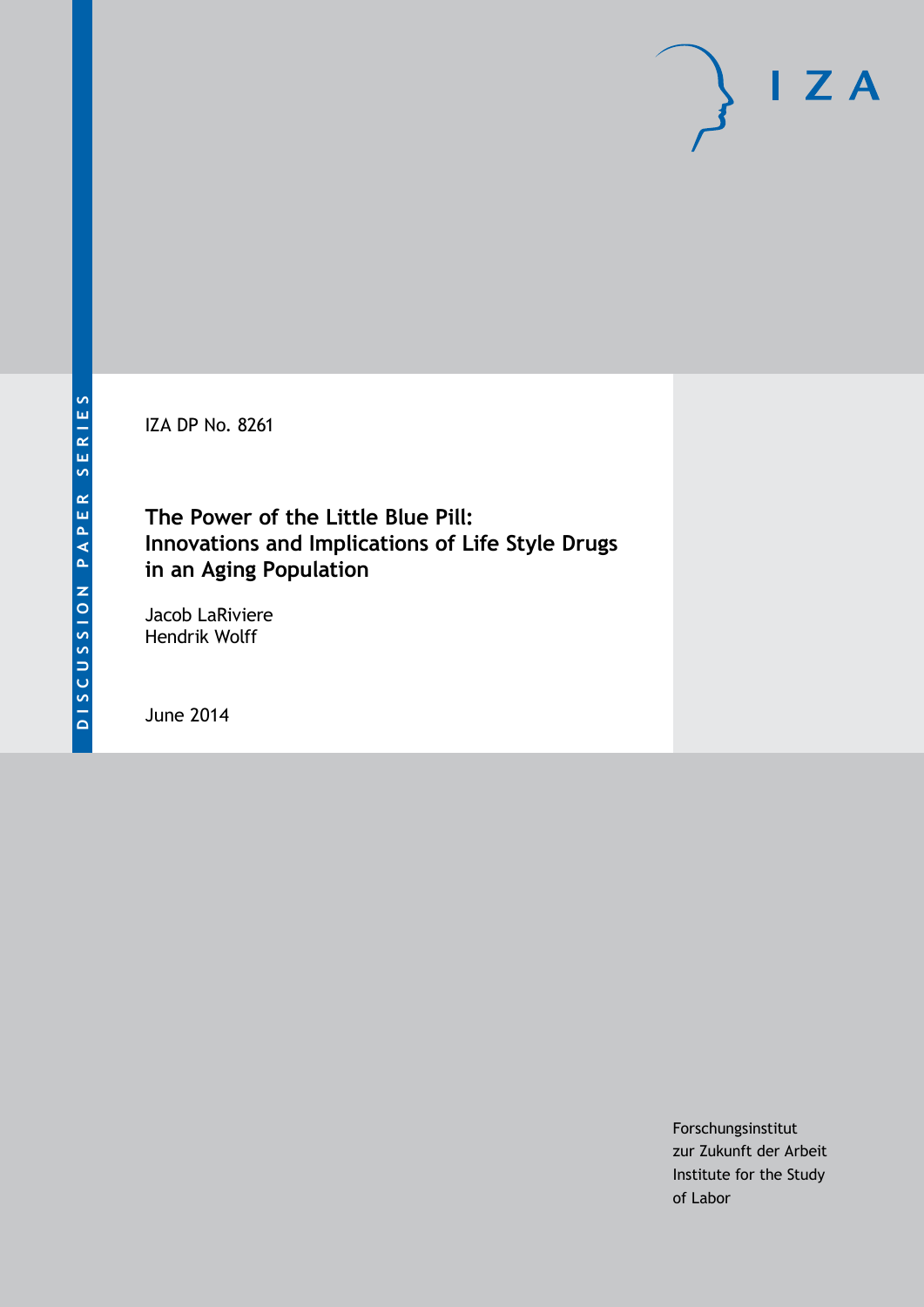# **The Power of the Little Blue Pill: Innovations and Implications of Life Style Drugs in an Aging Population**

## **Jacob LaRiviere**

*University of Tennessee*

### **Hendrik Wolff**

*University of Washington and IZA*

### Discussion Paper No. 8261 June 2014

IZA

P.O. Box 7240 53072 Bonn **Germany** 

Phone: +49-228-3894-0 Fax: +49-228-3894-180 E-mail: [iza@iza.org](mailto:iza@iza.org)

Any opinions expressed here are those of the author(s) and not those of IZA. Research published in this series may include views on policy, but the institute itself takes no institutional policy positions. The IZA research network is committed to the IZA Guiding Principles of Research Integrity.

The Institute for the Study of Labor (IZA) in Bonn is a local and virtual international research center and a place of communication between science, politics and business. IZA is an independent nonprofit organization supported by Deutsche Post Foundation. The center is associated with the University of Bonn and offers a stimulating research environment through its international network, workshops and conferences, data service, project support, research visits and doctoral program. IZA engages in (i) original and internationally competitive research in all fields of labor economics, (ii) development of policy concepts, and (iii) dissemination of research results and concepts to the interested public.

<span id="page-1-0"></span>IZA Discussion Papers often represent preliminary work and are circulated to encourage discussion. Citation of such a paper should account for its provisional character. A revised version may be available directly from the author.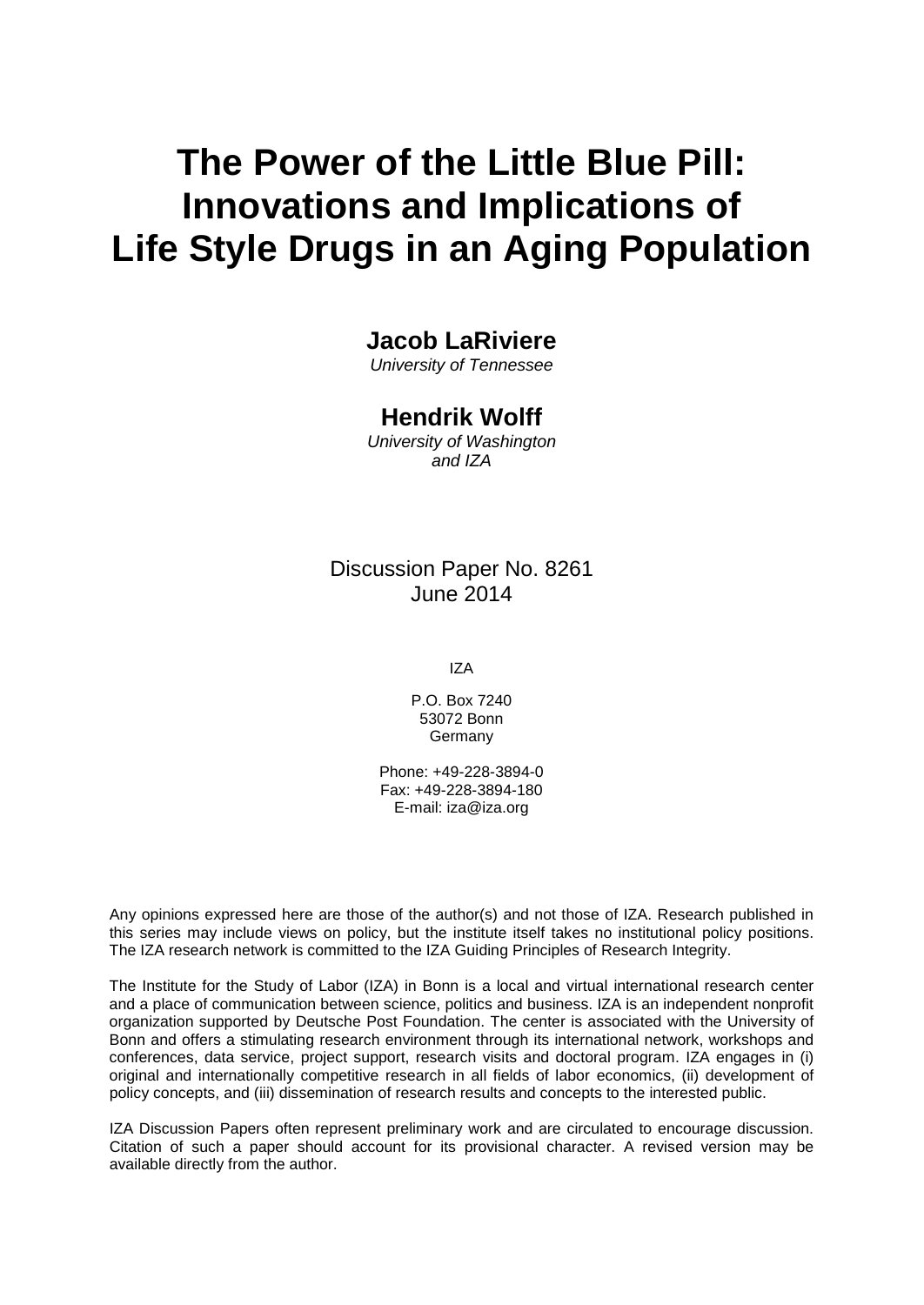IZA Discussion Paper No. 8261 June 2014

# **ABSTRACT**

# **The Power of the Little Blue Pill: Innovations and Implications of Life Style Drugs in an Aging Population[1](#page-1-0)**

The launch of Viagra in April 1998 led to a historically unprecedented high usage of erectile dysfunction (ED) drugs. We test whether Viagra's introduction significantly influenced outcomes for its target population such as STD rates of older men, as well as its non-target populations, such as divorces, natality, the distribution of the age spread within couples, female STDs and sexual assault rates. We find causal evidence that Viagra's introduction increased Gonorrhea rates in older men by 15-28%. We find no significant evidence of any effects on other variables. We take this as evidence that this lifestyle drug causes significant changes in choices only which affect short term outcomes, while long term planned decisions are unaffected. Overall, we find that the welfare impacts of Viagra with respect to our outcomes of interest are positive and large.

JEL Classification: 11, J1, O33, J31

Keywords: prescription drugs, STD, aging population, Viagra, differences-in-differences

Corresponding author:

Hendrik Wolff University of Washington 349 Savery Hall Box 353330 Seattle, WA 98195-3330 USA E-mail: [hgwolff@uw.edu](mailto:hgwolff@uw.edu)

<sup>1</sup> This paper is forthcoming in *Economic Inquiry*. When citing the paper, please refer to the journal version.

We are indebted to Max Auffhammer, Ron Lee and David Zilberman for valuable discussions and suggestions. We are also grateful for helpful student research assistance by Reid Johnsen, Mingyuan Hua, Ling Ma, Jennifer Meredith, Dorian Sidhu and Stephanie Thomas. Any mistakes are the authors'.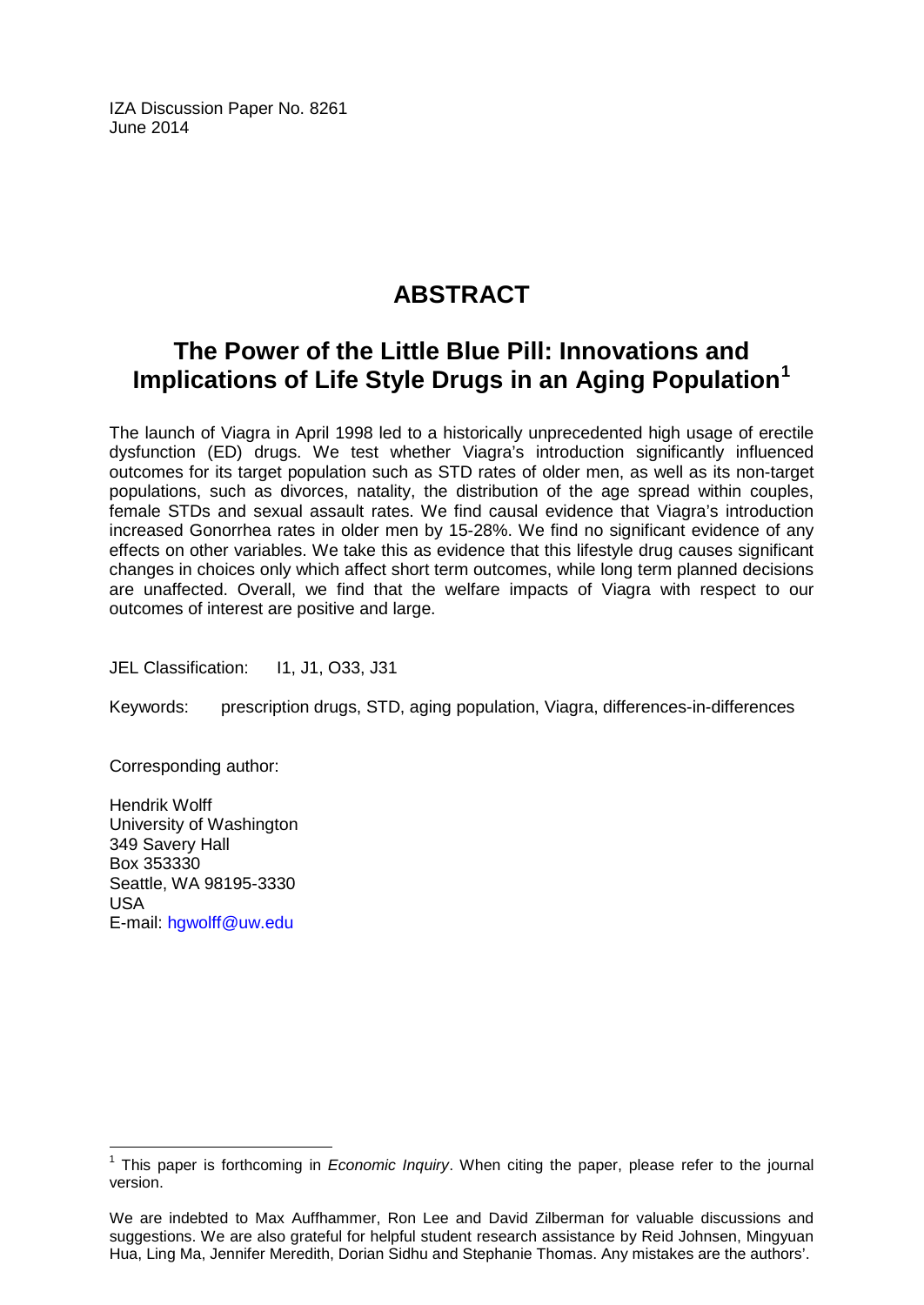#### **I. Introduction**

 $\overline{\phantom{a}}$ 

How do innovations in medical technology targeted to the elderly affect the decision making of an aging population? This is an increasingly important question as more resources and R&D are dedicated to the health care of a growing elderly age cohort in the U.S. While the direct health benefits of medical innovations are well studied, the effects of a new class of drug on behavioral decisions of the elderly remains largely unexplored in the literature (Cutler and McClellan [2](#page-3-0)001 and Cutler 2007).<sup>2</sup>

The 1998 approval of Viagra, informally known as the "little blue pill", offers an ideal natural experiment to identify how one particular medical innovation targeted at the elderly affects their behavior. Before 1998, men suffering from erectile dysfunction (ED) had very limited treatment possibilities. Upon FDA approval in April of 1998 Viagra was rapidly adopted. Sales soared and made the drug a tremendous commercial success for its producer–Pfizer. Since Viagra is targeted to older men, its introduction enables an increased supply of sexually active older men. As a result, the equilibrium decision making of the older population may have been affected leading to several changes in a large set of behavioral outcomes.

We examine Viagra's effect on five different dimensions: adoption of the new class of oral ED drugs and collapse of the traditional ED market, fatherhood decisions by age, the age composition of the marriage/divorce market, sexually transmitted diseases (STDs) and sexual assault and rape rates. Each variable of interest is chosen to highlight different channels through which this lifestyle drug could affect the target population, as well as produce spillover effects on non-target populations. First, we test for Viagra's impact on the number of children fathered by older men. This is a variable of interest because it highlights the drug's capacity to correct a physical disorder and the resulting immediate impact on child

<span id="page-3-0"></span><sup>&</sup>lt;sup>2</sup> There are at least two channels through which medical innovations could affect decision making of the elderly. First, medical innovations can enable specific behavior that was previously made impossible due to age or disease For example, a hip replacement or medication can enable exercise. Second, if medical innovations extend the expected lifespan of a population, it can indirectly affect decisions related to financial planning and years worked. We are concerned with the first channel in this paper.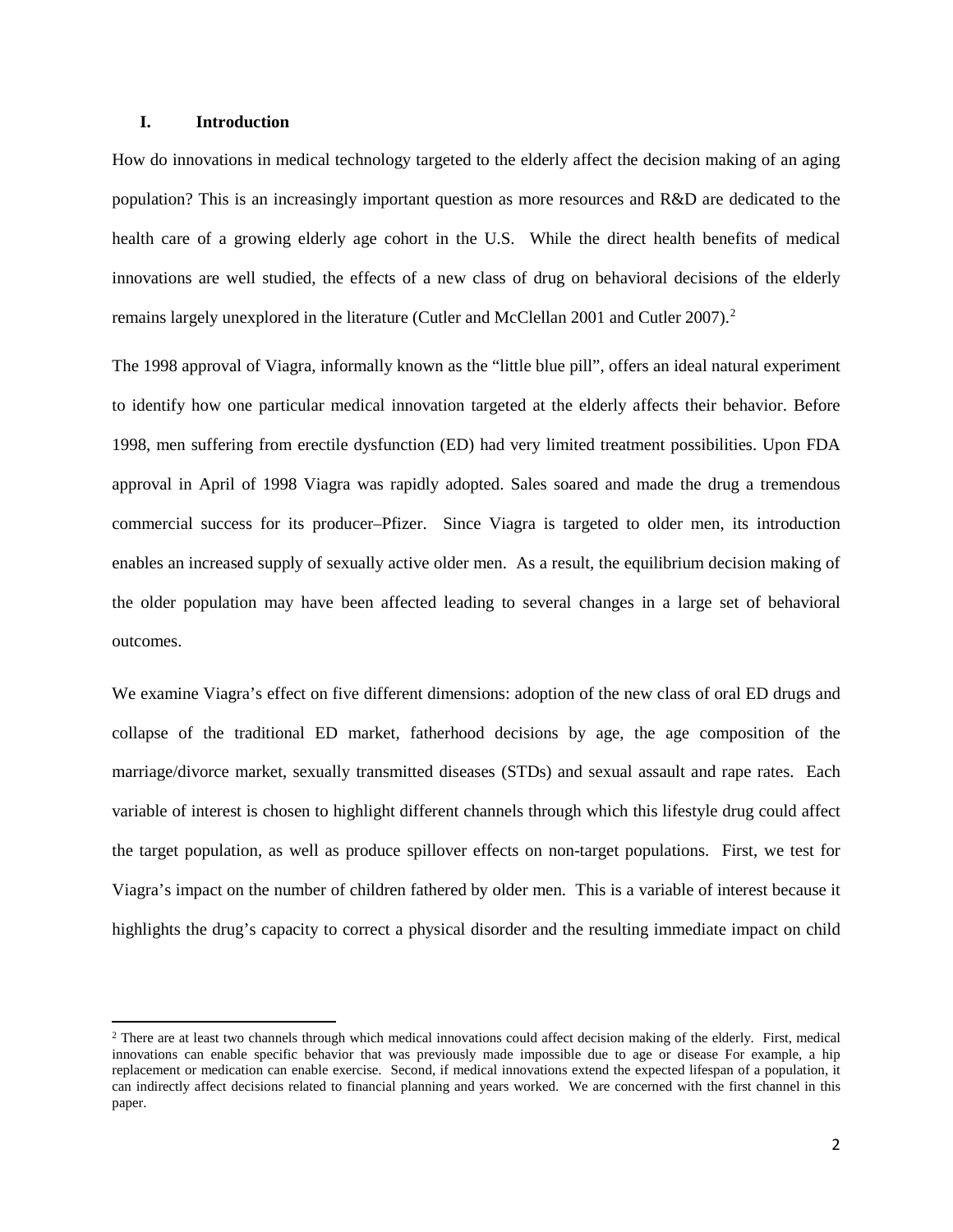bearing decisions.<sup>[3](#page-4-0)</sup> Second, we test for Viagra's effect on sorting in the marriage market by analyzing changes to the distribution in the age spread among couples as well as divorce rates across age cohorts. These outcomes highlight the importance of the drug on the household production function. Third, we test for Viagra' effect on one particular STD, gonorrhea. STDs are of interest because it studies the drug's capacity to impact risky behavior associated with instant gratification. Lastly, we test for Viagra's impact on rape committed by the target population (e.g., older men). This is an important variable due to the magnitude of consequences for victims. It also highlights the drugs capacity to impact unlawful behavior in individuals that previously were not physically able to commit such behavior. In sum, then, we test whether this particular lifestyle drug has an observable effect on four different behavioral channels: newly enabled family planning decisions, equilibrium in the marriage market, newly enabled risky behavior associated with instant gratification, and newly enabled criminal behavior.

The USA has the highest Viagra usage per capita of any country in the world. We therefore collected a rich set of both U.S. state and county level data for our outcome variables of interest. For each variable we use a difference-in-difference estimator to test how Viagra differentially affects outcomes in our treatment and control groups. Upon Viagra' approval in the US in April 1998, nearly 90% of Viagra users were over 45 years of age. Therefore, our treatment group is individuals age 45 and above and our control group is individuals age 25-40. [4](#page-4-1) We show convincing evidence that short run fluctuations like macroeconomic conditions affect both the treatment and control groups in similar ways. To handle variables with a small number of observations, we employ both a trimming rule that drops certain counties in addition to a Poisson estimator which can more readily handle data with a low number of observations in the data.

l

<span id="page-4-0"></span><sup>&</sup>lt;sup>3</sup>We want to highlight here we mean immediate impacts. In the longer run there could be additional family planning effects as younger men choose to delay having children longer due to the existence of ED drugs. Further, fatherhood can clearly be unplanned as well for both older and younger men. As a result, we are testing for an effect of Viagra's introduction generally on all births, both planned and unplanned, fathered by the older age cohort.

<span id="page-4-1"></span><sup>&</sup>lt;sup>4</sup> We show that the age composition of Viagra users stays roughly constant from the first years of its introduction in 1998 through 2007.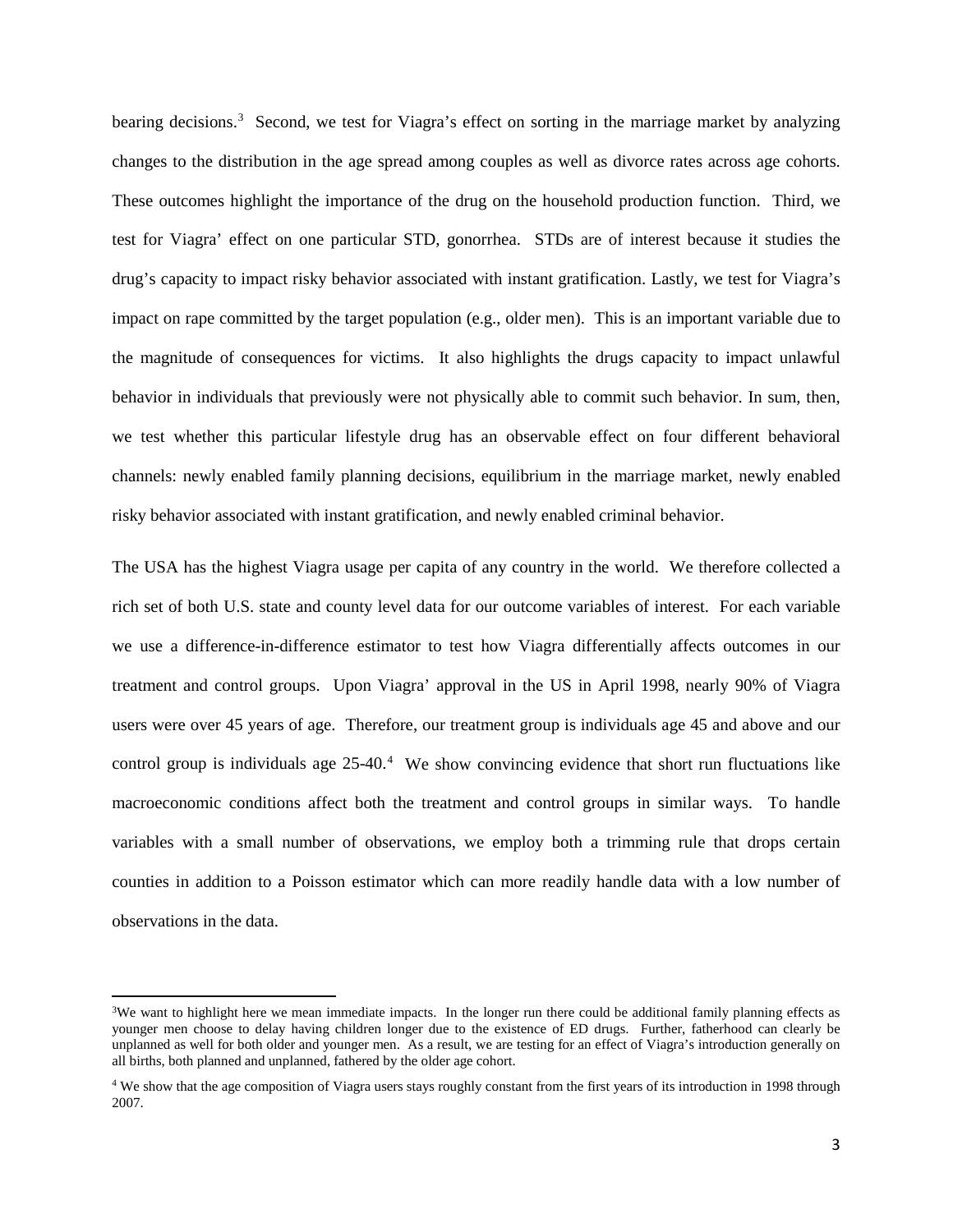In order to interpret our estimates as causal, we have to show the following chain of events: first, the FDA approval leads to the adoption of the drug in the target population (both married and unmarried older men). We show convincing evidence that this occurs. Secondly, the target population changes their sexual behavior upon adoption of the drug. Unfortunately, there is no nationally representative dataset which documents the sexual behavior of the elderly which we could examine around the introduction of Viagra in April 1998. In lieu of direct data on sexual behavior, we directly collected state and county level data on outcome variables of interest. Given that we collect data on outcome variables as opposed to sexual behavior directly, there must be no other simultaneous changes which affect Viagra's target population around the date of Viagra's introduction. This motivates our differences-in-differences identification strategy in which the control group (individuals age 25-40) control for changes in sexual activity in the nation as a whole. Third, the observed change in behavior by the target population must lead to measurable changes in our outcomes of interest in the target and non-target population (e.g., older women).

We find that Viagra had a positive and significant effect on gonorrhea rates among men in the older population: rates increased by 15-28% in this group relative to the control. This result is robust across a variety of specifications and robustness checks. We find weak evidence that there was a smaller increase in women, but those estimates are less consistent and precise. We find no evidence that Viagra's introduction had any significant effect on any other outcome. As a result, we conclude that this lifestyle drug had a significant effect on short term lifestyle decisions (e.g., risky sexual encounters). We find no convincing evidence, though, that it affected deviant (e.g., sexual assault) or long run (e.g., natality, divorce) lifestyle decisions. Overall, in a back of the envelope cost benefit analysis, we find that the welfare impacts of Viagra with respect to our outcomes of interest are positive and large.

These results are important for several reasons. First, medical studies have attempted to determine if Viagra is associated with increased risk of STDs. Anupam et al. (2010) compares the STD rate of the group of older men taking ED medications with older men not taking ED medications. However, there are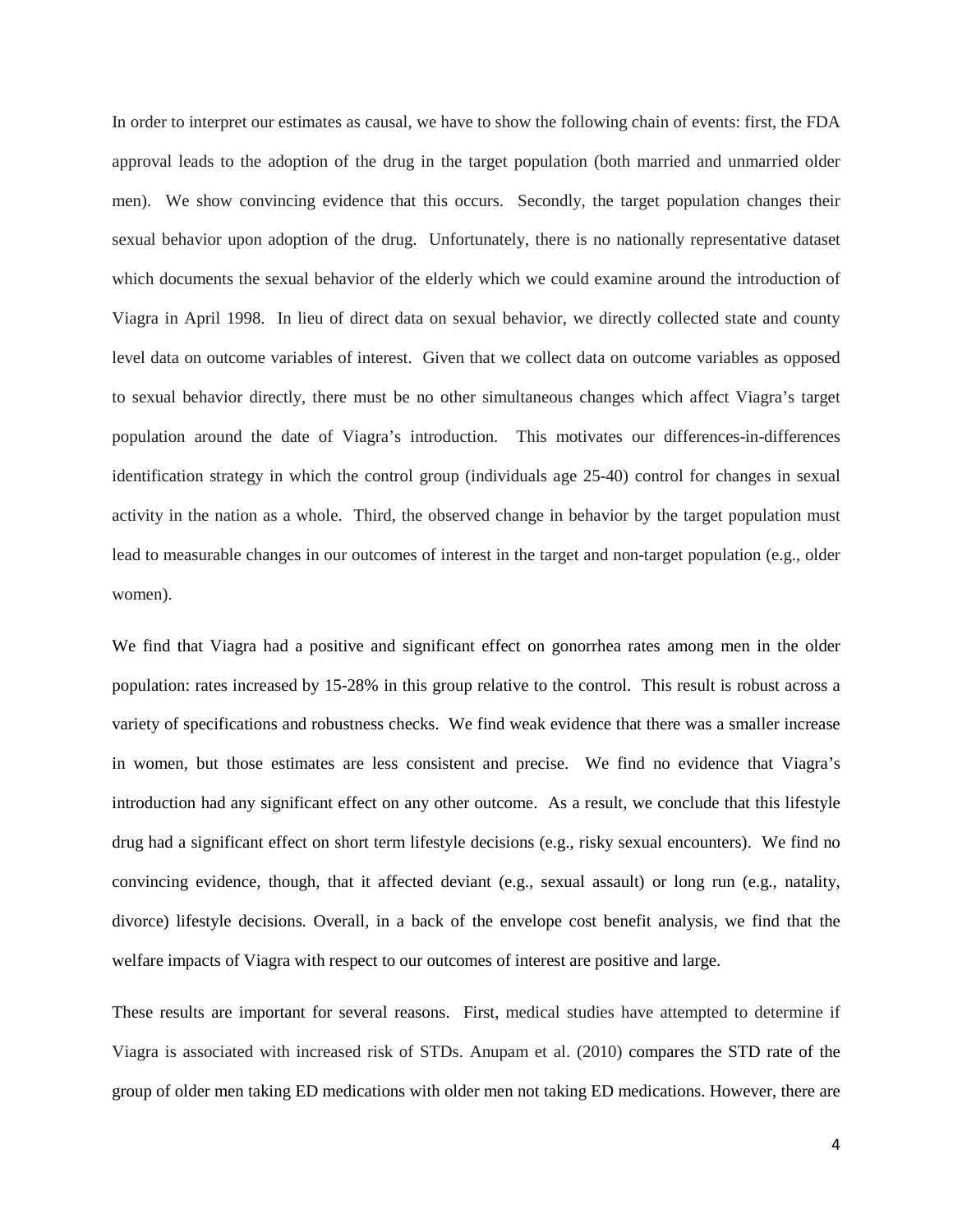vast differences between these two groups and due to self-selection their estimates cannot be considered as causal. Our study is designed to pinpoint the causal percentage change of Viagra's availability on our variables of interest, something that the medical literature falls short on.

Second, the well-being of an aging population is an increasingly important topic given the vast demographic shifts occurring in the U.S., Europe and other industrializing countries.<sup>[5](#page-6-0)</sup> Medical innovations for the elderly increase the feasible choice set for their actions. Knowing precisely how this increased choice set affects socioeconomic decision making for older populations is therefore an important economic problem. The 15 years since Viagra's introduction offer a glimpse as to what economists might observe going forward as medical innovation increases. [6](#page-6-1)

Third, there could be spillover and indirect effects of medical innovations on non-target groups. It is vital to understand the results for both males and females. Finding effects of Viagra on males demonstrates the existence of a direct effect. However, it important to understand how lifestyle drugs affect the agents who do not take the drugs but rather indirectly enjoy their benefits or suffer from their costs.

Fourth, the "Power of the Pill" articles have shown that innovation in medical technology has substantial impacts on many important economic choices made earlier in life by the targeted group (Goldin and Katz 2006 and Bailey 2002). Our paper is different because it the first to look at the effect of medical innovations for decisions made later in life, when individuals have more wealth and experience with decision making. We find that in the context of Viagra, if an individual does not have the ability to engage in sexual behavior and suddenly is given that ability, outcomes related to sexual behavior tend to be no different except for relatively low cost risky sexual decisions associated with instant gratification.

l

<span id="page-6-0"></span><sup>&</sup>lt;sup>5</sup> In a different context, recent research finds larger concentrations of older populations can cause modest decreases in education spending and/or changes in the political economy equilibrium of different voting blocs (Harris et. al. 2001 and Levy 2005). The goal of the current paper, then, is to examine how one particular lifestyle drug targeted at the elderly population changes the aging population's socioeconomic decisions.

<span id="page-6-1"></span><sup>6</sup> Artificial organs, for example, are another major medical innovation which are currently being tested which could lead to major changes in the lifestyle decisions of the elderly and even young people.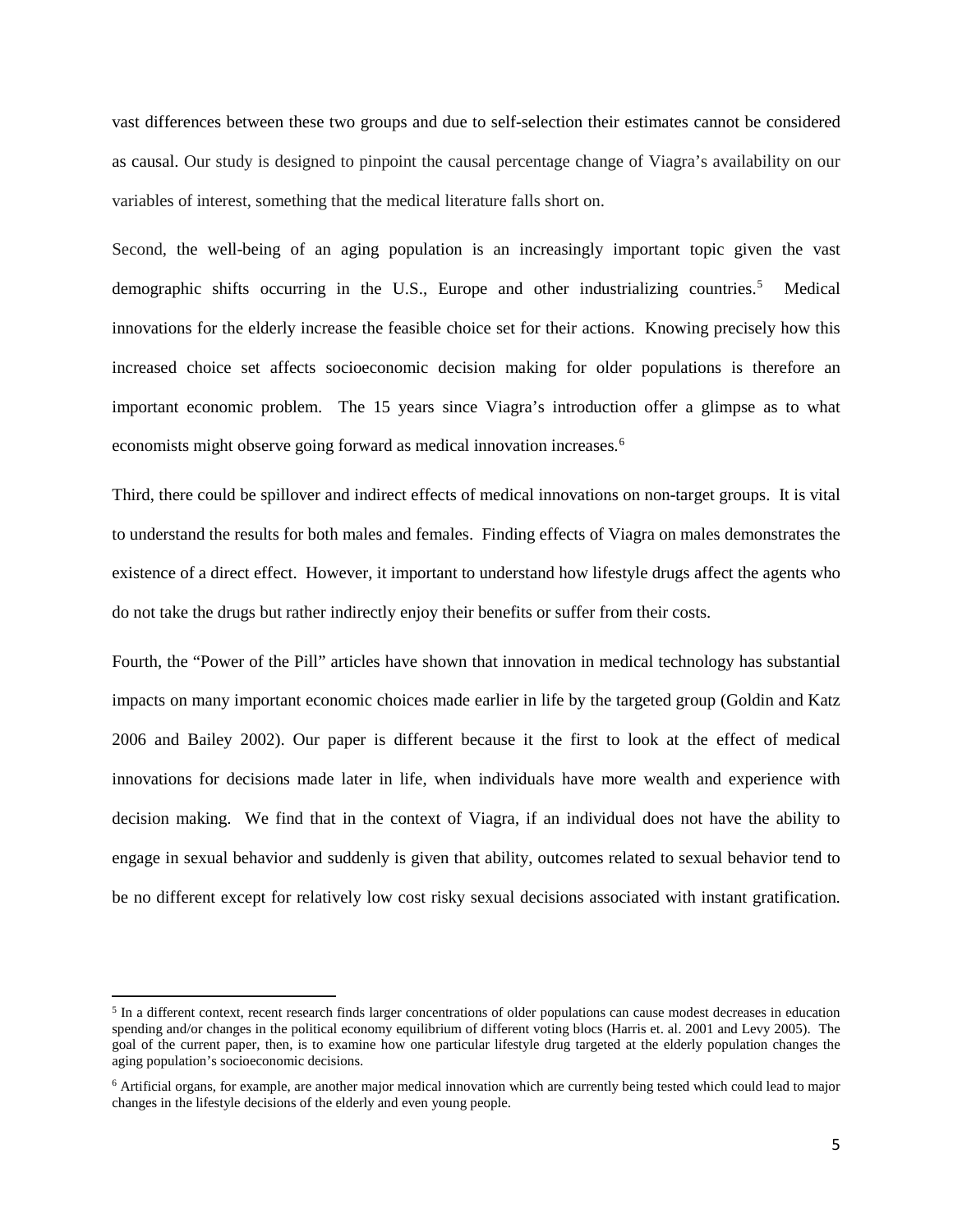We find some evidence in this context, then, that self-control can be a challenge even for experienced decision makers.

The remainder of this paper is organized as follows: section two gives historical background on ED medication. Section three presents the econometric model. Section four presents results. Section five offers discussion and concluding remarks.

#### **II. Background and Data**

This section provides background about introduction of Viagra and the age composition of its users which are both necessary for discussion of the econometric model in section III. We also discuss the four variables of interest in this section, their relevance and the data used for analysis. For our variables of interest we collected separate datasets from different sources. As a result, the years for which data are available vary by outcome of interest.

Prior to the launch of Viagra (medical name Sildenafil) in April 1998, ED could only be treated with invasive methods involving injections, penile prosthesis, penis pumps or vascular reconstructive surgeries (Montague et al. 2005). The most common ED drug at the time was Aprostadil. Aprostadil is a penile suppository applied either into the urethra or injected into the penis about ten minutes before the erection is needed. Figure 1 below shows that while in March 1998 more than 900,000 units of Aprodastil were prescribed, one month later, in April 1998 this figure dramatically declined to 462,000 units to then continually decline to insignificant numbers today.[7](#page-7-0) The aphrodisiac Yohimbine, a sexual stimulant, experienced even more drastic declines.

This dramatic drop in medication sales can be clearly explained with the approval of Sildenafil by the Food and Drug Administration (FDA), becoming the first oral medication to treat ED, sold under the brand name Viagra starting in April of 1998. The new drug was celebrated in the press and public media as revolutionizing the sexual behavior of the elderly population. The *New York Times*, for example, in the

l

<span id="page-7-0"></span><sup>7</sup> ED medication data were purchased from IMS Health.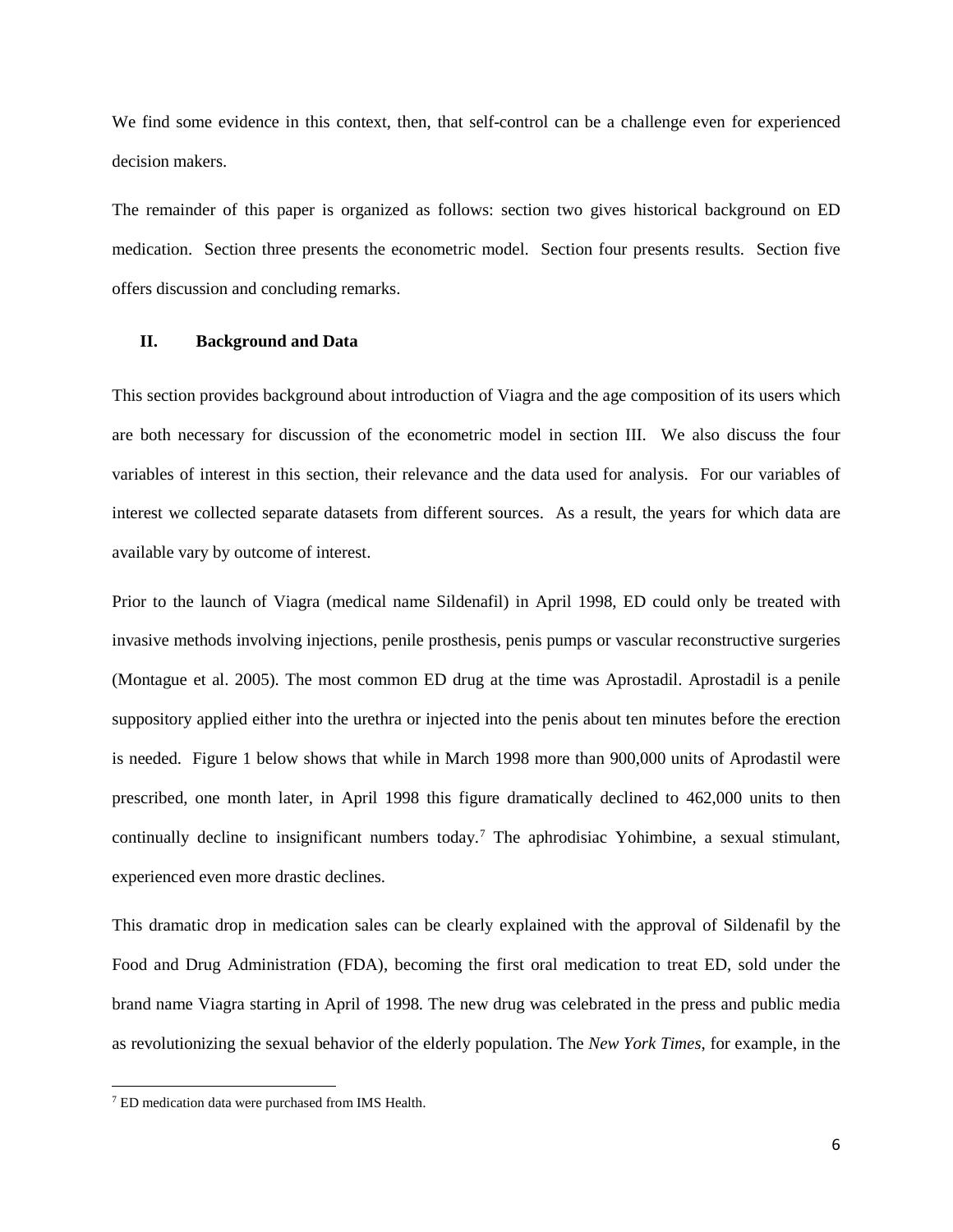year 199[8](#page-8-0) featured over 193 articles on Viagra.<sup>8</sup> Viagra was advertised directly to consumers on U.S. on TV, famously being endorsed by sport stars like soccer player Pelé and former U.S. Senator Bob Dole. Viagra was voted the "word of the year" in both Germany and in the USA. Hence, many of the former customers of the drugs Aprodastil or Yohimbine immediately started taking Viagra. Moreover, many *new* patients must have adopted Viagra, as evidenced by Figure 2, which shows shipments to pharmacies for Viagra, Aprodastil and Yohimbine. Figure 2 demonstrates that simultaneously with the drop of the former ED drugs, in April 1998 ED drugs experienced an unprecedented consumption level due to the launch of Viagra selling over 14 million units. The figure shows that Aprodastil and Yohimbine played an insignificant role whereas Viagra dominated the market after its introduction.

#### *Data on Viagra Users*

 $\overline{\phantom{a}}$ 

An important factor to consider when determining the effects of the release of Viagra are the demographic characteristics of the drug's user. To identify demographic information of Viagra users, we collected data from the Prescribed Medicine File from the Household Component from a U.S. Department of Health and Human Services database called the Medical Expenditure Panel Survey (MEPS).<sup>[9](#page-8-1)</sup> It is a collection of results from nationally representative surveys that are distributed to families, individuals, medical providers, and employers throughout the United States. From 1998-2001<sup>[10](#page-8-2)</sup>, MEPS collected data on various demographic characteristics of a random subsample of 158 Viagra users. We present summary statistics of this survey in this subsection.

Figure 3 shows the age distribution of Viagra users. The average Viagra user is 57 years old. The youngest participant in the survey was at 18 years, while the oldest was at 87 years of age. Overall, the distribution of ages appears fairly normal. Specifically, almost 90% of Viagra users in the survey are 45 years of age and older. Due to this age distribution, we establish the treatment group in our analysis as

<span id="page-8-0"></span><sup>8</sup> Titles for these articles included *The Nation: Thanks a Bunch, Viagra* and *The Pill That Revived Sex, Or at Least Talking About It*.

<span id="page-8-1"></span><sup>9</sup> These data are stored in the yearly Prescribed Medicine Files at [http://www.meps.ahrq.gov/mepsweb/.](http://www.meps.ahrq.gov/mepsweb/)

<span id="page-8-2"></span><sup>&</sup>lt;sup>10</sup> We also collected the same information from MEPS for 2005-2007 and found that the age composition of Viagra users stayed roughly constant over time. That data is available from the authors upon request.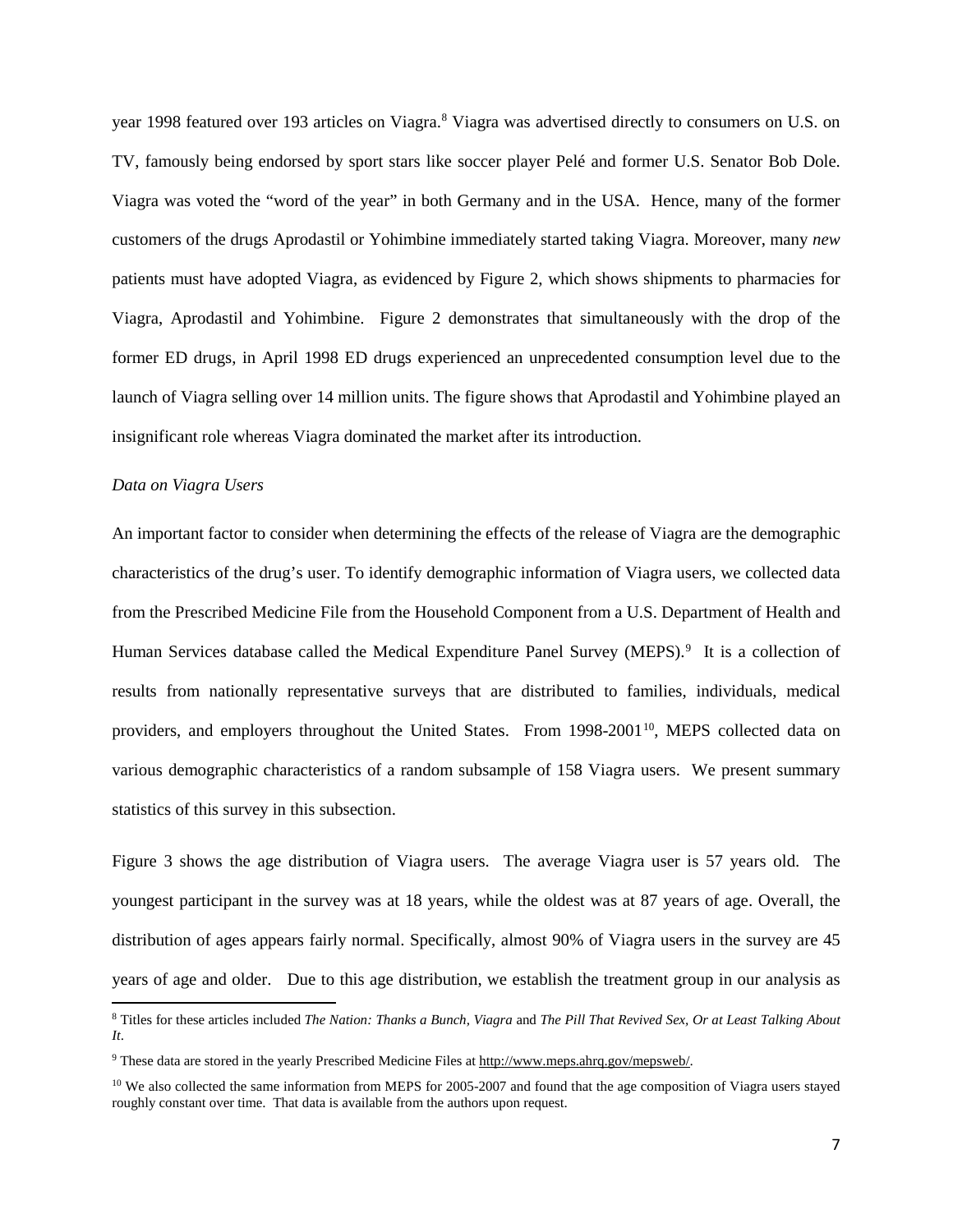individuals aged 45 and above and the control individuals  $25{\text -}40$ .<sup>[11](#page-9-0)</sup> We drop individuals between the ages 41-44. We view this age category as neither in the treatment nor control as some of these individuals may be prescribed Viagra, but not in the concentrations of males aged 45 or over. For a different reason, we drop the 18-24 age group: sexual activity of the 18-24 age group is in all likelihood a poor control for people aged 45 and above relative to individuals aged 25-40. For example, the 25-40 age demographic has marriage rates much closer to the above 45 age group than 18-24 year olds.

#### *Data on Variables of Interest*

 $\overline{\phantom{a}}$ 

We examine how Viagra's introduction affects four different variables of interest. First we examine how Viagra affected gonorrhea rates in the drug's target population (e.g., males age 45 and above).<sup>12</sup> STDs are of interest because it studies the drug's capacity to impact risky behavior associated with instant gratification.<sup>13</sup> If Viagra did affect STDs, it is reasonable to expect that gonorrhea rates would be the clearest example: it is one of the most common STDs as it is a bacterial infection that can easily be transmitted by fluids. We examine gonorrhea rates for men of age 45 and above, but also for women.<sup>[14](#page-9-3)</sup> It

<span id="page-9-0"></span><sup>&</sup>lt;sup>11</sup> There are some media reports that recreational Viagra usage increased in younger men in the 2000s [\(http://usatoday30.usatoday.com/news/health/2001-03-21-viagra-abuse.htm\)](http://usatoday30.usatoday.com/news/health/2001-03-21-viagra-abuse.htm). This implies that our estimates are lower bounds for the effect of Viagra on the treatment group if Viagra also had effects on the control group.

<span id="page-9-1"></span><sup>12</sup> To transfer the raw data of *levels* into age cohort-by-state and cohort-by-county *rates*, we use the Intercensal Estimates of the Resident Population by the U.S. Census Bureau, Population Division.

<span id="page-9-2"></span> $13$  Anupam et al. (2010) is one relevant study from the medical literature which relates STD rates of Viagra users to non-users. Anupam et al. (2010) does not use the approval of the drug as part of the identification technique. As a result, their "treated" population does not reflect the treatment group isolated with our identification strategy. The contribution of our study, then, is that it presents the first empirical paper that does document the causal relationship between ED medications and STD rates among the elderly, using the most comprehensive dataset collected for the U.S. In fact Anupam et al. (2010) suggest that a study such as ours, where STDs are compared prior and post the introduction of Viagra, should be performed. The medical literature further descriptively outlines some differences between ED users and non-users and we list these findings here: due to some combination of reduced fertility rates and preferences, elderly are up to one sixth less likely to use condoms than people in their twenties and one fifth as likely to be tested to STDs (Lindau et al. (2006), Patel et al. (2003) and Stall and Catania (1994)). To that end, primary care physicians are less likely to discuss STD prevention with older patients (see Skiest and Keiser, 1997). However, ED drugs users report having both more recent sexual partners and higher STD rates than non-users (see Paul et al. (2005) and Swearingen and Klansner (2005)). Although direct data does not exist, these findings imply that if older individuals use Viagra, they both have more unprotected sex with more sexual partners than older individuals who don't use Viagra. As a result, there is reason to believe that the introduction of Viagra led to a change in sexual behavior of people who took it. That is not to say there was not self-selection in which individuals choose to take Viagra but it is plausible that even with self-selection changes in sexual behavior are feasible. Unfortunately, due to a lack of data, more precise empirical statements are not possible.

<span id="page-9-3"></span><sup>&</sup>lt;sup>14</sup> We collected data for chlamydia but that data series begins in 1996. Also, there was a significant improvement of Chlamydia screening which occurred during the study period (Gaydos et al. 2004). This partially explains a dramatic increase in chlamydia diagnoses over the sample period. Further, there was a change in public health policy which suggested that younger women be tested significantly more over this time period (Meyers et. al. 2004). As a result, there was a dramatic rise in chlamydia rates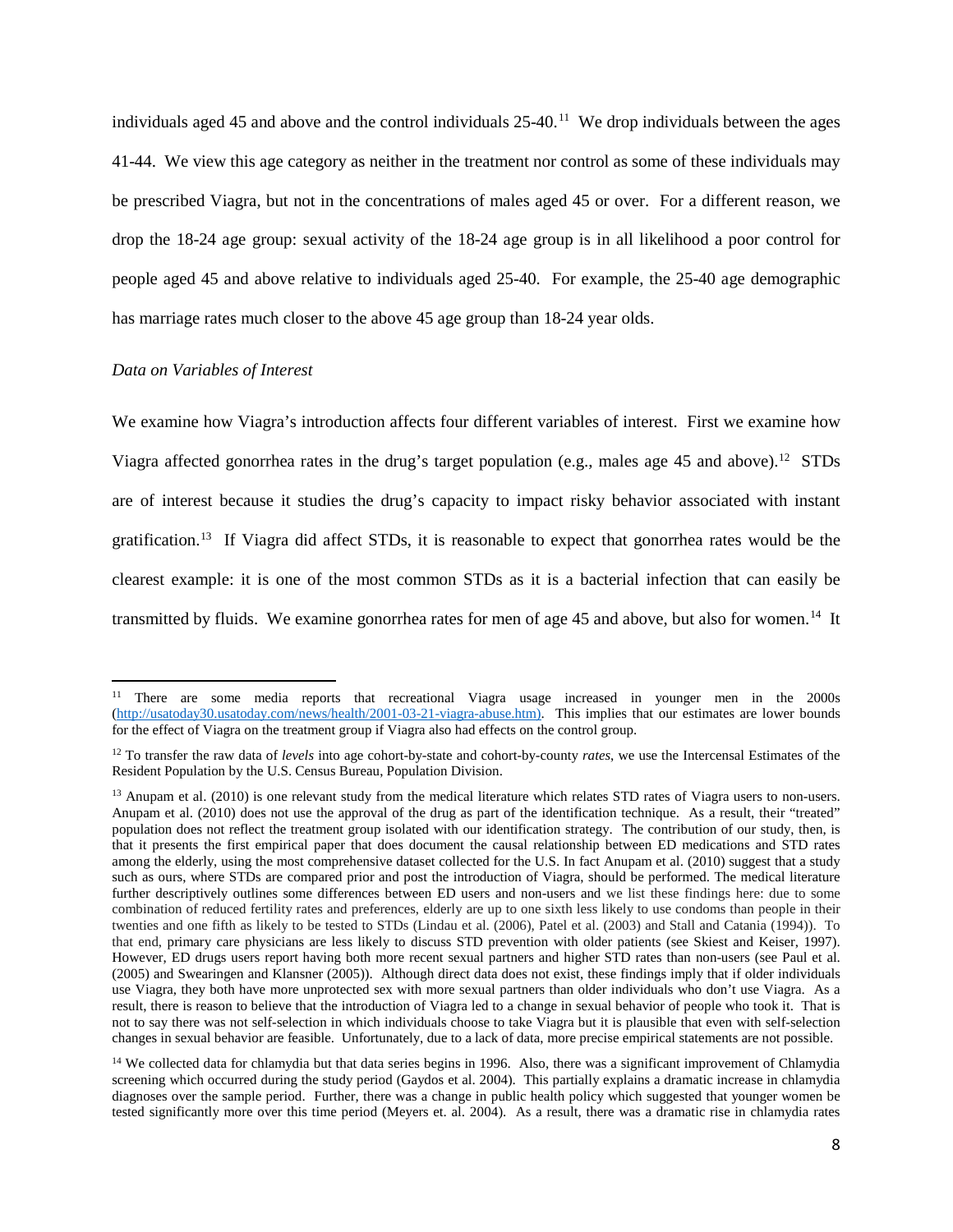is important to understand how lifestyle drugs affect the agents who do not take the drug directly but rather indirectly enjoy their benefits or suffer from their costs. We obtained state level gonorrhea infection rate data by age and gender via email exchange from the Center for Disease Control. These data are available from the authors upon request.

Second, we test for how Viagra's introduction affects natality rates in the target population. This is a variable of interest because it highlights the drug's capacity to correct a physical disorder and the resulting impact on immediate family planning decisions. Viagra makes conceiving a child much less costly for the target population (males with ED). Therefore, natality rates could increase upon Viagra's introduction because couples who previously had physical impediments to conception would now be better enabled to conceive.<sup>15</sup> State level natality data by father's age are drawn from the Center of Disease Control Vital Statistics. We define natality rates as the as number of newborns by fathers in age category *j* in state *k* divided by 100,000 men in age category *j* in state *k*.

Third, we examine how Viagra's introduction affects criminal sexual activity. This is an important variable due to the magnitude of consequences for victims. It is possible that the publicity in the public media about Viagra and sex of elderly changed the sexual crime behavior of the elderly population. Hence, whether there has been an increase in such arrests in the United States since the release of Viagra, and if so amongst what age groups, is a relevant question. We collected data for (i) sex offenses arrests (that excludes forcible rapes) and (ii) forcible rape arrests in the U.S. by suspect's sex and age group. Sexual offenses includes the following crime subcategories: adultery/fornication, incest, buggery, indecent exposure, seduction and indecent liberties, sodomy or crimes against nature, statutory rape (not forced), and any attempts of the stated categories.<sup>16</sup> County level arrests for sexual offense and rape

 $\overline{\phantom{a}}$ 

observed in the control group during this time period. Disentangling these last two effects from the Viagra effect is challenging. As a result, we do not include chlamydia in the analysis.

<span id="page-10-0"></span><sup>&</sup>lt;sup>15</sup> As noted above, we consider family planning generally as natality rates are a function of both planned and unplanned pregnancies.

<span id="page-10-1"></span><sup>&</sup>lt;sup>16</sup> Sex solicitation rates are also not included in this category but in a "catch all" category that includes many other arrests not prevalent to this research. Solicitation rates may be of interest but are only recorded at the local level and time restraints do not allow us to acquire these rates.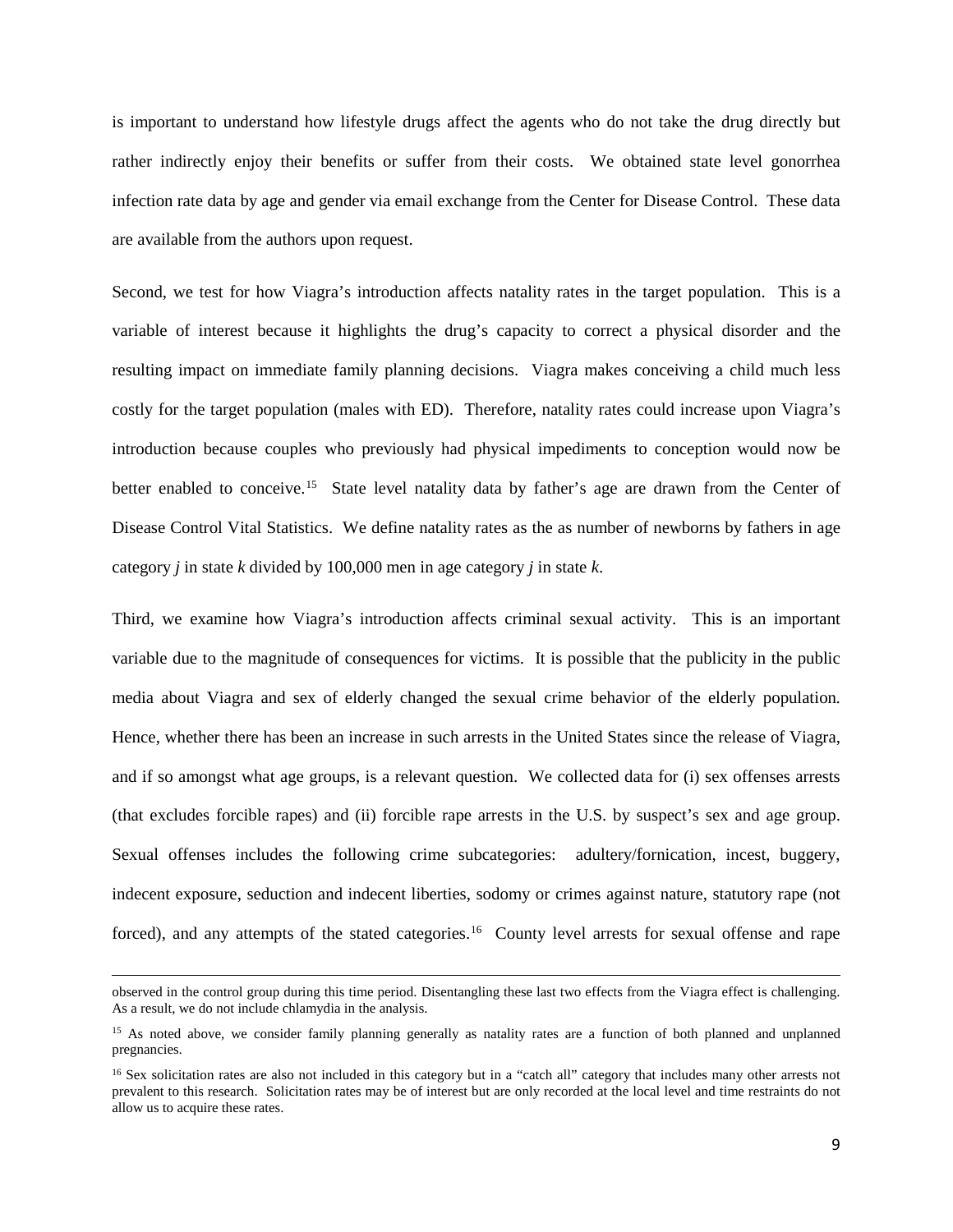statistics are collected from the Uniform Crime Reports of the National Archive of Criminal Justice Data for almost 900 US counties.

Lastly, we test for Viagra's effect on divorce rates. This outcome highlights the importance of this particular medical innovation on the household production function and is also a long run planned decision. Viagra is a lifestyle drug that enables increased coital capacity for its users. If the relative benefit of getting married, staying in a marriage, or getting divorced is asymmetrically affected by Viagra then we would expect a significant effect of Viagra's introduction on marriage market in the treatment group. To test this hypothesis, divorce and marriage data were compiled using the Current Population Survey (CPS) of the Bureau of Census for the Bureau of Labor Statistics. This dataset is a time series of repeated cross-sectional draws of individuals in the US population.

#### **III. Econometric Model**

l

We estimate several econometric models to identify the causal effect of the introduction of Viagra on several outcomes of interest for men and women middle aged and older. Specifically, we estimate the drug's effect on rates of a sexually transmitted disease (gonorrhea), natality rates and sexual offenses rates including rape, and divorce rate. We use state level data for gonorrhea and natality, county-level data for crime and individual level data for divorce.[17](#page-11-0) We are forced to use state level data in some cases since, to our knowledge, no more granular level data exists.

For every variable of interest, our preferred econometric model uses a difference-in-difference estimator. Specifically, we estimate least squares and Poisson models with the following specification:

$$
y_{sgt} = h(\alpha + \mu_s + trend + 1\{g \ge 45\}\delta + 1\{t \ge 1999\}\gamma + 1\{g \ge 45\}1\{t \ge 1999\}\beta + \varepsilon_{sgt}).
$$
 (1)

<span id="page-11-0"></span><sup>&</sup>lt;sup>17</sup> In some cases we aggregate to the state level in order to include rural counties with few observations.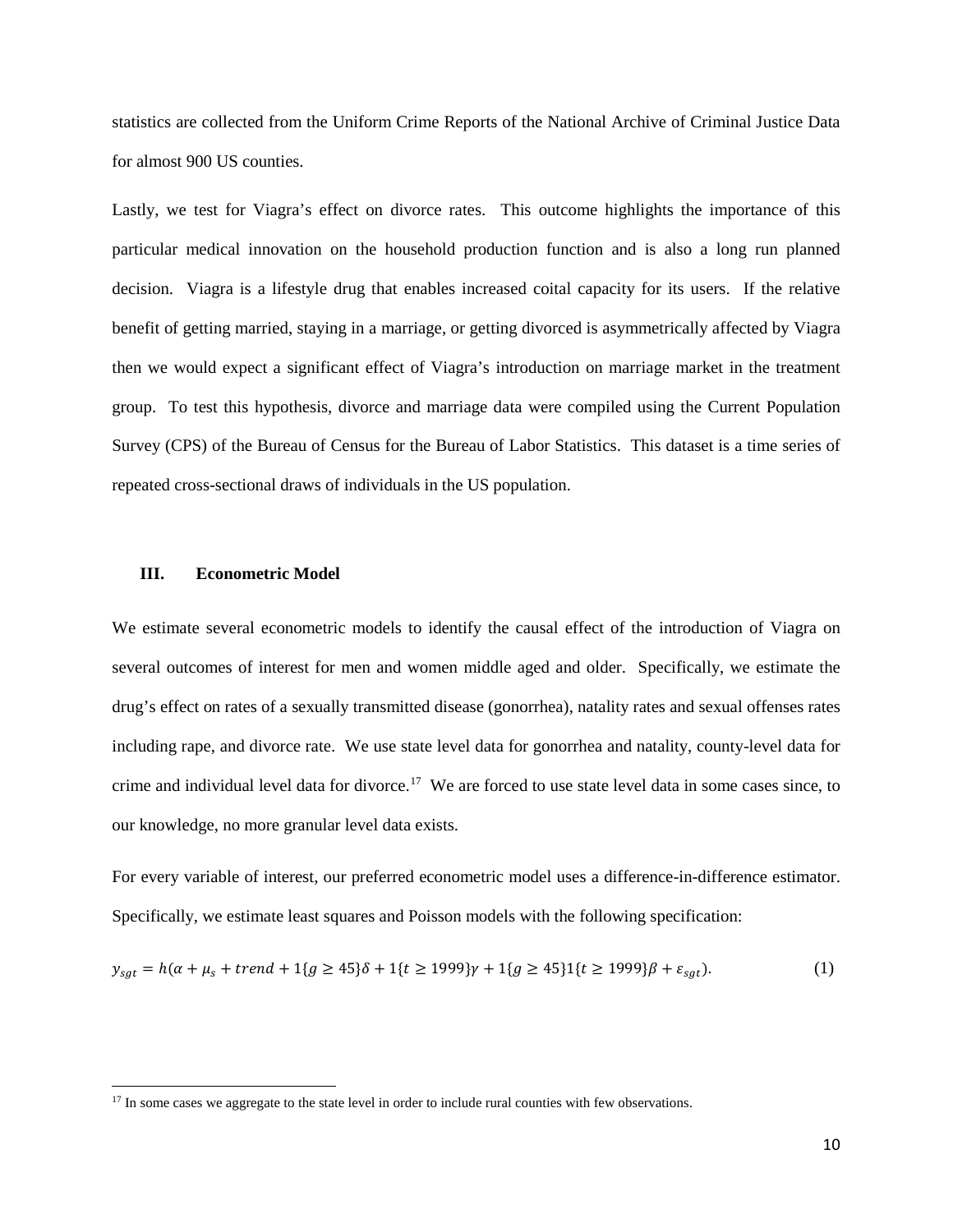In equation (1), *s* indexes a location (state or county), *g* indexes an age group and *t* the year of observation. We allow for state or county fixed effects,  $\mu_s$ . When the data dictate, we include a linear time trend takes the value of one for observations in the first year of our dataset and *n* for observations in the  $n^{th}$  year of data. The function  $h( )$  indicates that we sometimes estimate (1) as a semi-logarithmic model and sometimes as a Poisson model. We estimate the difference in outcomes for the control group for the post-1998 period relative to the pre-1999 period,  $\gamma$ , and the fixed effect of being in the target age group for Viagra,  $\delta$ . The main coefficient of interest is  $\beta$  which indicates the change in outcome variable of interest for the treatment group attributable to the approval and sale of Viagra. The differences-indifferences identification strategy assumes that in the absence of treatment, the outcome variable of both the treatment and control groups would have evolved the same over time. We cluster standard errors at the state level to account for serial correlation within a state. Further all county data regressions are clustered by state which also accounts for the potential of spatial correlation within each state.

We estimate equation (1) using two methods. First, estimated by 'least squares', we put the outcome variables of interest in log rates. While log rates are useful for ease of interpretation, it is problematic for us in some cases: in our data we observe some years with zero rates in some age groups for certain variables of interest, especially in lower population states and counties.<sup>[18](#page-12-0)</sup> Taking the log of these rates leads to dropped observations and severe non-linearity around zero rates. We address this by trimming our datasets in the log rate specification so that no state or county with fewer than 10 observed outcomes are ever observed. For example, if a particular state ever has fewer than 10 observed cases of gonorrhea in either the treatment or control group we trim that state from the dataset. We find qualitatively similar results when using other trimming rules.

Second, in addition to estimating equation (1) using OLS and log rates, we also use a Poisson regressions with standard errors clustered by state. This is a natural setting for a Poisson regression since our dependent variables are count data (e.g., number of gonorrhea cases, number of births). This specification

l

<span id="page-12-0"></span><sup>&</sup>lt;sup>18</sup> For example, in Wyoming there are no recorded sexual assaults for males older than 45.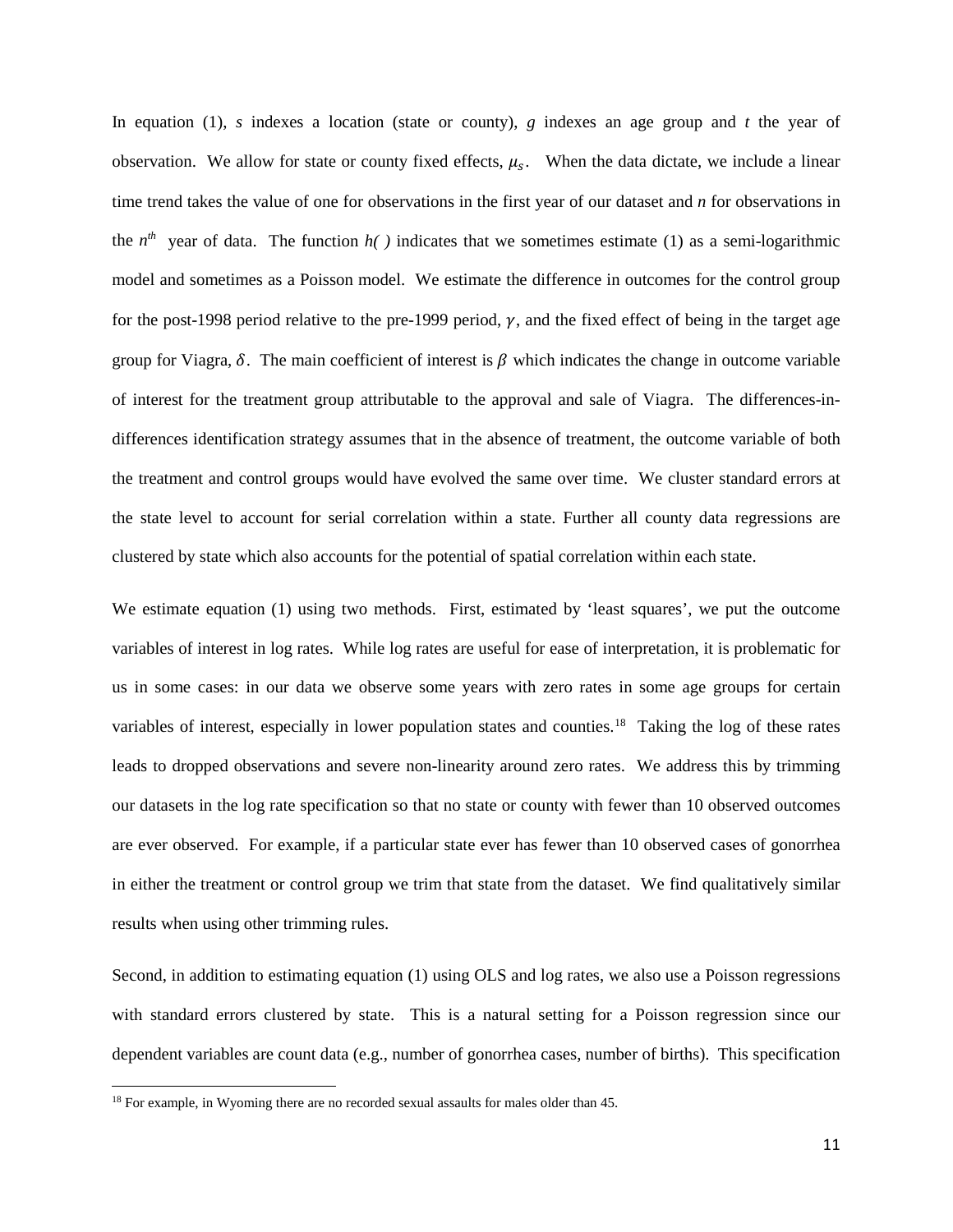affords us the opportunity to use all of our data, as opposed to dropping some observations due to our trimming rule.

The key identifying assumption in our paper is the timing of treatment. Viagra was first sold commercially in mid-April 1998. We take 1999 to be the starting date of treatment for three reasons. First it is the first complete year that Viagra was legal. Second, our aim is to identify long run effects. Three, any learning about the drug was likely to have occurred in the second half of 1998. In any case, the qualitative results are robust to allowing the treatment date to start in 1998.

In interpreting our results, we want to stress caution in identifying causal long run impacts of Viagra due to some drawbacks of our data. First, we do not observe a panel dataset on both an individual's sexual activity and Viagra usage over time. Therefore, our results are market level outcomes. From a policy perspective, though, market level outcomes are the effects of interest since any public policy targeted toward lifestyle drugs would operate at the market level. Second, we did not conduct a randomized controlled trial, which would have been ideal for assessing the direct link between ED drug use and our variables of interest. Third, the timing of Viagra's availability was uniform in all 50 states. This eliminates cross-sectional variation in the timing of treatment as a source of identification in our analysis. As with any differences-in-differences approach, then, if the timing of treatment is correlated with any other event which affected the outcome of interest, it will bias our estimates.[19](#page-13-0) As a result, we urge further study with individual level panel data. Fourth, although our collected CDC, CPS and crime data reports the universe of all reported individuals in the US, the prevalence of some outcome variables is still low and precludes a highly powered analysis at the individual level. More generally, from a policy perspective further work may better characterize those users of ED drugs who are at highest risk for an STD. For example, screening, whether in the form of brief conversations or formal STD testing, would be most effective if targeted toward those at highest risk.

 $\overline{\phantom{a}}$ 

<span id="page-13-0"></span> $19$  For example, we cannot separately identify the role of media coverage of Viagra or advertising for Viagra directly affected the variables of interest.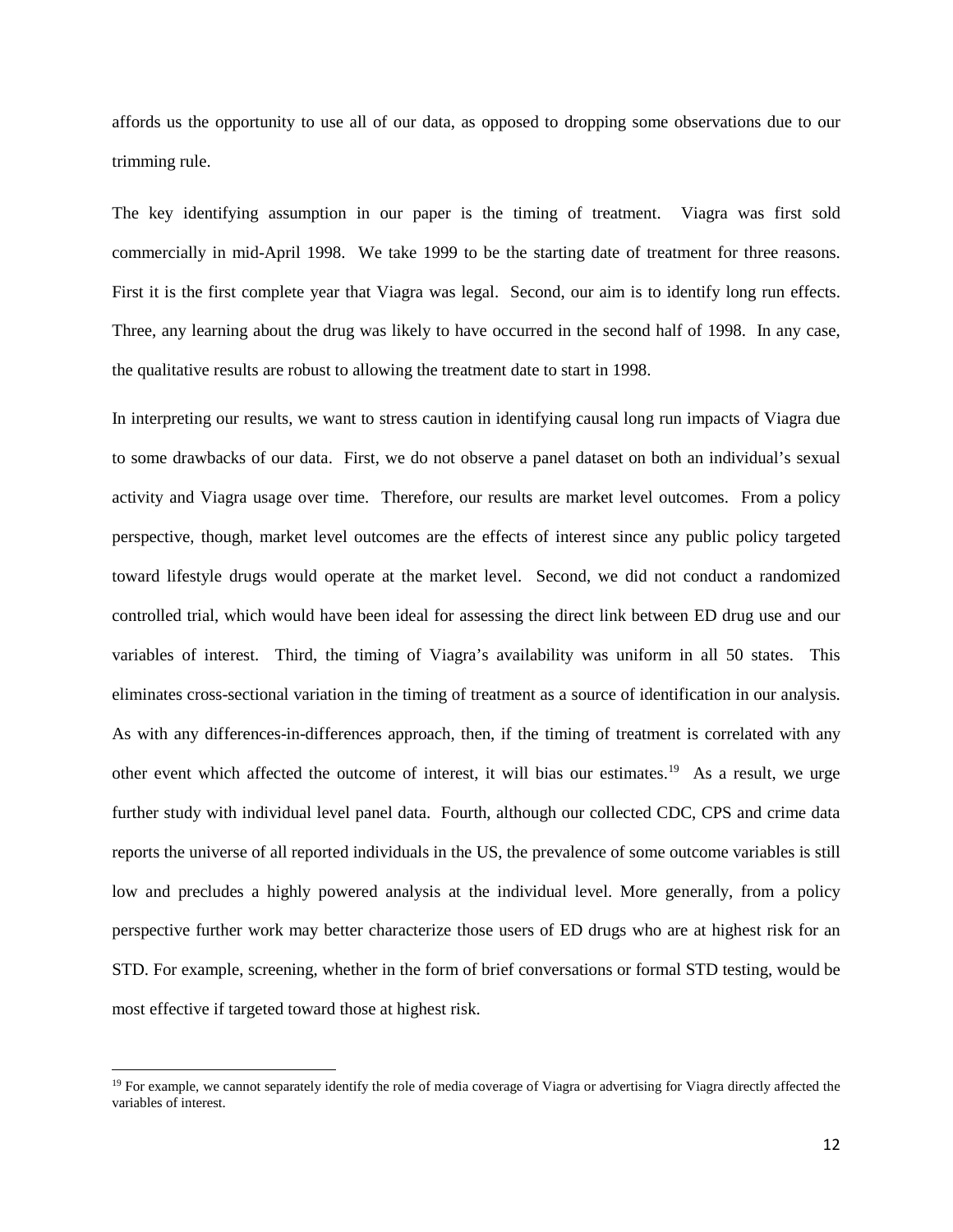#### **IV. Results**

 $\overline{\phantom{a}}$ 

#### *Sexually Transmitted Diseases*

We estimate the model with state level data for both males and females by age cohort using the CDC dataset. Figure 4 displays the aggregated data for gonorrhea rates by age group and sex. Due to differing levels across the two age cohorts the plot has different y-axes with the treatment group (e.g., older males) on the left y-axis and the control group on the right y-axis. Panel (a) in Figure 4 shows that gonorrhea rates increased substantially after 1999 for elderly males peaking in 2007 at 40% above of their 1999 levels. In comparison, the control group (age 25 to 40) saw only a slight increase. It is possible that some of the increase in the control group's rates may be transmission of gonorrhea from older to younger cohorts over time. As a result, then, our DD estimates (comparing the 40% increase relative to the marginal increase) are a lower bound of the effect of Viagra in the elderly population. Female gonorrhea rates are shown in panel (b). Here patterns are less clear. After Viagra's approval and sale gonorrhea rates in older women remain elevated while rates in young women decrease.

In Figure 4, two additional features are apparent. First, the early nineties experienced a substantial decline in the STD rates. This decline coincides with a time period of increased caution and educational campaigns to curb HIV infections in the U.S. (Health and Vital Statistics 2010). Starting in 1998 and 1999, with the introduction of Viagra, the age group trends reverse, with the elderly group showing striking increases of over 40% for males by [20](#page-14-0)07.<sup>20</sup>

Finally, Figure 4 shows a significant effect of the great recession after 2007. As the great recession affected accumulated wealth through the stock market and housing stock savings, it appears that the

<span id="page-14-0"></span> $20$  It is important to note, though, that STD rates did not immediately increase in the older cohort in 1998, but rather the rate of growth of STD infections increased. We see two potential reasons for this. First, bacteria need time to diffuse in the network of sexual partners through unsafe sexual encounters. The more people carry an STD the higher the probability of infection. Second, the composition of Viagra users could have changed over time, even if the age of distribution of Viagra users stays constant. For example, there could have initially been a social stigma associated with Viagra so that it was not accepted in casual situations. Conversely, it could have been prescribed more initially to couples in a long term relationship. Unfortunately, there is no dataset we are aware of that is a repeated cross section of Viagra users over time that could help us answer this more precisely.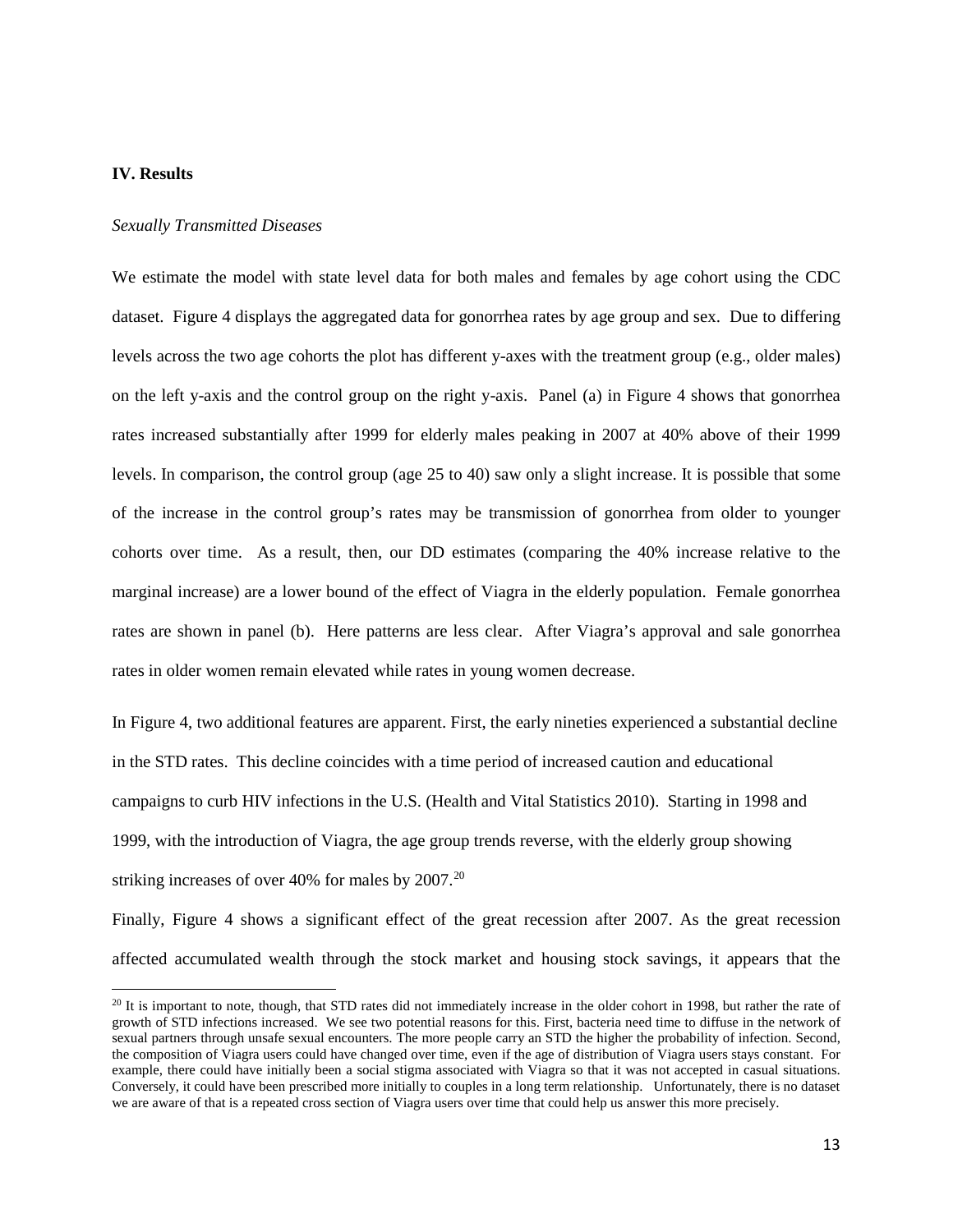elderly group is more responsive to this wealth effect compared to the younger age cohort.<sup>[21](#page-15-0)</sup> We will return to this phenomenon when analyzing the natality data below.

Estimation results are shown in Tables 1 and 2 for males and females respectively. In these and all subsequent tables we present several versions of the econometric model and all our tables take the following form unless otherwise stated: all least squares specifications use log of rates as the dependent variable and progressively add more fixed effects and a linear time trend to control for the time varying effects. Because of using log rates, each of our OLS specifications trims the sample as described above (drops state/counties ever reporting fewer than 10 occurrences of the outcome variable). Our most flexible specification in log rates is column (3) which includes a linear time trend and state fixed effects. Columns (4) and (5) show results from estimating the Poisson model on the subset of the trimmed data (column (4)) that is used in the log rates specification and the full (untrimmed) dataset in column (5). The last two columns limit the entire sample so that only the years closest to the introduction of Viagra (1995-2005) are used in the analysis. We view the results from columns (6) and (7) as a robustness check to verify that the estimated effect of Viagra on our variables of interest is not being driven by data many years before or after Viagra's availability. For each variable of interest we also include additional robustness checks in the appendix that cut the sample differently. Our main treatment effect estimate of interest is the top row corresponding to β of equation (1) labeled as "Viagra" in each table.

Table 1 displays the regression results for male gonorrhea rates as the left hand side variable. Gonorrhea rates in the older population of men unambiguously increases by between 15-28%.<sup>22</sup> Estimates are somewhat smaller when the entire dataset is used in the Poisson specifications (5) and (7) compared the corresponding least squares specifications (4) and (6). For both the Poisson and OLS regression specifications, the estimated treatment effect of Viagra is overall consistent conditional on the number of

 $\overline{\phantom{a}}$ 

<span id="page-15-0"></span> $21$  This could also be the result of decreased medical care due to the recession and therefore missed diagnoses. Generally, the goal of this paper is not to attribute STD rates to business cycles so we leave this question to future research.

<span id="page-15-1"></span> $22$  Given that we find Gonorrhea rates increase for older men relative to younger men, there is the question of what percentage was due to increased infidelity of married men versus increased sexually activity of single men. Our data do not let us address this interesting question directly.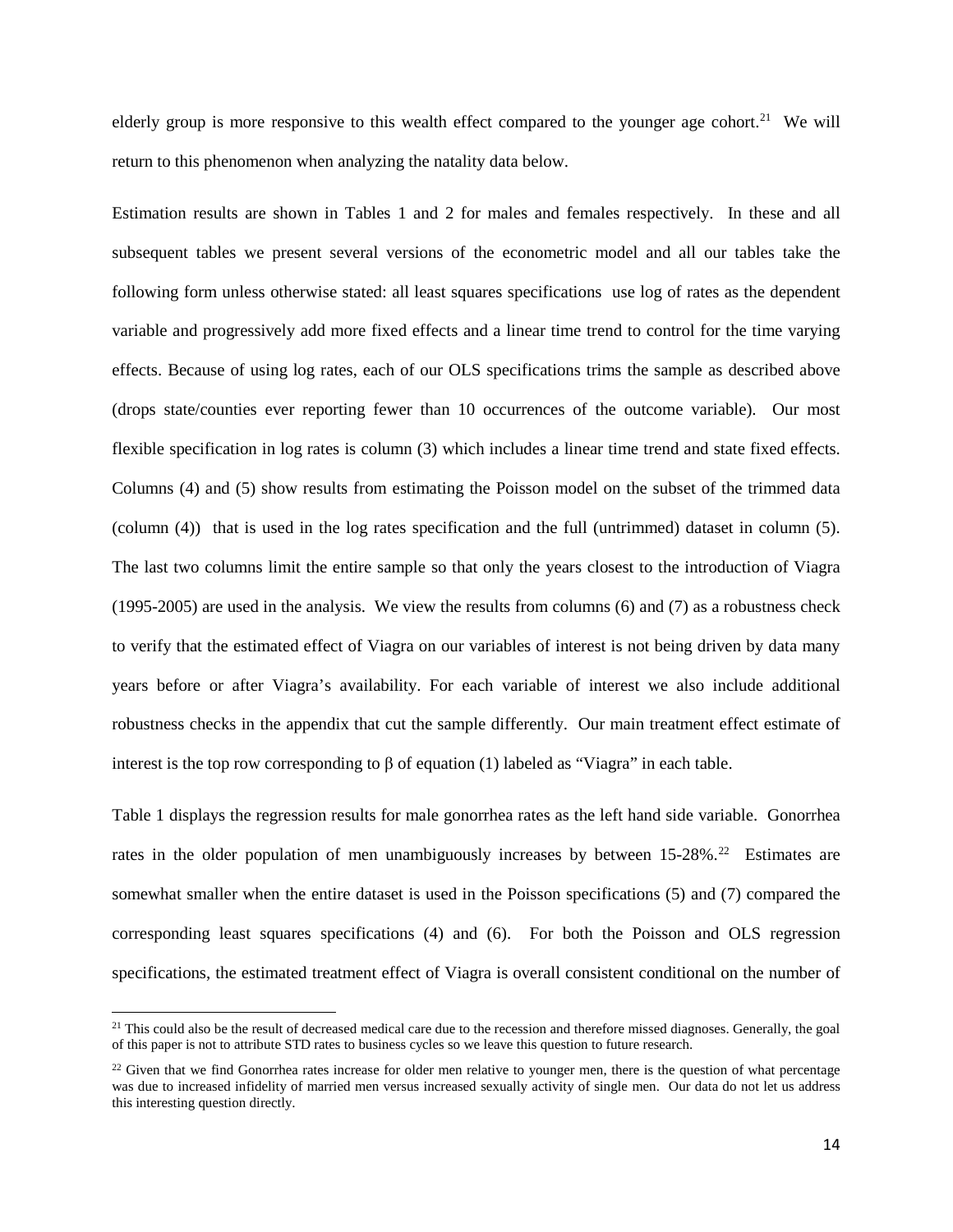years being used in the analysis being constant, i.e. excluding the years of the highest STD difference in 2006 and 2007 drops the estimated treatment effect from 23% in column (5) to 15% in column (7). The appendix further provides estimates on different time windows and shows that across all specifications the Poisson treatment effects range from 13% to 24%.

Table 2 shows the same estimation results for females. It is important to note that in these specifications for females, our estimates are lower bounds since older infected men could have transmitted gonorrhea to younger women. Overall, we find only very weak evidence of an effect for females. In the Poisson regressions column (4) (which include all years from 1990 to 2011, but trims the data to at least 10) we find a significant effect of Viagra's introduction on older female gonorrhea rate. Once we, however, estimate this via least squares (column (3), or use all data (column 5) this significant result disappears. In other specifications with the entire time series, the coefficient of interest has the expected sign but is imprecisely estimated. In the robustness check in which we include only a subset of the years, the effects tighten to be nearly zero.

#### *Natality Rates*

l

State level natality data by father's age cohort are drawn from the Center of Disease Control Vital Statistics and are shown in Figure 5. As stated above, we define natality rates as the as number of newborns by fathers in age category *j* in state *k* divided by 100,000 men in age category *j* in state *k*. [23](#page-16-0) Figure 5 displays log natality rates by age group. Three notes on this data are in order. First, there is an obvious drop in natality rates from 2004-2006 for the treatment group. This is due to unfortunately missing data in the CDC dataset for the 55+ age group in some states. Second, for the control group, we see a pre-trend decline in the natality rate over the first years of the sample period followed by an increase which mirrors the older age group's increase. Third, both groups' natality rates fall with the onset of the

<span id="page-16-0"></span> $2<sup>23</sup>$  We lagged our births in the following way: Our births in 1999 are matched to Viagra availability in 1998 (which is ideal, given that Viagra became available on April 1st)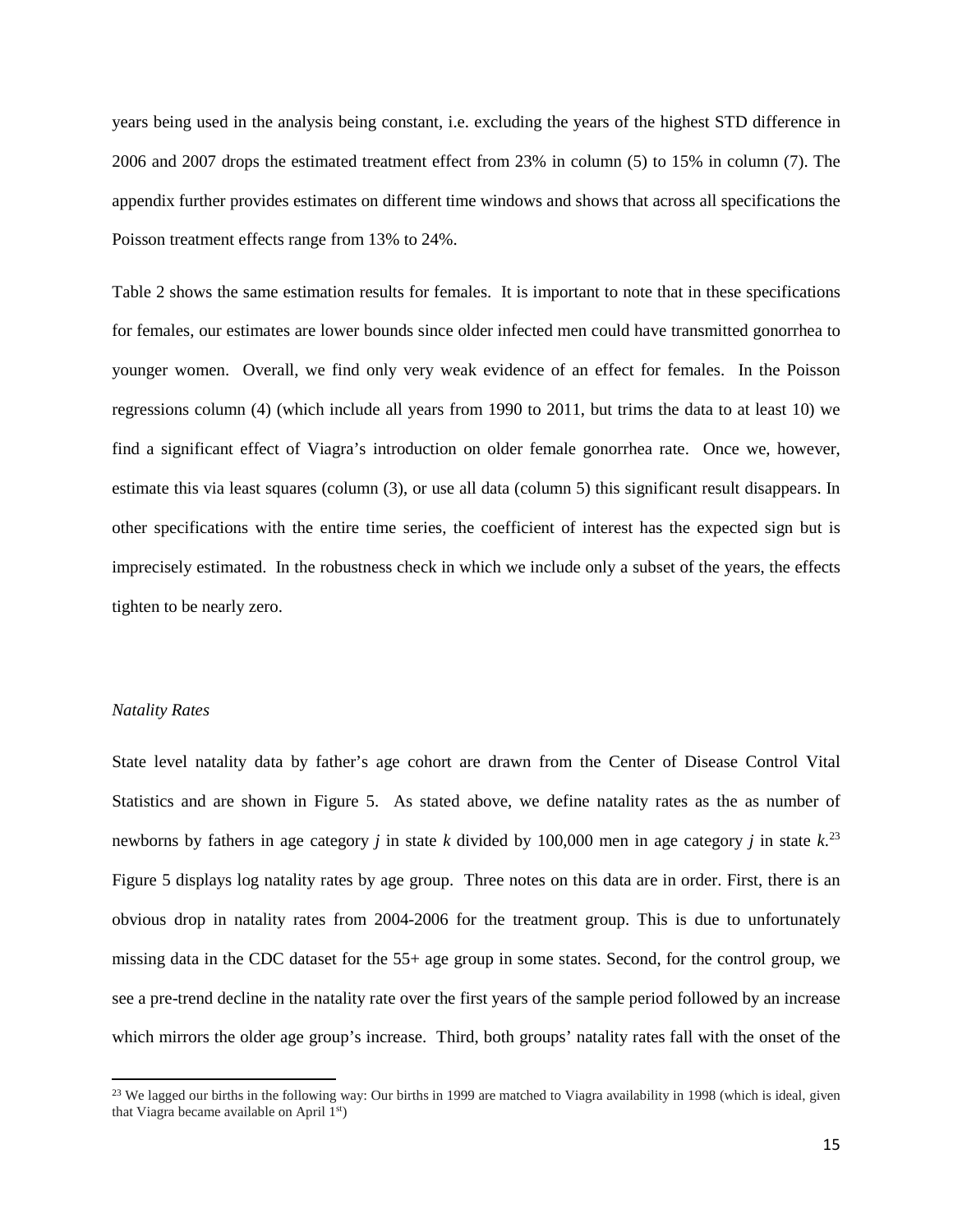great recession in 2008. To address these three data issues, in the following regressions we systematically vary the time window of included years.

Table (3) shows regression results from the data displayed in Figure 5. Overall, we find no convincing evidence that Viagra had a significant effect on natality rates for men in Viagra's target population in our models. Using the entire dataset, in only two specifications is there a marginally significant (10% level) decrease in natality rates for the treatment group. Panel (b) and (c) then further display the regression results for the years 1994 to 2003 as well as 1990 to 2007 and 1995 to 2005. In particular the data from 1994-2003 is used (i) to balance the length of the pre-Viagra and post-Viagra periods, (ii) eliminate the different pre-1994 trends and (iii) ensure that we have data for all age groups (as the dataset starts to become irregular in 2004). Across all these specifications, taken together, we find no convincing evidence that Viagra had a significant effect on natality rates for men in Viagra's target population.

Although we fail to reject the null hypothesis that Viagra had a significant increase on birth rates for the treated group, the 95% of the estimated confidence interval for the Poisson regression with all data and a time trend is (-.077, .015). This means that the largest possible increase Viagra could have caused is 1.5%. We take this as evidence that even if Viagra were inducing additional births by older males, the rate is small.<sup>24</sup>

#### *Sexual Offenses and Rape*

l

We collected county level rape and sexual assault arrest data for male perpetrators by age group from the Uniform Crime Reports of the National Archive of Criminal Justice Data. Figure 6 shows the trends in rape and sexual assault in log rates by age group. Both panels show a significant downward trend in

<span id="page-17-0"></span> $24$  Given that older males fathering rates are only 201 births per 100,000 (while the rate is above 7400 per 100,000 in the 25-40 age cohort), the overall economic effect is not large, as it would account for an additional 3 births only per 100,000. If it were true, though, that Viagra had a significant and negative effect on natality rates, the maximum estimated effect size, -7.7% (or 15 newborns per 100,000), is non-trivial.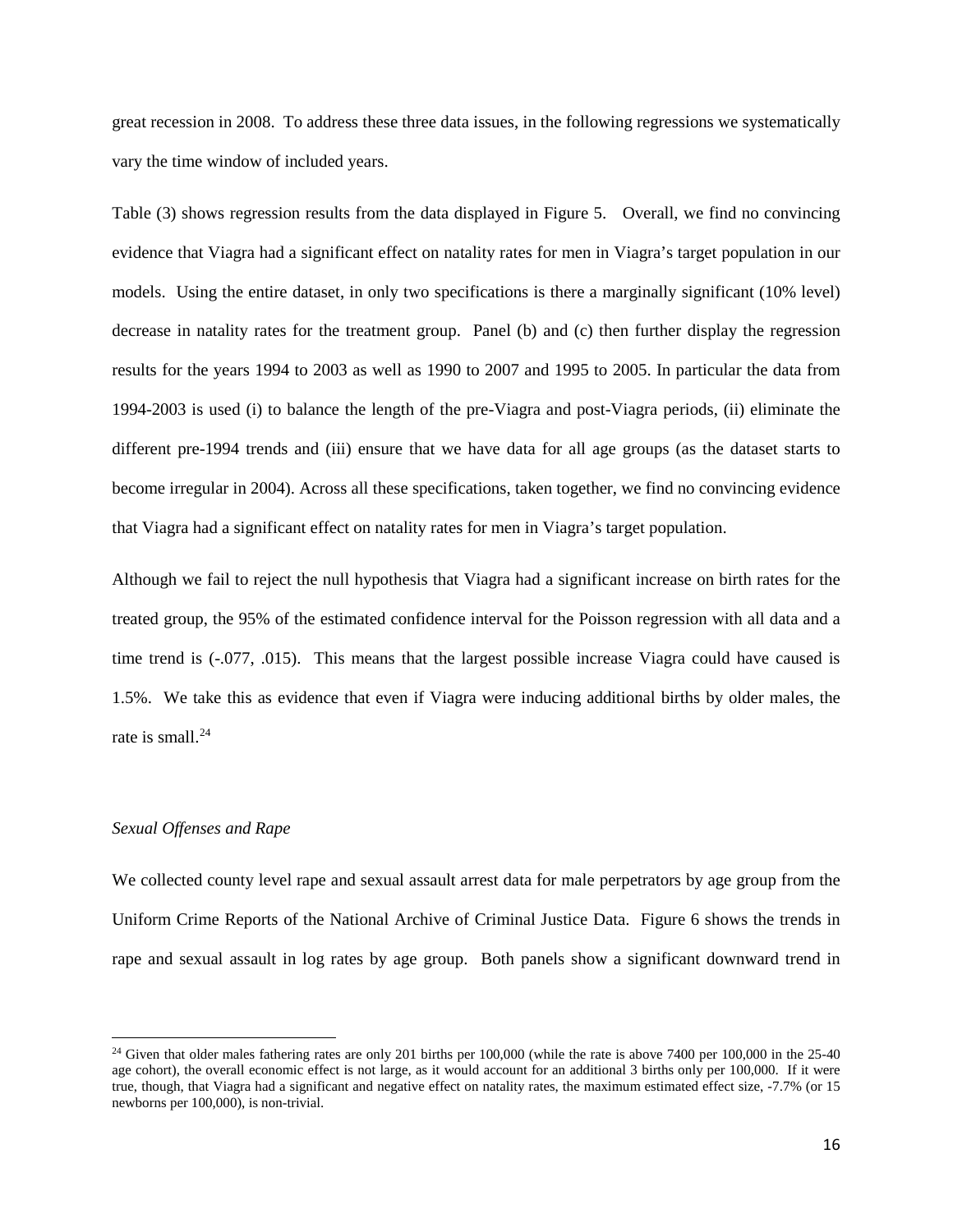criminal activity. It is not immediately apparent from the figure that Viagra's approval and sale caused significantly higher sexually related reported criminal activity by the target population.

Table (4) shows the regression results for county level rape arrests over the entire dataset. The three simplest regression specifications find a significantly positive effect of Viagra and rape arrests. These effects, though, are eliminated when more flexible specifications are performed. In the two most flexible specifications, (5) and (7), we find insignificant effects of Viagra on rape arrests. We show in the appendix the same qualitative results when we balance the dataset around Viagra's introduction date.

Table (5) shows the regression results for county level sexual offense arrests over the entire dataset. We find similar results to those from rape: in the simplest specifications we find a positive and significant effect of Viagra on sexual offenses that is eliminated in more flexible specifications. As further shown in the appendix, when using a balanced dataset around Viagra's introduction these results stay insignificant. In sum, we find no strong evidence that Viagra affected rates of rape or sexual offenses for the target population of the drug.

Although we fail to reject the null hypothesis that Viagra had a significant increase on crime rates for the treated group, the 95% of the estimated confidence interval for the Poisson regression with all data is (- .112, .026). This means that the largest possible increase Viagra could have caused in our econometric model is 2.6%, or 88 rapes per year. Rapes by males over 45 were 1300 in 1998, which represents 18% of all total rapes between both age groups.

#### *Divorce Rates*

To test if Viagra had an effect on divorce rates we collected data from the Current Population Survey (CPS) of the Bureau of Census for the Bureau of Labor Statistics. This data is somewhat different than our other data in that the CPS is collected as a random subsample of the US population each year. The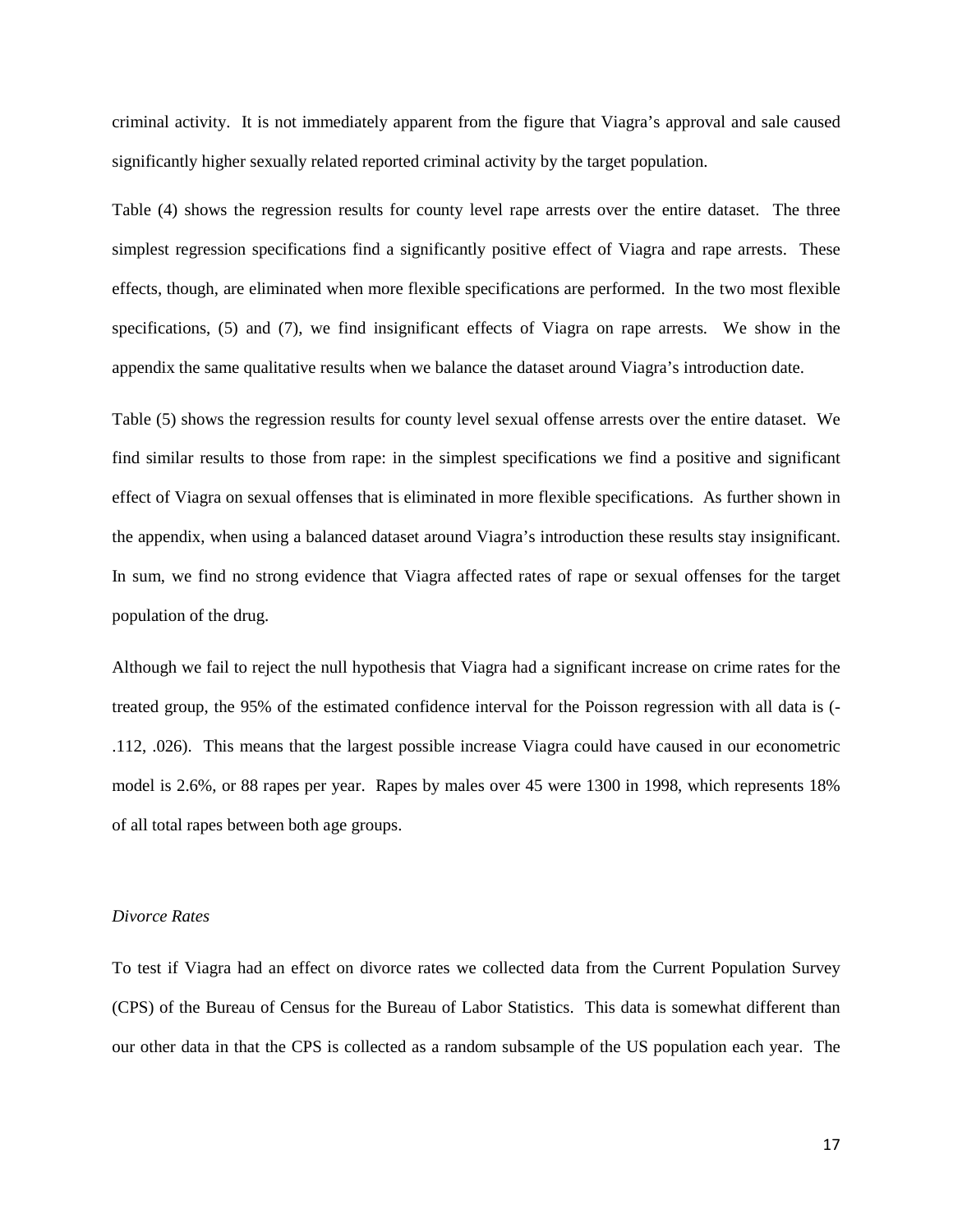dataset has age and marital status for the years 1990 to 2008. The average sample size per year for males is 50,879 and for females is 35,242.

Data showing divorce rates by age are displayed in Figure 7. The graph shows divorces per 1000 married households. For both age groups, there is a pre-trend before Viagra's approval in 1998. The average number of divorced households is roughly 135 and 123 per 1000 married households for the treatment and control respectively over the sample period. It is not clear from a visual inspection that there is any significant break in this pre-trend due to Viagra's introduction. There is a discrete drop in the divorce rate between 2000 and 2001 in the control group, but that drop is both more than two full years after Viagra's introduction and coincides with a US recession in that year. We performed regressions for both male and female divorce rates by age cohort as above. Although we do not report the output in tables, we estimate the effect of Viagra on male divorce to be 2.01 but that estimate is insignificant (clustered standard error is 2.3). Noting that the divorce rate for men in the treatment group in 1999 is 140 per 1000, this represents a statistically insignificant change of roughly 1.4%. Similarly, we perform the same specification for women and estimate a coefficient of .059 and that estimate is also insignificant (standard error is .053). Taken together, these estimates indicate that Viagra had no statistically significant effect in the marriage market.

While we find no effect on the aggregate divorce rate, it could still be that Viagra affected the age composition of divorces and marriages. Tables (6) and (7) address these possible effects. We collected three years of data (1989, 1997, and 2007) from the CPS in order to check for Viagra effects the age composition of marriage in the treatment group. The reason to start with 1989 is that we did not want to attribute long run trends occurring before 1997 to Viagra. We also stop the sample in 2007 to avoid any systematic interactions of marriage/divorce patterns by age due to the great recession. Table 6 shows a cross tab of average and standard deviation of age for all cohabitating married couples by male's age. Consistent with intuition, younger people are marrying later. The population of older married males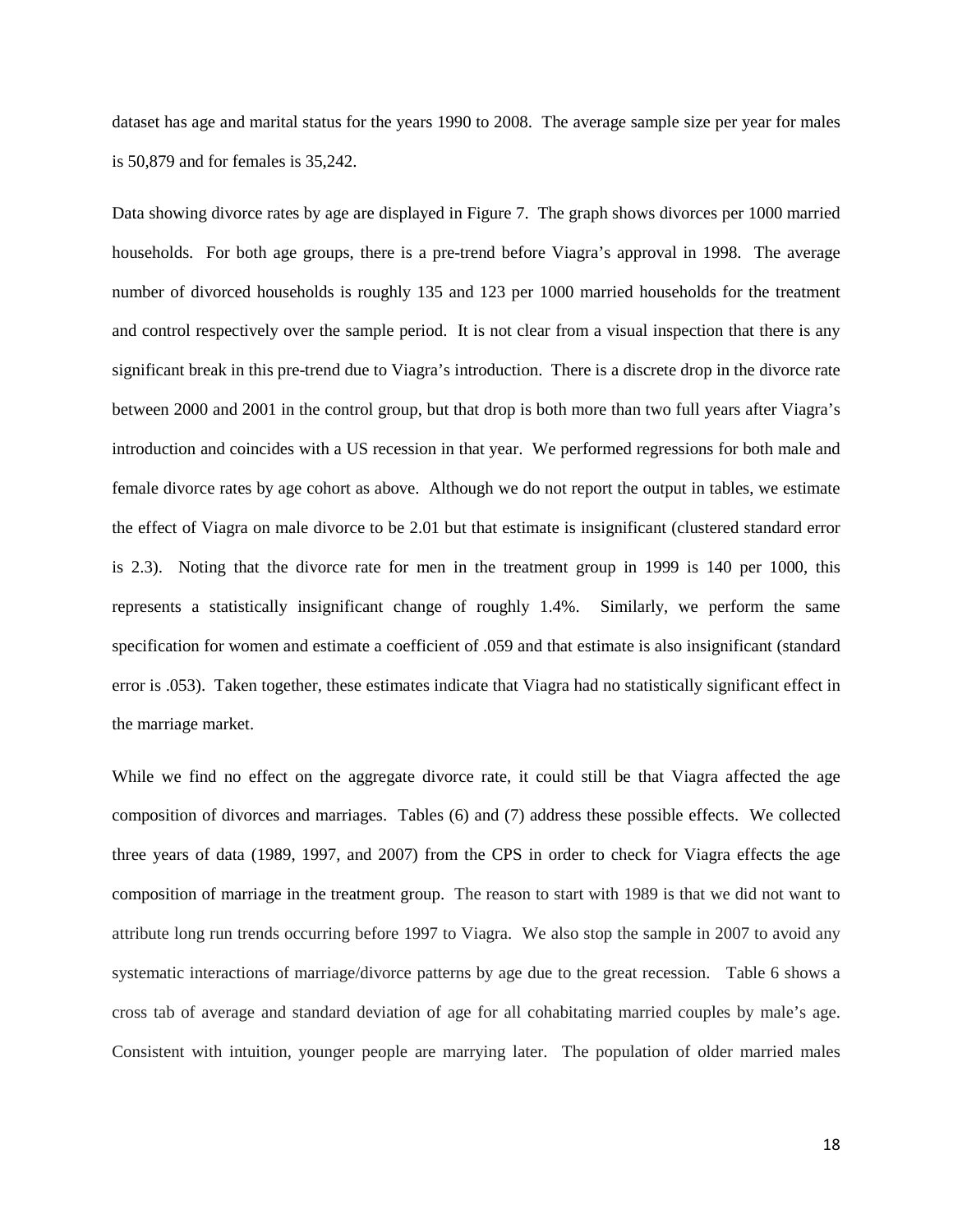appears to be getting younger. This trend started before Viagra's introduction. The average age of females married to men 45 or older has stayed roughly constant.

Breaking the data down further, we calculate percentiles of wife's age conditional on having a husband aged 45 or more in Table 2. The table shows that there is no significant effect in the bottom half of the distribution after the introduction of Viagra that breaks from pre-trends. We take this as further evidence that any effects occurring the marriage market due to Viagra's introduction are likely to be second order. Taking the results of Table 1 and 2 together shows that the age spread between older males and their spouses is unaffected by the introduction of Viagra.

In sum, although we fail to reject the null hypothesis that Viagra had a significant increase on divorce rates for the treated group, the 95% of the estimated confidence interval for the percentage change in divorce rates is (-.018, .047). This means that the largest possible increase Viagra could have caused in our econometric model is 4.7% or a decrease of 1.8%. There are reasonable arguments for Viagra leading to an increase in divorce (Viagra makes being single relatively more attractive) or a decrease in divorce (Viagra improves marriages). Either percentage change, though, is dominated by long run trends for the older age cohort.

#### *Welfare*

l

Our results can inform a rudimentary welfare calculation of the effect of Viagra on the target population. For four variables of interest—natality, divorce and sex crimes and age spread—we find no evidence that Viagra had a statistically significant effect on the target population. We find that Viagra's introduction increased gonorrhea rates 15-28% for both men and women older than 45. According to the CDC, the average gonorrhea rate in 2011 in the 45-55 age group ranged from 20.8-30.3 per 100,000 and 6.0-9.7 for 55-65 with negligible rates for ages  $65+.25$  $65+.25$  Taking the upper bounds for both of the gonorrhea rate

<span id="page-20-0"></span><sup>&</sup>lt;sup>25</sup> [http://www.cdc.gov/std/stats11/tables/21.htm.](http://www.cdc.gov/std/stats11/tables/21.htm) Last retrieved October 17, 2013.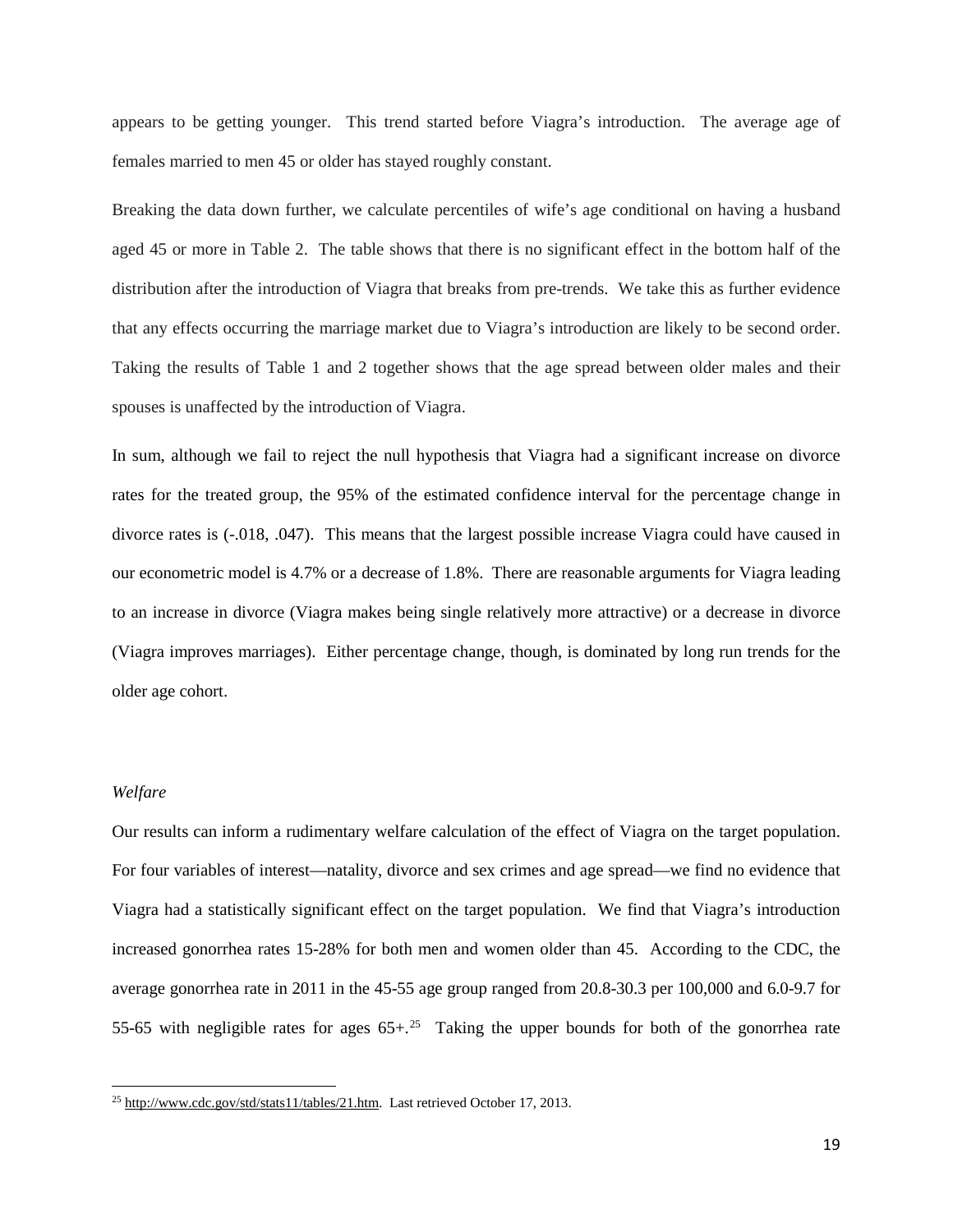increases due to Viagra it implies that Viagra is responsible for at most an additional 4381 cases of gonorrhea per year in the target population. [26](#page-21-0) Gonorrhea is commonly treated with Cefixime, which has inexpensive generic versions for no more than \$40. Therefore, this yearly negative cost due to Viagra's introduction is on the order of \$140,000. This number is clearly a lower bound on cost, though, given the physical and psychic costs of gonorrhea. However, the number is orders of magnitude lower than annual sales of Viagra, which is a lower bound for consumer value associated with its use. As a result, we conclude that a back of the envelope welfare calculation finds that Viagra's introduction led to an overall welfare increase.

#### **V. Conclusions**

 $\overline{\phantom{a}}$ 

We use the introduction of a well-publicized and heavily prescribed lifestyle drug, Viagra, to test how that drug affects outcomes for the target age cohort. We are studying four types of lifestyle choices of economic importance: enabled risky behavior associated with instant gratification (STD rates), enabled child bearing and family planning decisions (natality and divorce), and enabled criminal behavior (sexual assault and rape). We find evidence that the drug increased STDs in the target population but that no other variable of interest was affected. As a result, we find that this particular medical innovation targeted toward older age cohorts only led to changes in short term decision making rather than long run decision making. Overall, in a back of the envelope cost benefit analysis, we find that the welfare impacts of Viagra with respect to our outcomes of interest are positive and large.

These results have important implications for the economics literature. First, as the population ages, more resources will be invested in improving the elderly's quality of life by the development of medical innovations. As other new groundbreaking medical innovations are introduced, our results imply that there might not be necessarily substantial changes economic decisions with long term impacts by the

<span id="page-21-0"></span><sup>&</sup>lt;sup>26</sup> Average gonorrhea rates by age from the CDC and population by age data from the census from 2011, [http://www.census.gov/population/age/data/2011comp.html.](http://www.census.gov/population/age/data/2011comp.html) Last retrieved October 17, 2013.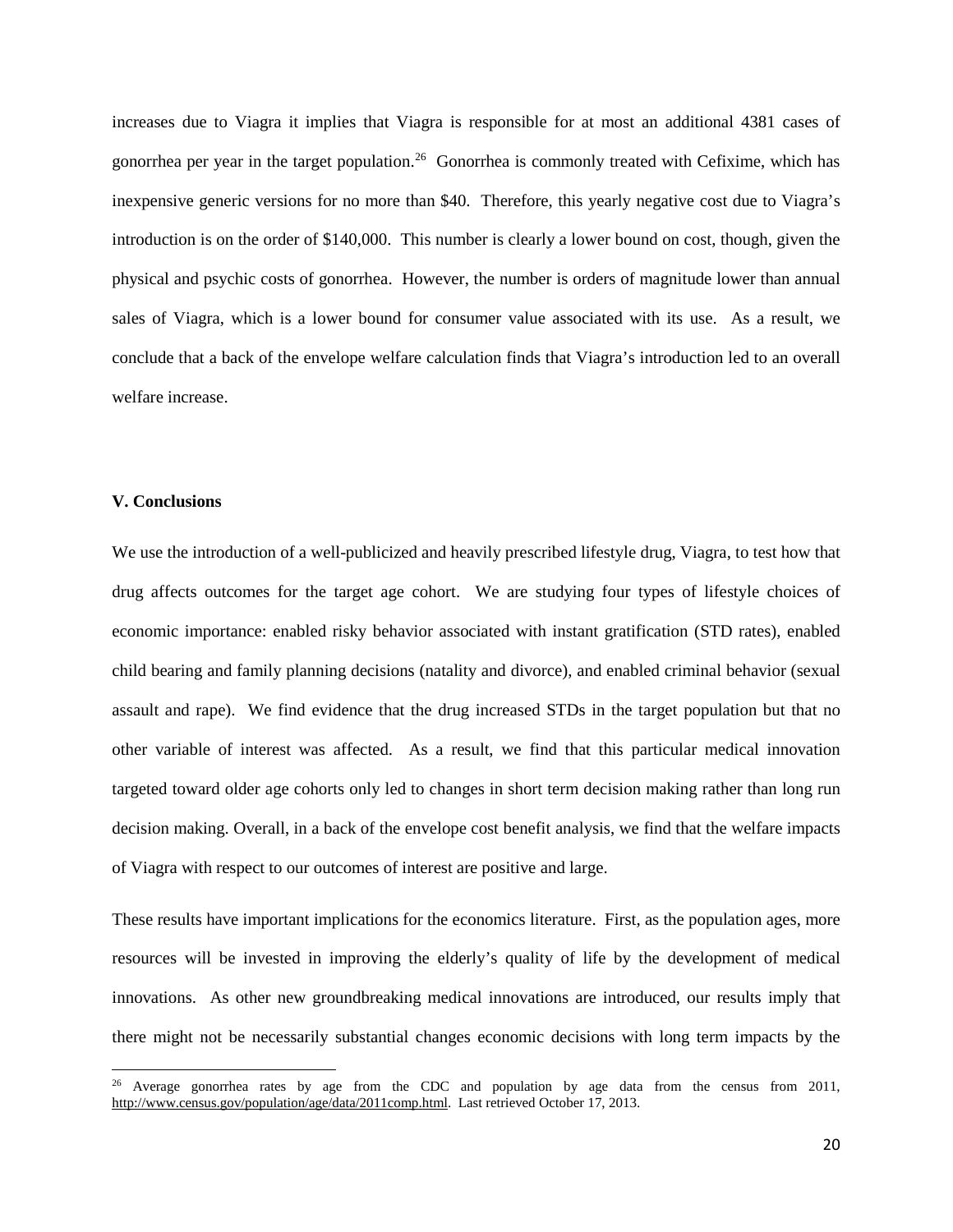elderly. Second, these results contribute to a large economic literature on how endowments and wealth influence decision making since older individuals have, on average, more wealth than younger cohorts (Kahneman et. al. 1991 and Rabin 1998). We find that Viagra affected relatively low cost risky decisions associated with instant gratification only. This points to self-control problems, even for experienced decision makers. These questions could be important avenues for future research to better understand decisions in an aging population.

#### **References**

Anupam B. Jena, Dana P. Goldman, Amee Kamdar, Darius N. Lakdawalla, Yang Lu; "Sexually Transmitted Diseases Among Users of Erectile Dysfunction Drugs: Analysis of Claims Data." *Annals of Internal Medicine*. 153(1):1-7.

Bailey, M. (2006). "More Power to the Pill: The Impact of Contraceptive Freedom on Women's Life Cycle Labor Supply," *The Quarterly Journal of Economics*. 121(1): 289-320.

Blundell, R., C. Meghir, M.C. Dias, and J. Van Reenen (2004). "Evaluating the Employment Impact of a Mandatory Job Search Program" *Journal of the European Economic Association.* 2(4): 569-606.

Culter, D.M. (2007). "The Lifetime Costs and Benefits of Medical Technology" *Journal of Health Economics.* 26(6): 1081-1100.

Cutler, D.M. and McClellan M. (2001). "Is Technological Change in Medicine Worth It?" *Health Affairs.*  20: 11-29.

Goldin, C. and L. Katz (2002). "The Power of the Pill: Oral Contraceptives and Women's Career and Marriage Decisions," *Journal of Political Economy*. 110(4): 730-770.

Gaydos, C. A., Theodore, M., Dalesio, N., Wood, B. J., & Quinn, T. C. (2004). Comparison of three nucleic acid amplification tests for detection of Chlamydia trachomatis in urine specimens. *Journal of clinical microbiology*, *42*(7), 3041-3045

Harris, A.R., W.N. Evans, R.M. Schwab (2001). "Education spending in an aging America," *Journal of Public Economics.* 81: 449–472.

Health and Vital Statistics (2010). "Use of Contraception in the United States: 1982-2008." *U.S. Department of Health and Human Services,* Series 23, Number 29.

Kahneman, D., Knetsch, J.L., & Thaler, R.H. (1991) "Anomalies: The Endowment Effect, Loss Aversion and Status Quo Bias" *The Journal of Economic Perspectives.* 5(1): 193-206.

Levy, G. (2005). "The Politics of Public Provision of Education," *Journal of Political Economy*. 120(4): 1507-1534.

Lindau ST, Leitsch SA, Lundberg KL, Jerome J. 2006. "Older women's attitudes, behavior, and communication about sex and HIV: a community-based study." *Journal of Women's Health.* 15:747-53.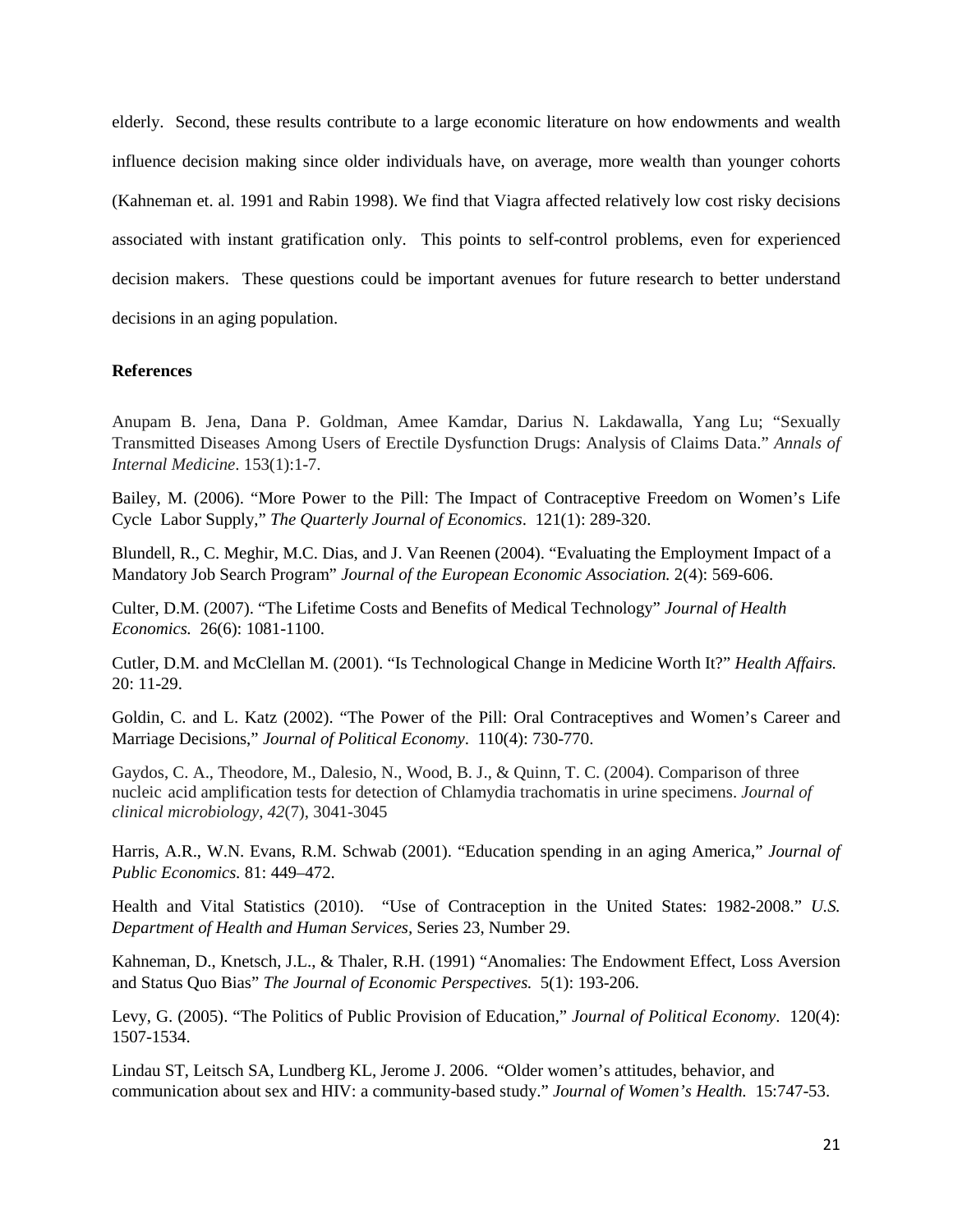Meyers, D., Wolff, T., Gregory, K., Marion, L., Moyer, V., Nelson, H., ... & Sawaya, G. F. (2008). USPSTF recommendations for STI screening. *American family physician*, *77*(6), 819.

Montague, D.K., Jarow, J.P., Broderick, G.A., Dmochowski, R.R., Heaton, J.P., Lue, T.F., Milbank, A.J., Nehra, A., & Sharlip, I.D. (2005). "The Management of Erectile Dysfunction: An AUA update." *Journal of Urology*, 174(1), 230-239.

Patel D, Gillespie B, Foxman B. 2003. "Sexual behavior of older women: results of a random-digitdialing survey of 2,000 women in the United States." *Sexually Transmitted Diseases.* 30:216-20.

Paul JP, Pollack L, Osmond D, Catania JA. 2005. "Viagra (sildenafil) use in a population-based sample of U.S. men who have sex with men." *Sexually Transmitted Diseases*. 32:531-533.

Rabin, M. (1998) "Psychology and Economics" *Journal of Economic Literature*. 36(1): 11-46.

Skiest DJ, Keiser P. 1997. "Human immunodeficiency virus infection in patients older than 50 years. A survey of primary care physicians' beliefs, practices, and knowledge." Archives of Family Medicine. 6:289-94.

Stall R, Catania J. 1994. "AIDS risk behaviors among late middle-aged and elderly Americans. The National AIDS Behavioral Surveys." *Archives of Internal Medicine.* 154: 57-63.

Swearingen SG, Klausner JD. 2005. "Sildenafil use, sexual risk behavior, and risk for sexually transmitted diseases, including HIV infection." *American Journal of Medicine.* 118: 571-577.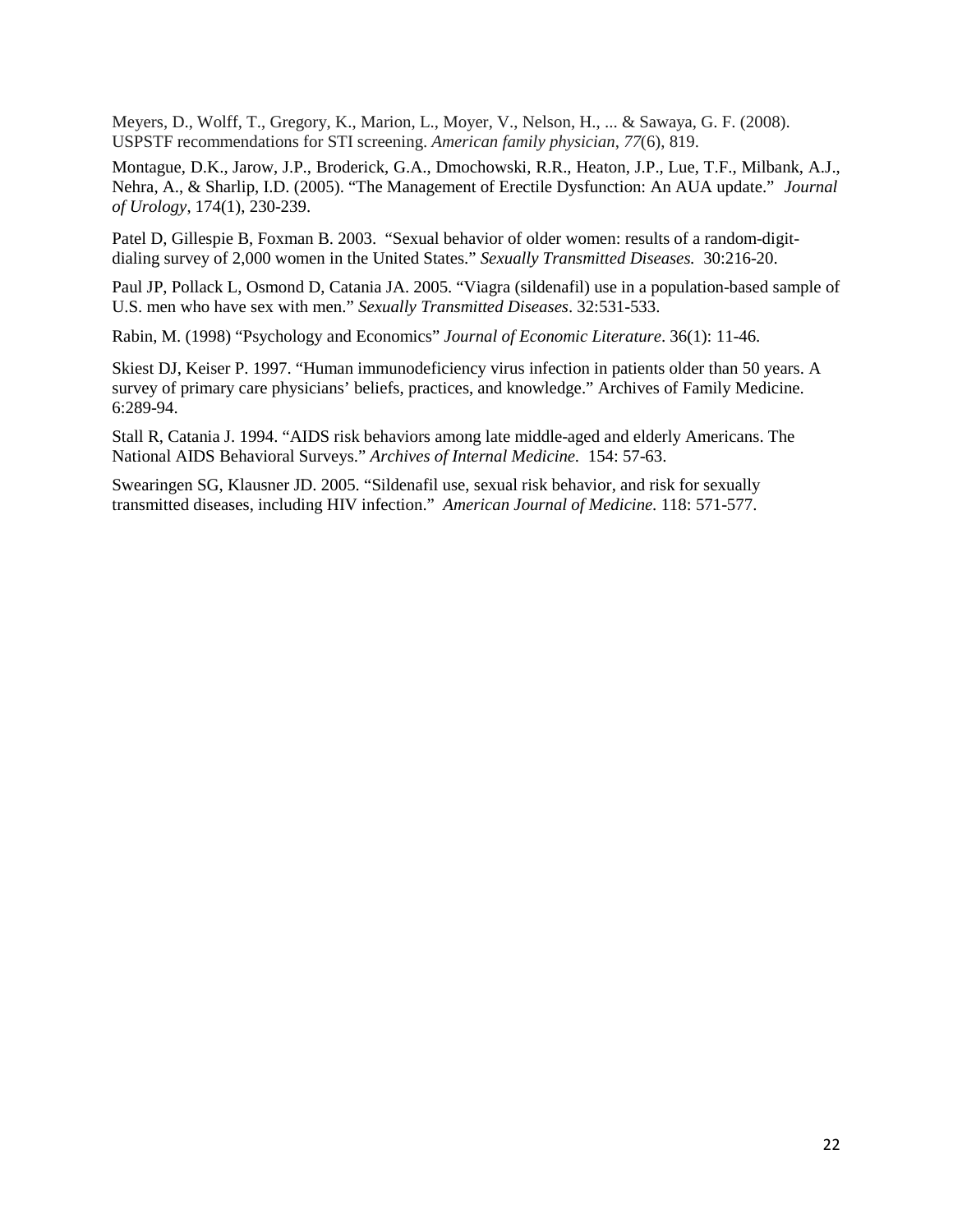|                |                                              |               | $---1995-2005---122221$ |               |               |               |               |
|----------------|----------------------------------------------|---------------|-------------------------|---------------|---------------|---------------|---------------|
|                | <b>Least Squares</b><br><b>Least Squares</b> |               | <b>Least Squares</b>    | Poisson       |               | Least Squares | Poisson       |
|                | (1)                                          | (2)           | (3)                     | (4)           | (5)           | (6)           | (7)           |
| Viagra         | 0.281                                        | 0.281         | 0.281                   | 0.274         | 0.229         | 0.169         | 0.155         |
|                | $(0.044)$ ***                                | $(0.044)$ *** | $(0.044)$ ***           | $(0.053)$ *** | $(0.064)$ *** | $(0.046)$ *** | $(0.061)$ **  |
| $45+$          | $-3.887$                                     | $-3.887$      | $-3.887$                | $-3.896$      | $-3.723$      | $-3.761$      | $-3.660$      |
|                | $(0.065)$ ***                                | $(0.066)$ *** | $(0.066)$ ***           | $(0.051)$ *** | $(0.076)$ *** | $(0.068)$ *** | $(0.078)$ *** |
| t > 1998       | $-0.182$                                     | $-0.182$      | $-0.013$                | 0.024         | 0.027         | $-0.098$      | $-0.031$      |
|                | $(0.056)$ ***                                | $(0.057)$ *** | (0.049)                 | (0.035)       | (0.036)       | $(0.042)$ **  | (0.039)       |
| Linear trend   |                                              |               | $-0.015$                | $-0.028$      | $-0.022$      | 0.022         | 0.010         |
|                |                                              |               | $(0.004)$ ***           | $(0.004)$ *** | $(0.007)$ *** | $(0.010)$ **  | (0.010)       |
| State FE       | N <sub>o</sub>                               | <b>Yes</b>    | Yes                     | Yes           | Yes           | Yes           | Yes           |
| Adjusted $R^2$ | 0.93                                         | 0.97          | 0.97                    |               | $\cdot$       | 0.98          | $\cdot$       |
| $R^2$          | 0.93                                         | 0.97          | 0.97                    | 0.92          | 0.89.         | 0.98          | 0.92          |
| Ν              | 836                                          | 836           | 836                     | 836           | 2242          | 418           | 1,122         |

# TABLE 1: Impact of Viagra on Log Rate of Gonorrhea Cases 1990-2011: US Males

\* *p*<0.1; \*\* *p*<0.05; \*\*\* *p*<0.01. All columns have standard errors clustered at the state level.

Least squares specifications drop 32 states that ever have less than 10 cases in a given age category in a given year.

Note that in 1999 there were 30,687 reported cases of gonorrhea in males 25-40 and 1,326 in males 45+.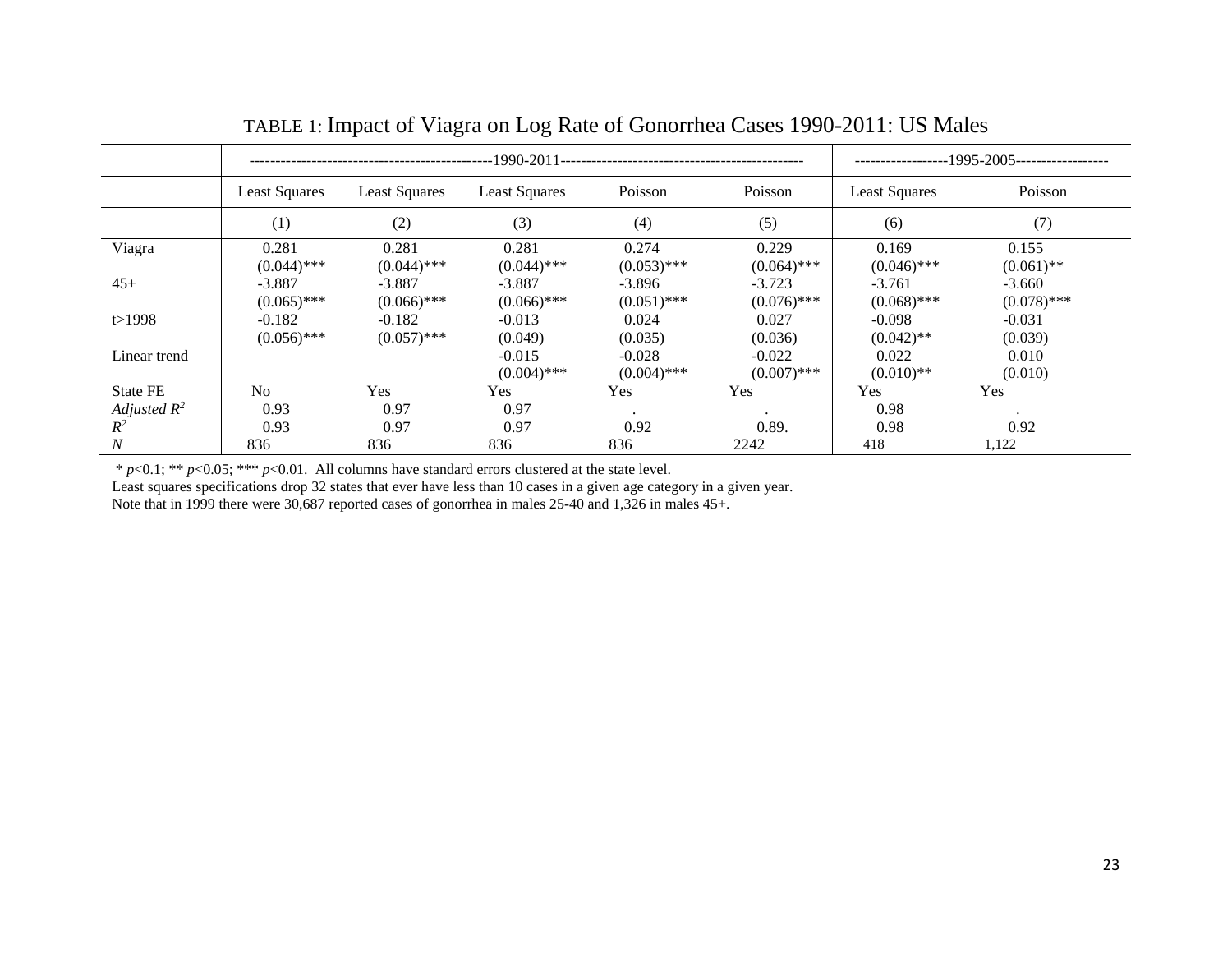|                 |                           |                           | $-1995 - 2005$ -------------------<br>---------------- |                                            |                           |                           |                           |
|-----------------|---------------------------|---------------------------|--------------------------------------------------------|--------------------------------------------|---------------------------|---------------------------|---------------------------|
|                 | <b>Least Squares</b>      | <b>Least Squares</b>      |                                                        | Poisson<br>Poisson<br><b>Least Squares</b> |                           | <b>Least Squares</b>      | Poisson                   |
|                 | (1)                       | (2)                       | (3)                                                    | (4)                                        | (5)                       | (6)                       | (7)                       |
| Viagra          | 0.077<br>(0.046)          | 0.077<br>(0.046)          | 0.077<br>(0.047)                                       | 0.146<br>$(0.059)$ **                      | 0.088<br>$(0.047)^*$      | 0.016<br>(0.037)          | 0.008<br>(0.039)          |
| $45+$           | $-2.306$<br>$(0.042)$ *** | $-2.306$<br>$(0.043)$ *** | $-2.306$<br>$(0.043)$ ***                              | $-2.349$<br>$(0.045)$ ***                  | $-2.253$<br>$(0.070)$ *** | $-2.197$<br>$(0.031)$ *** | $-2.155$<br>$(0.059)$ *** |
| t > 1998        | $-0.388$<br>$(0.063)$ *** | $-0.388$<br>$(0.064)$ *** | 0.196<br>$(0.047)$ ***                                 | 0.183<br>$(0.038)$ ***                     | 0.141<br>$(0.039)$ ***    | 0.097<br>$(0.044)$ **     | 0.049<br>(0.047)          |
| Linear trend    |                           |                           | $-0.053$<br>$(0.005)$ ***                              | $-0.062$<br>$(0.004)$ ***                  | $-0.060$<br>$(0.008)$ *** | $-0.023$<br>$(0.010)$ **  | $-0.027$<br>$(0.010)$ *** |
| <b>State FE</b> | N <sub>0</sub>            | Yes                       | Yes                                                    | Yes                                        | Yes                       | Yes                       | Yes                       |
| Adjusted $R^2$  | 0.84                      | 0.93                      | 0.95                                                   | $\cdot$                                    | $\cdot$                   | 0.97                      | ٠                         |
| $R^2$           | 0.84                      | 0.93                      | 0.95                                                   | 0.92                                       | 0.91                      | 0.97                      | 0.92                      |
| Ν               | 836                       | 836                       | 836                                                    | 836                                        | 2,242                     | 418                       | 1,122                     |

# Table 2: Impact of Viagra on Log Rate of Gonorrhea Cases 1990-2011: US Females

\* *p*<0.1; \*\* *p*<0.05; \*\*\* *p*<0.01, all columns have standard errors clustered at the state level.

Least Squares specifications drop 32 states that ever have less than 10 cases in a given age category in a given year

Note that in 1999 there were 55,071 reported cases of gonorrhea in females 25-40 and 8,169 in females 45+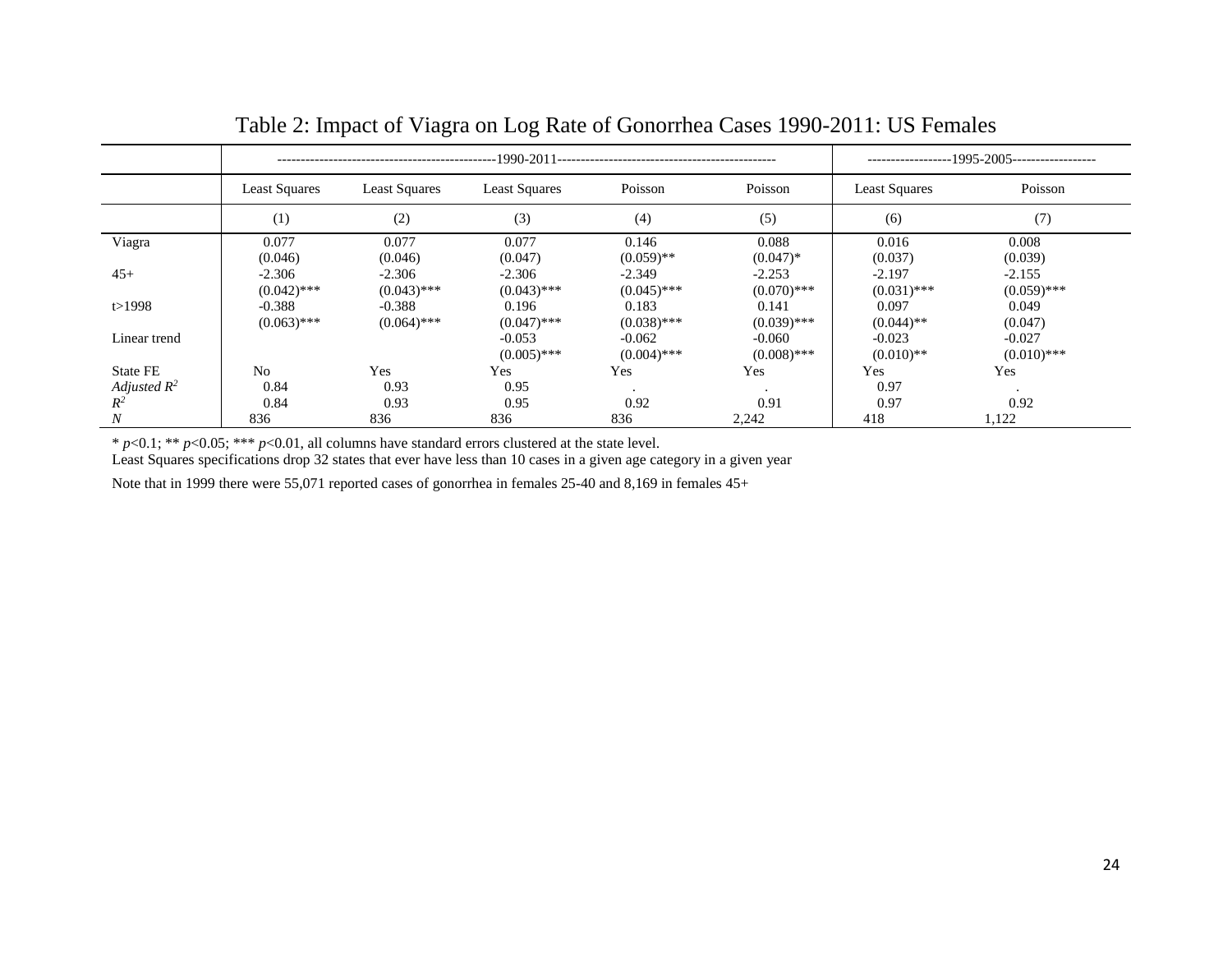|                  | <b>Least Squares</b>               | <b>Least Squares</b> | <b>Least Squares</b> | Poisson                           |
|------------------|------------------------------------|----------------------|----------------------|-----------------------------------|
|                  | (1)                                | (2)                  | (3)                  | (4)                               |
| Viagra           | $-0.028$                           | $-0.028$             | $-0.028$             | $-0.031$                          |
|                  | (0.022)                            | $(0.017)*$           | $(0.016)*$           | (0.023)                           |
| $45+$            | $-3.745$                           | $-3.745$             | $-3.745$             | $-3.704$                          |
|                  | $(0.016)$ ***                      | $(0.012)$ ***        | $(0.012)$ ***        | $(0.017)$ ***                     |
| t > 1998         | 0.098                              | 0.098                | 0.052                | 0.058                             |
|                  | $(0.009)$ ***                      | $(0.011)$ ***        | $(0.017)$ ***        | $(0.005)$ ***                     |
| Linear trend     |                                    |                      | 0.004                | 0.004                             |
|                  |                                    |                      | $(0.001)$ ***        | $(0.001)$ ***                     |
| <b>State FE</b>  | N <sub>o</sub>                     | Yes                  | Yes                  | Yes                               |
| Adjusted $R^2$   | 0.98                               | 0.99                 | 0.99                 | 0.99                              |
| N                | 1,836                              | 1,836                | 1,836                | 1,836                             |
|                  |                                    |                      |                      |                                   |
|                  | <b>Least Squares</b>               | <b>Least Squares</b> | <b>Least Squares</b> | Poisson                           |
|                  | (5)                                | (6)                  | (7)                  | (8)                               |
| Viagra           | $-0.049$                           | $-0.049$             | $-0.049$             | $-0.049$                          |
|                  | $(0.029)*$                         | $(0.022)$ **         | $(0.022)$ **         | (0.030)                           |
| $45+$            | $-3.707$                           | $-3.707$             | $-3.707$             | $-3.672$                          |
|                  | $(0.021)$ ***                      | $(0.015)$ ***        | $(0.015)$ ***        | $(0.021)$ ***                     |
| t > 1998         | 0.086                              | 0.086                | 0.027                | 0.011                             |
|                  | $(0.013)$ ***                      | $(0.015)$ ***        | (0.025)              | $(0.004)$ ***                     |
| Linear trend     |                                    |                      | 0.012                | 0.015                             |
|                  |                                    |                      | $(0.004)$ ***        | $(0.001)$ ***                     |
| State FE         | No                                 | Yes                  | Yes                  | Yes                               |
| Adjusted $R^2$   | 0.98                               | 0.99                 | 0.99                 | 0.99                              |
| $\boldsymbol{N}$ | 1,020                              | 1,020                | 1,020                | 1,020                             |
|                  | --------------1990-2007----------- |                      |                      | -------------1995-2005----------- |
|                  | <b>Least Squares</b>               | Poisson              | <b>Least Squares</b> | Poisson                           |
|                  | (1)                                | (2)                  | (3)                  | (4)                               |
| Viagra           | $-0.018$                           | $-0.023$             | $-0.051$             | $-0.049$                          |
|                  | (0.018)                            | (0.026)              | $(0.031)*$           | (0.032)                           |
| $45+$            | $-3.745$                           | $-3.704$             | $-3.705$             | $-3.671$                          |
|                  | $(0.012)$ ***                      | $(0.017)$ ***        | $(0.017)$ ***        | $(0.024)$ ***                     |
| t > 1998         | 0.036                              | 0.059                | 0.024                | 0.003                             |
|                  | $(0.019)*$                         | $(0.006)$ ***        | (0.026)              | (0.004)                           |
| Linear trend     | 0.006                              | 0.003                | 0.013                | 0.018                             |
|                  | $(0.002)$ ***                      | $(0.001)$ ***        | $(0.004)$ ***        | $(0.001)$ ***                     |
| State FE         | Yes                                | Yes                  | Yes                  | Yes                               |
| Adjusted $R^2$   | 0.99                               | 0.99                 | 0.99                 | 0.99                              |
| $R^2$            | 0.99                               | 0.99                 | 0.99                 | 0.99                              |
| $\boldsymbol{N}$ | 1,530                              | 1,530                | 918                  | 918                               |

Table 3: Impact of Viagra on Rate of Births by age of US Male, 1990-2010

Least Squares regressions use log rates as left hand side variable. Poisson specifications use count data. 2003 is last year before missing data for 55+ age cohort's fatherhood data.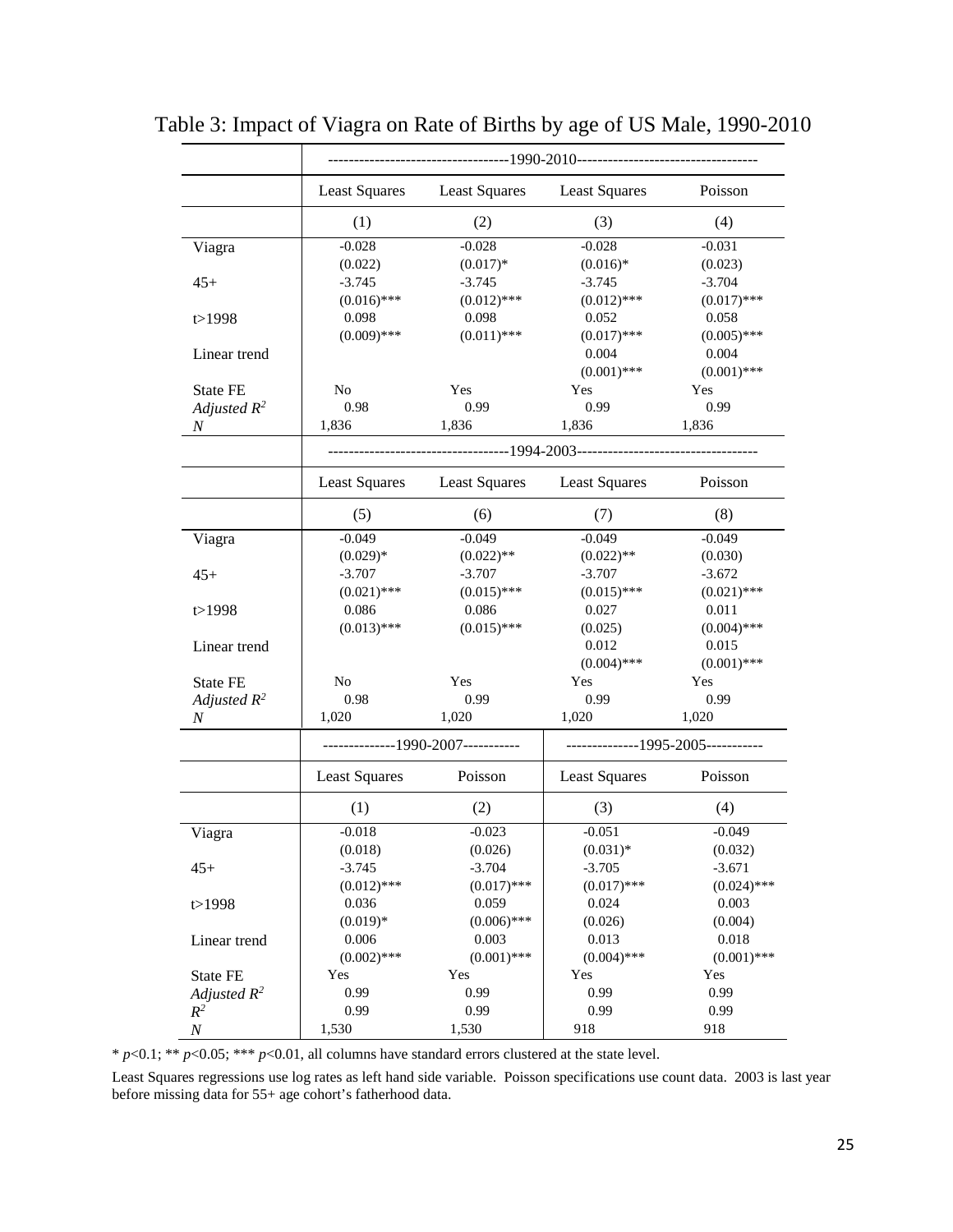|                  |                                              |               | ----1995-2005------------------ |               |               |               |               |
|------------------|----------------------------------------------|---------------|---------------------------------|---------------|---------------|---------------|---------------|
|                  | <b>Least Squares</b><br><b>Least Squares</b> |               | Poisson<br>Least Squares        |               | Poisson       | Least Squares | Poisson       |
|                  | (1)                                          | (2)           | (3)                             | (4)           | (5)           | (6)           | (7)           |
| Viagra           | 0.186                                        | 0.186         | $-0.026$                        | $-0.034$      | $-0.013$      | $-0.002$      | 0.008         |
|                  | $(0.032)$ ***                                | $(0.032)$ *** | (0.042)                         | (0.051)       | (0.044)       | (0.064)       | (0.048)       |
| $45+$            | $-1.734$                                     | $-1.734$      | $-1.808$                        | $-1.739$      | $-1.877$      | $-1.804$      | $-1.861$      |
|                  | $(0.053)$ ***                                | $(0.053)$ *** | $(0.059)$ ***                   | $(0.072)$ *** | $(0.062)$ *** | $(0.077)$ *** | $(0.057)$ *** |
| t > 1998         | $-0.382$                                     | $-0.382$      | $-0.021$                        | 0.003         | 0.024         | $-0.077$      | $-0.070$      |
|                  | $(0.033)$ ***                                | $(0.034)$ *** | (0.030)                         | (0.042)       | (0.042)       | $(0.044)*$    | (0.054)       |
| Linear trend     |                                              |               | $-0.043$                        | $-0.043$      | $-0.028$      | $-0.033$      | $-0.007$      |
|                  |                                              |               | $(0.004)$ ***                   | $(0.005)$ *** | $(0.004)$ *** | $(0.007)$ *** | (0.008)       |
| State FE         |                                              |               |                                 |               |               |               |               |
| Adjusted $R^2$   | 0.54                                         | 0.83          | 0.83                            |               |               | 0.85          | $\bullet$     |
| $R^2$            | 0.54                                         | 0.83          | 0.84                            | 0.73          | 0.53          | 0.86          | 0.55          |
| $\boldsymbol{N}$ | 2,550                                        | 2,550         | 2,550                           | 2,550         | 18,258        | 1,650         | 11,814        |

TABLE 4: Impact of Viagra on log rate of rape arrests by US male population by county: 1994-2010

Least Squares specifications drop 32 states that ever have less than 10 cases in a given age category in a given year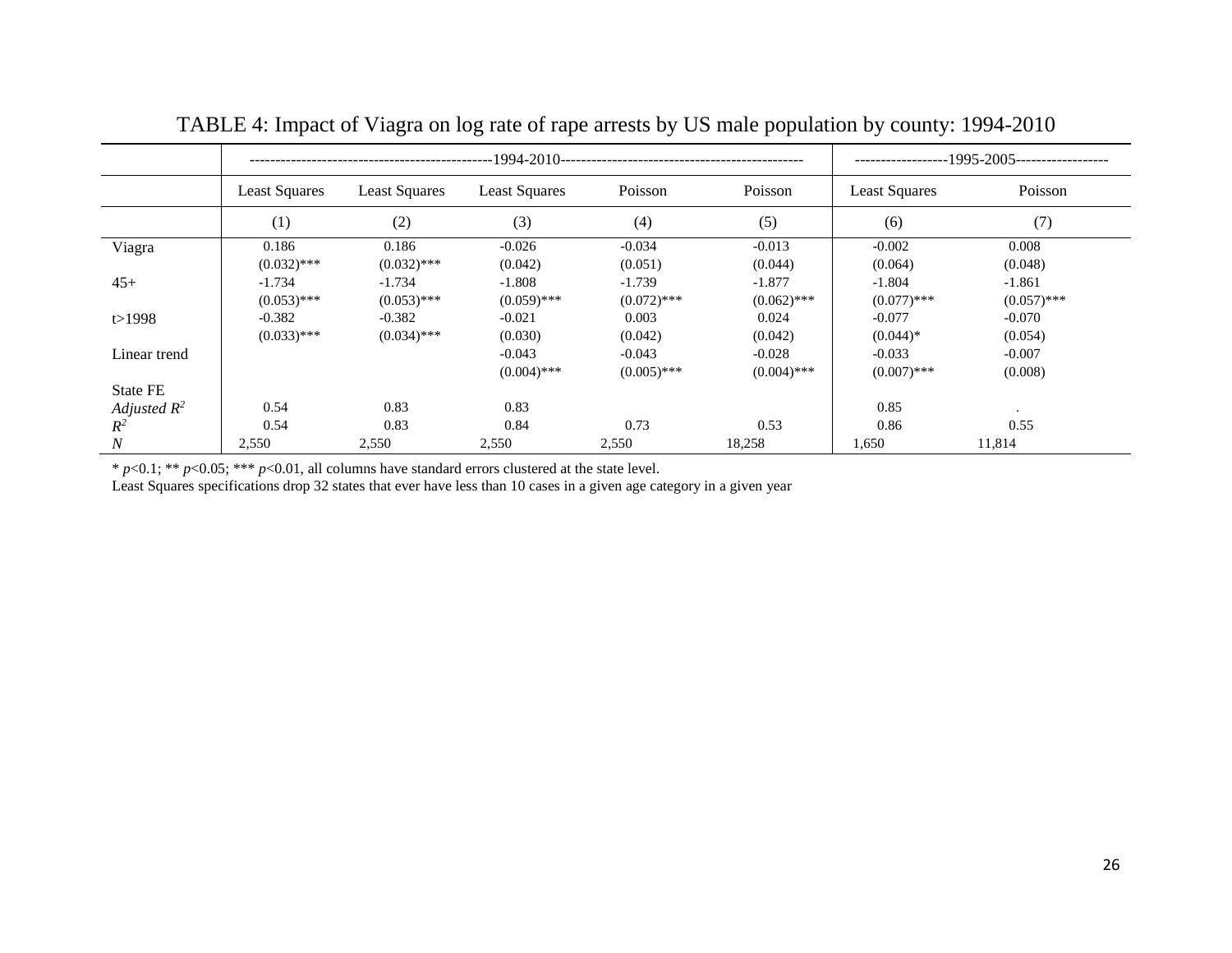|                  |                           |                           | -1995-2005------------------<br>----------------- |                        |                        |                           |                           |
|------------------|---------------------------|---------------------------|---------------------------------------------------|------------------------|------------------------|---------------------------|---------------------------|
|                  | <b>Least Squares</b>      | <b>Least Squares</b>      | <b>Least Squares</b>                              | Poisson                | Poisson                | <b>Least Squares</b>      | Poisson                   |
|                  | (1)                       | (2)                       | (3)                                               | (4)                    | (5)                    | (6)                       | (7)                       |
| Viagra           | 0.104<br>$(0.023)$ ***    | 0.104<br>$(0.023)$ ***    | $-0.048$<br>$(0.025)*$                            | $-0.012$<br>(0.029)    | $-0.043$<br>(0.035)    | $-0.037$<br>(0.038)       | 0.010<br>(0.034)          |
| $45+$            | $-1.089$                  | $-1.089$<br>$(0.028)$ *** | $-1.143$                                          | $-1.085$               | $-1.181$               | $-1.134$                  | $-1.169$                  |
| t > 1998         | $(0.027)$ ***<br>$-0.230$ | $-0.230$                  | $(0.030)$ ***<br>0.029                            | $(0.025)$ ***<br>0.053 | $(0.027)$ ***<br>0.047 | $(0.033)$ ***<br>$-0.059$ | $(0.033)$ ***<br>$-0.028$ |
| Linear trend     | $(0.046)$ ***             | $(0.046)$ ***             | (0.040)<br>$-0.031$                               | (0.033)<br>$-0.030$    | (0.031)<br>$-0.020$    | (0.038)<br>$-0.013$       | (0.032)<br>$-0.005$       |
| <b>State FE</b>  |                           |                           | $(0.004)$ ***                                     | $(0.004)$ ***          | $(0.004)$ ***          | $(0.006)$ **              | (0.006)                   |
| Adjusted $R^2$   | 0.26                      | 0.74                      | 0.75                                              |                        | $\cdot$                | 0.77                      |                           |
| $R^2$            | 0.26                      | 0.75                      | 0.76                                              | 0.70                   | 0.54                   | 0.78                      | 0.57                      |
| $\boldsymbol{N}$ | 9,690                     | 9,690                     | 9,690                                             | 9,690                  | 29,614                 | 6,270                     | 19,162                    |

TABLE 5: Impact of Viagra on log rate of sexual offense arrests of US males: 1994-2010

Least Squares specifications drop 32 states that ever have less than 10 cases in a given age category in a given year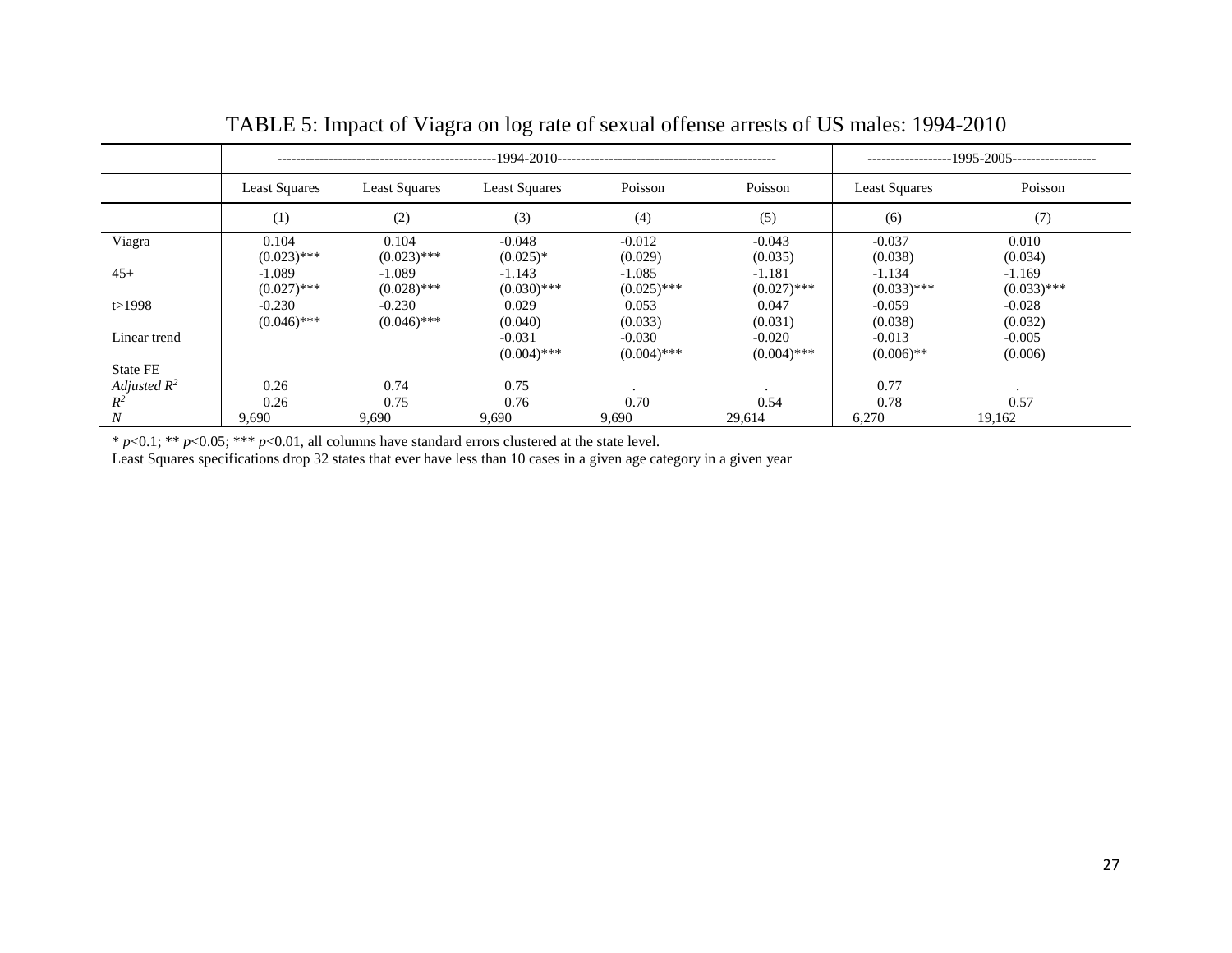|          | Male 25-40         |              | Male $45+$ |        |  |
|----------|--------------------|--------------|------------|--------|--|
| Year     | Male               | Female       | Male       | Female |  |
|          |                    |              |            |        |  |
| 1989     | 33.15              | 31.62        | 60.38      | 56.48  |  |
|          | 4.36               | 5.24         | 10.56      | 11.57  |  |
|          |                    |              |            |        |  |
| 1997     | 33.72              | 32.66        | 59.92      | 56.11  |  |
|          | 4.34               | 5.71         | 11.02      | 11.87  |  |
|          |                    |              |            |        |  |
| 2007     | 33.71              | 32.85        | 59.64      | 56.33  |  |
|          | 4.34               | 5.93         | 10.55      | 11.32  |  |
| $\cdots$ | $107.400$ $(0.71)$ | 1.1010001117 |            |        |  |

### TABLE 6: Mean Age of Married Female by Husband's Age

1989 data: n = 137,108 (25-40) and 191,092 (45+).

1997 data:  $n = 98,765$  (25-40) and 168,596 (45+).

2007 data:  $n = 90,611$  (25-40) and 215,407 (45+).

All data from CPS IPUMS

### TABLE 7: Age Distribution of Married Females Conditional on Husband 45+

|                                                                        | Percentile |    |     |     |     |  |  |  |
|------------------------------------------------------------------------|------------|----|-----|-----|-----|--|--|--|
| Year                                                                   | 1%         | 5% | 10% | 25% | 50% |  |  |  |
|                                                                        |            |    |     |     |     |  |  |  |
| 1989                                                                   | 31         | 39 | 43  | 47  | 56  |  |  |  |
|                                                                        |            |    |     |     |     |  |  |  |
| 1997                                                                   | 32         | 39 | 43  | 47  | 54  |  |  |  |
|                                                                        |            |    |     |     |     |  |  |  |
| 2007                                                                   | 33         | 40 | 43  | 48  | 55  |  |  |  |
| Materi Data fuero CDC IDIJMO, Dependidos que política en agaditivo por |            |    |     |     |     |  |  |  |

Notes: Data from CPS IPUMS. Percentiles are wife's age condition on male spouse 45+. 1989 data n=191,092 (45+). 1997 data n = 168,596. 2007 data n =  $215,407$  (45+).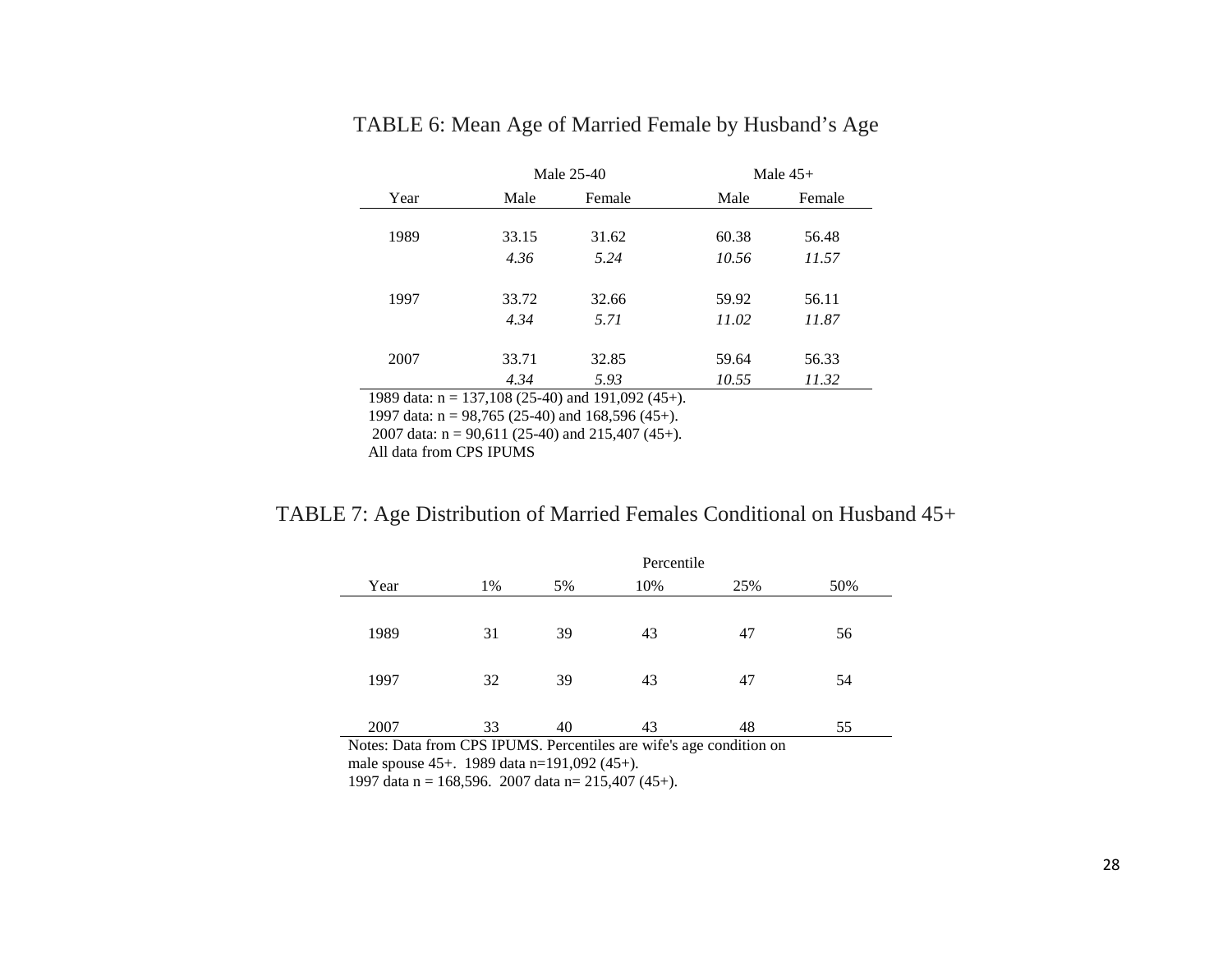

Figure 1: Prescribed units (in thousands) sold of Aprodastil and Yohimbine March 1997 to February 2003 in the U.S.A.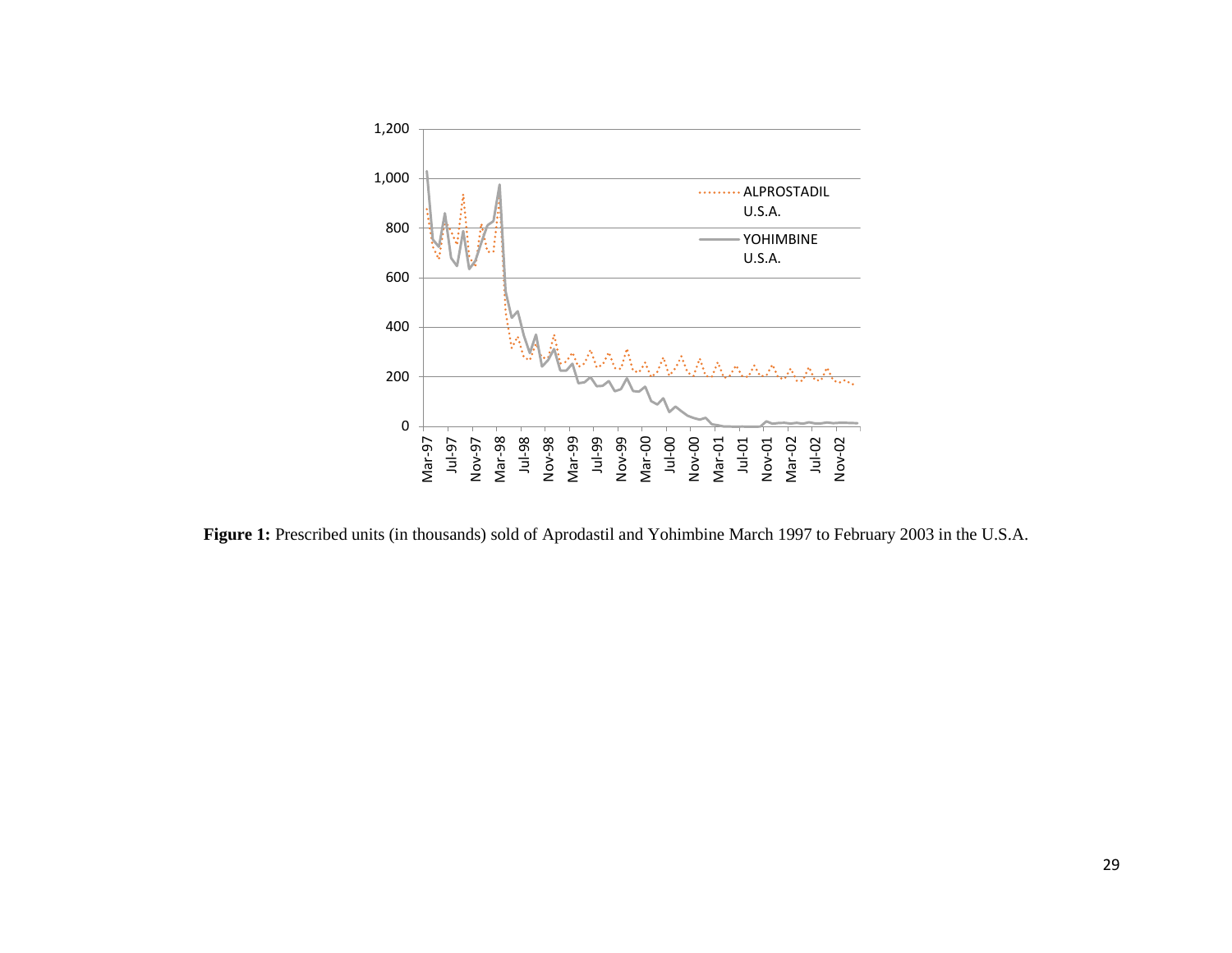

**Figure 2:** Prescribed Units (in Thousands) sold of all ED related medications, Mar 1997 to Feb 2005, USA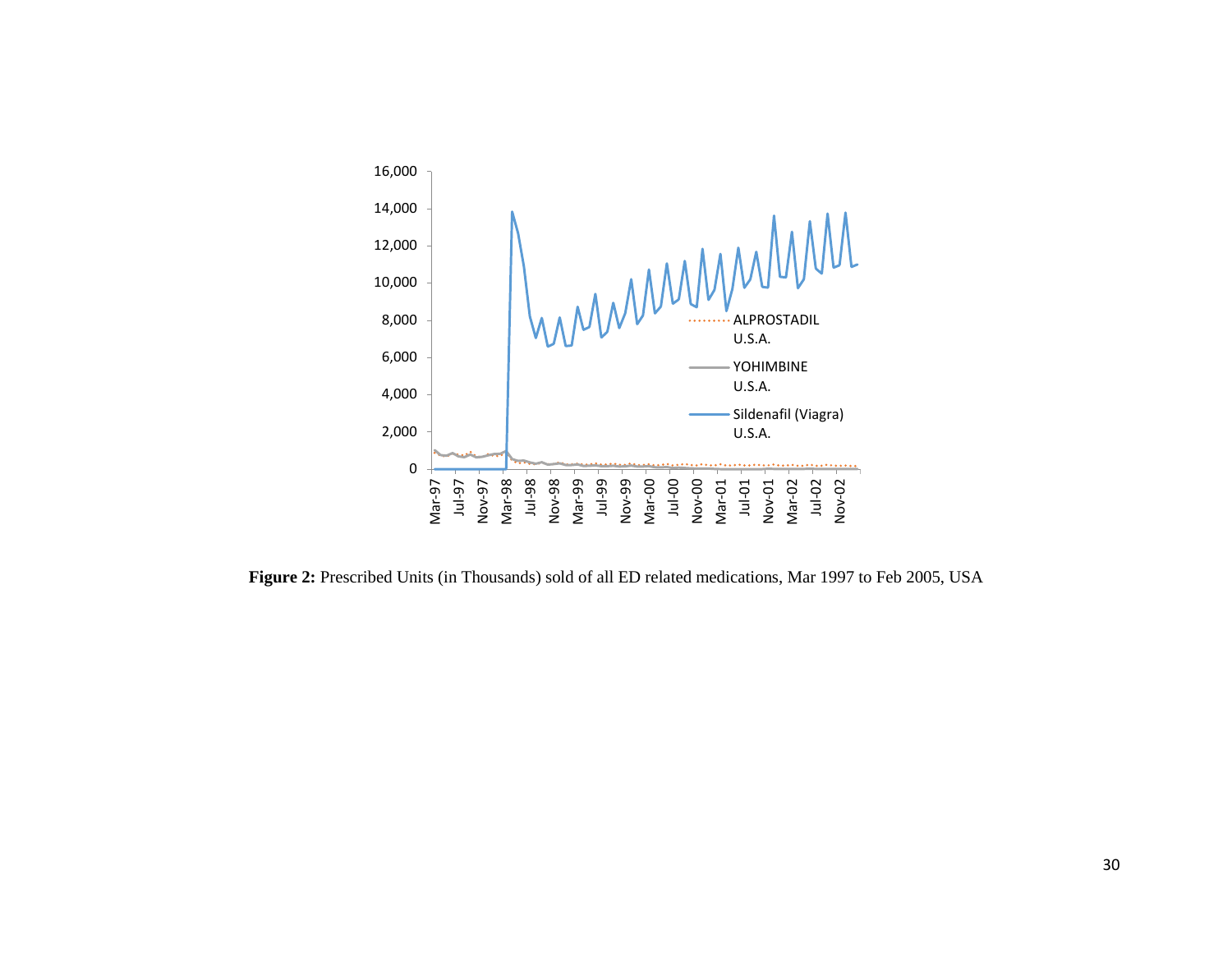

**Figure 3:** Histogram of US Viagra users by age. Data from MEPS survey of Viagra users from 1998-2001.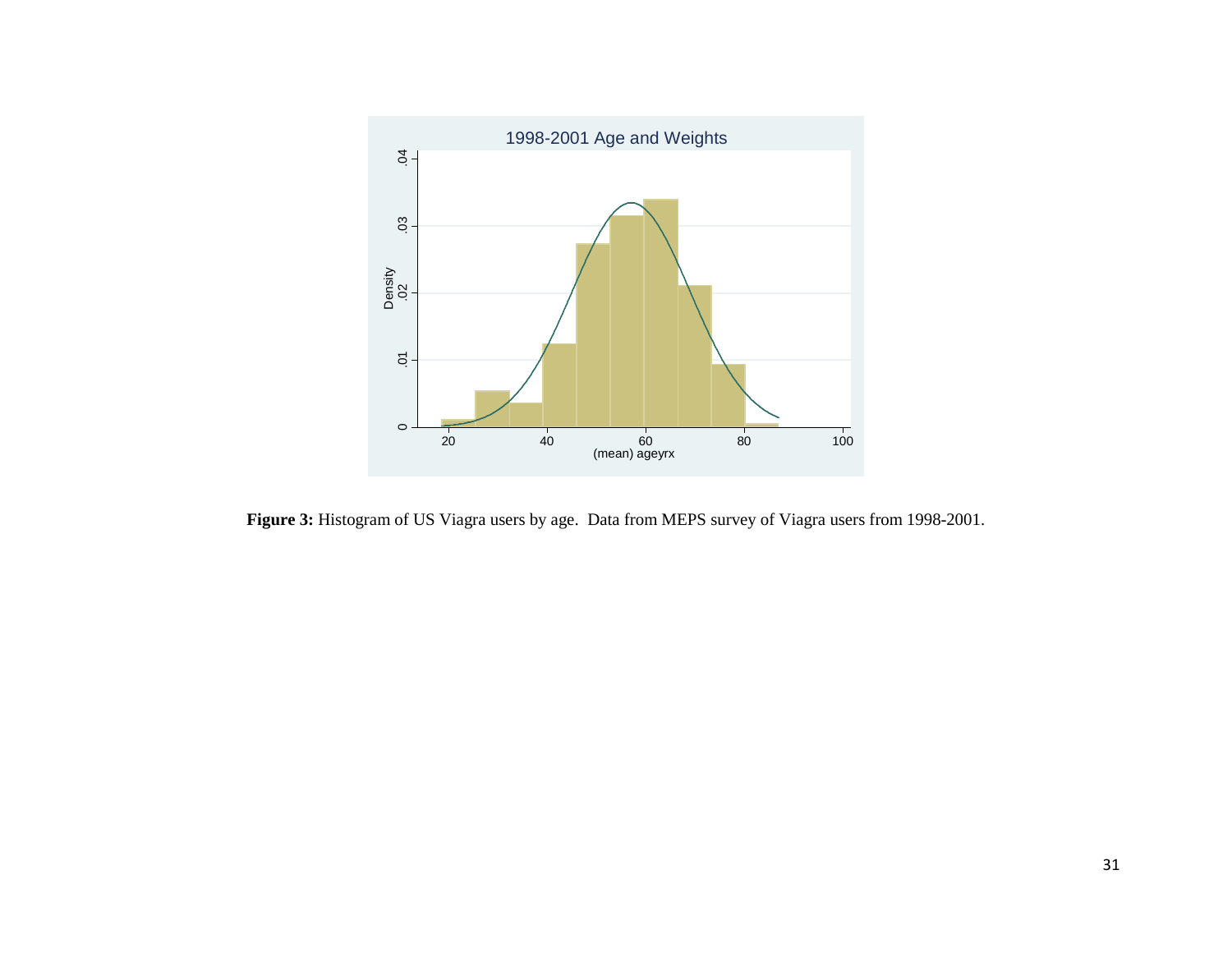



Data obtained from CDC. Left axis corresponds to older cohort and Right axis the younger age group.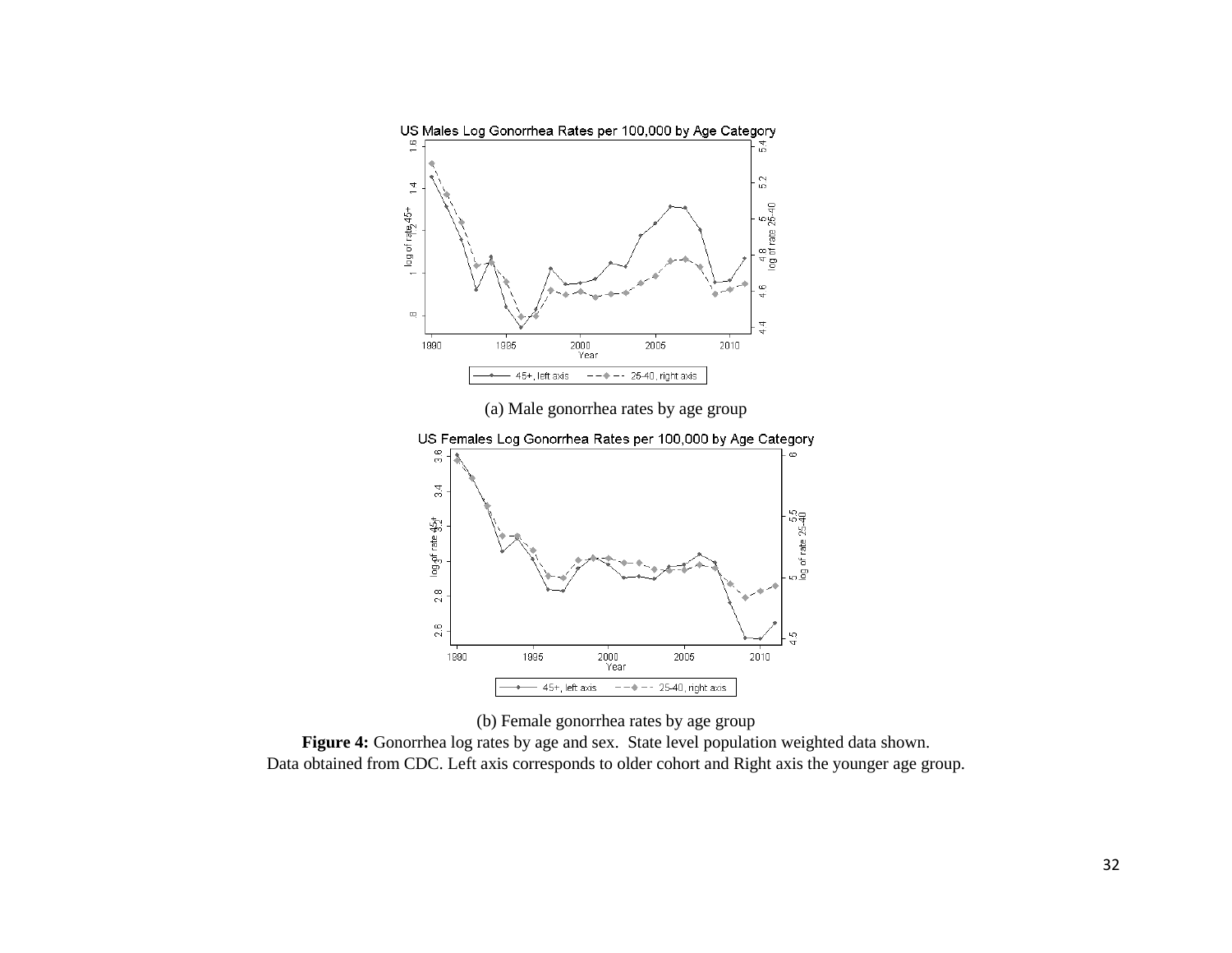



State level natality data are drawn from the Center of Disease Control Vital Statistics. Natality rate defined as the number of newborns by fathers in age category *j* in state *k* divided by 100,000 men in age category *j* in state *k*.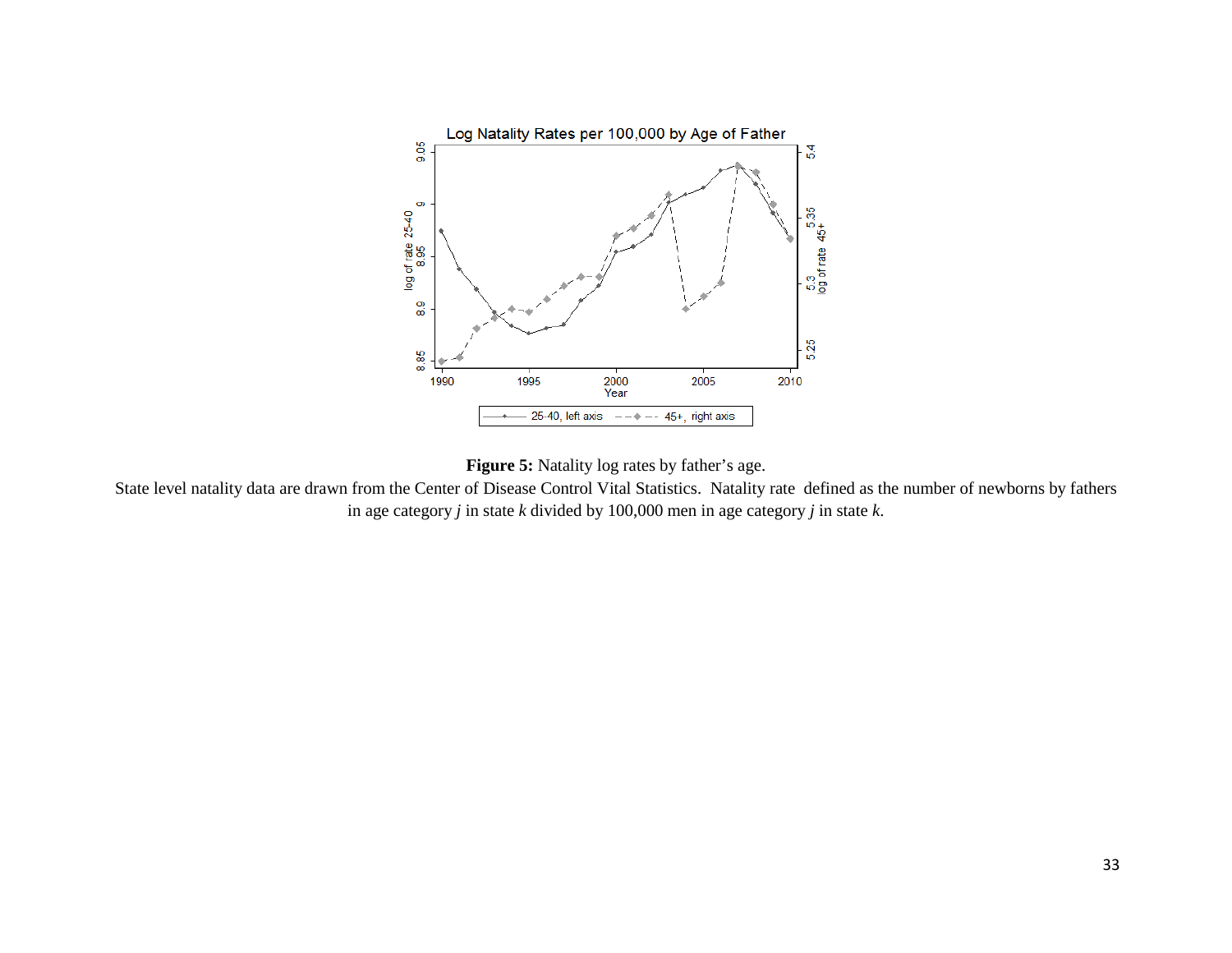

(b) County level log rate data for Sexual Offense. **Figure 6:** Rape and sexual assault data.

The data are collected from the Uniform Crime Reports of the National Archive of Criminal Justice Data. Sexual Offenses include adultery/fornication, incest, buggery, indecent exposure, seduction and indecent liberties, sodomy or crimes against nature, statutory rape (not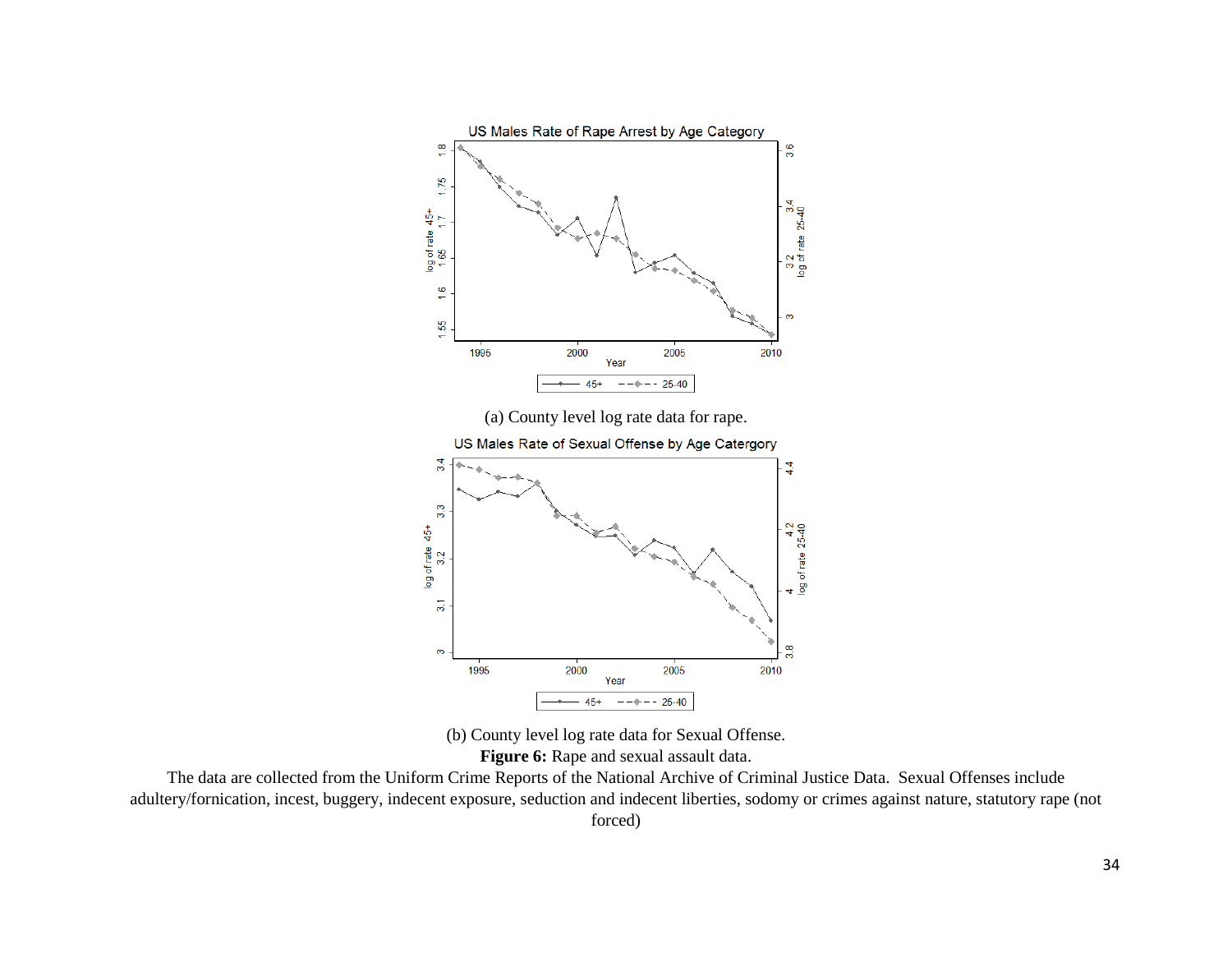

**Figure 7:** Divorces per 1000 married households for males. Red vertical line is 1998 when Viagra first approved. The data are from the Current Population Survey (CPS) of the Bureau of Census for the Bureau of Labor Statistics.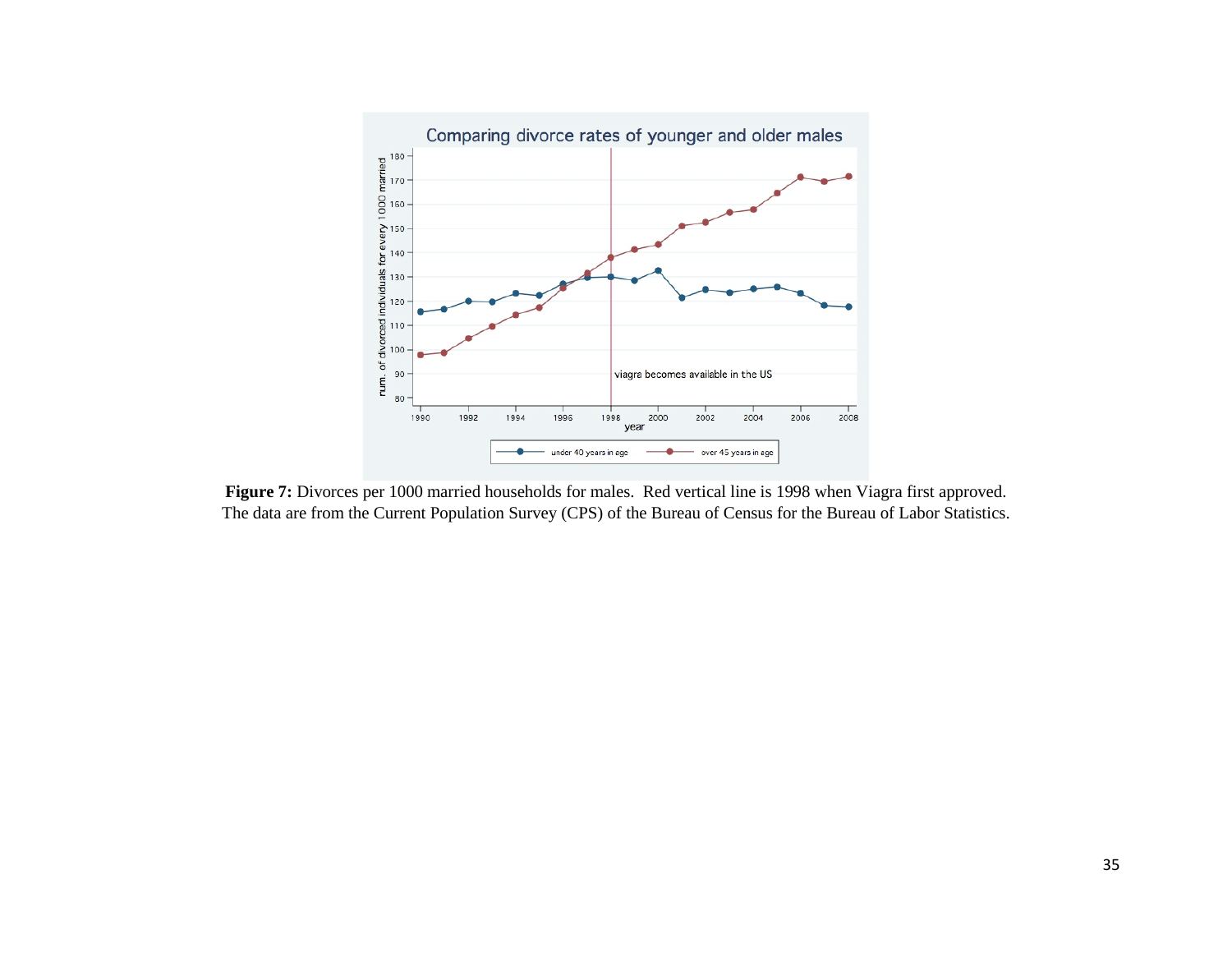#### **IV. Appendix**

|                 | -------------1996-2011------------- |               | ------------1990-2007------------- |               | --1995-2007------------- |               | -------------1995-2011------------- |               |
|-----------------|-------------------------------------|---------------|------------------------------------|---------------|--------------------------|---------------|-------------------------------------|---------------|
|                 | Least<br><b>Squares</b>             | Poisson       | <b>Least Squares</b>               | Poisson       | <b>Least Squares</b>     | Poisson       | Least Squares                       | Poisson       |
|                 | (8)                                 | (9)           | (10)                               | (11)          | (12)                     | (13)          | (14)                                | (15)          |
| Viagra          | 0.110                               | 0.132         | 0.310                              | 0.244         | 0.184                    | 0.181         | 0.155                               | 0.165         |
|                 | $(0.054)$ *                         | $(0.062)$ **  | $(0.046)$ ***                      | $(0.065)$ *** | $(0.050)$ ***            | $(0.051)$ *** | $(0.051)$ ***                       | $(0.048)$ *** |
| $45+$           | $-3.716$                            | $-3.627$      | $-3.887$                           | $-3.723$      | $-3.761$                 | $-3.660$      | $-3.761$                            | $-3.660$      |
|                 | $(0.077)$ ***                       | $(0.077)$ *** | $(0.066)$ ***                      | $(0.076)$ *** | $(0.067)$ ***            | $(0.078)$ *** | $(0.067)$ ***                       | $(0.078)$ *** |
| t > 1998        | 0.069                               | 0.040         | $-0.017$                           | 0.166         | $-0.150$                 | $-0.093$      | 0.028                               | $-0.008$      |
|                 | $(0.037)*$                          | (0.035)       | (0.067)                            | $(0.037)$ *** | $(0.038)$ ***            | $(0.035)$ *** | (0.039)                             | (0.036)       |
| Linear trend    | 0.003                               | 0.010         | $-0.017$                           | $-0.042$      | 0.032                    | 0.023         | 0.002                               | 0.008         |
|                 | (0.006)                             | $(0.005)*$    | $(0.007)$ **                       | $(0.009)$ *** | $(0.007)$ ***            | $(0.007)$ *** | (0.005)                             | (0.006)       |
| <b>State FE</b> | Yes                                 | Yes           | Yes                                | Yes           | <b>Yes</b>               | Yes           | Yes                                 | Yes           |
| Adjusted $R^2$  | 0.98                                |               | 0.97                               |               | 0.98                     |               | 0.98                                |               |
| $R^2$           | 0.98                                | 0.92          | 0.97                               | 0.90          | 0.98                     | 0.92          | 0.98                                | 0.91          |
| N               | 608                                 | 1632          | 864                                | 1834          | 494                      | 1326          | 646                                 | 1734          |

TABLE A.1: Impact of Viagra on Log Rate of Gonorrhea Cases 1990-2011: US Males

\* *p*<0.1; \*\* *p*<0.05; \*\*\* *p*<0.01. All columns have standard errors clustered at the state level.

Least squares specifications drop 32 states that ever have less than 10 cases in a given age category in a given year.

Note that in 1999 there were 30,687 reported cases of gonorrhea in males 25-40 and 1,326 in males 45+.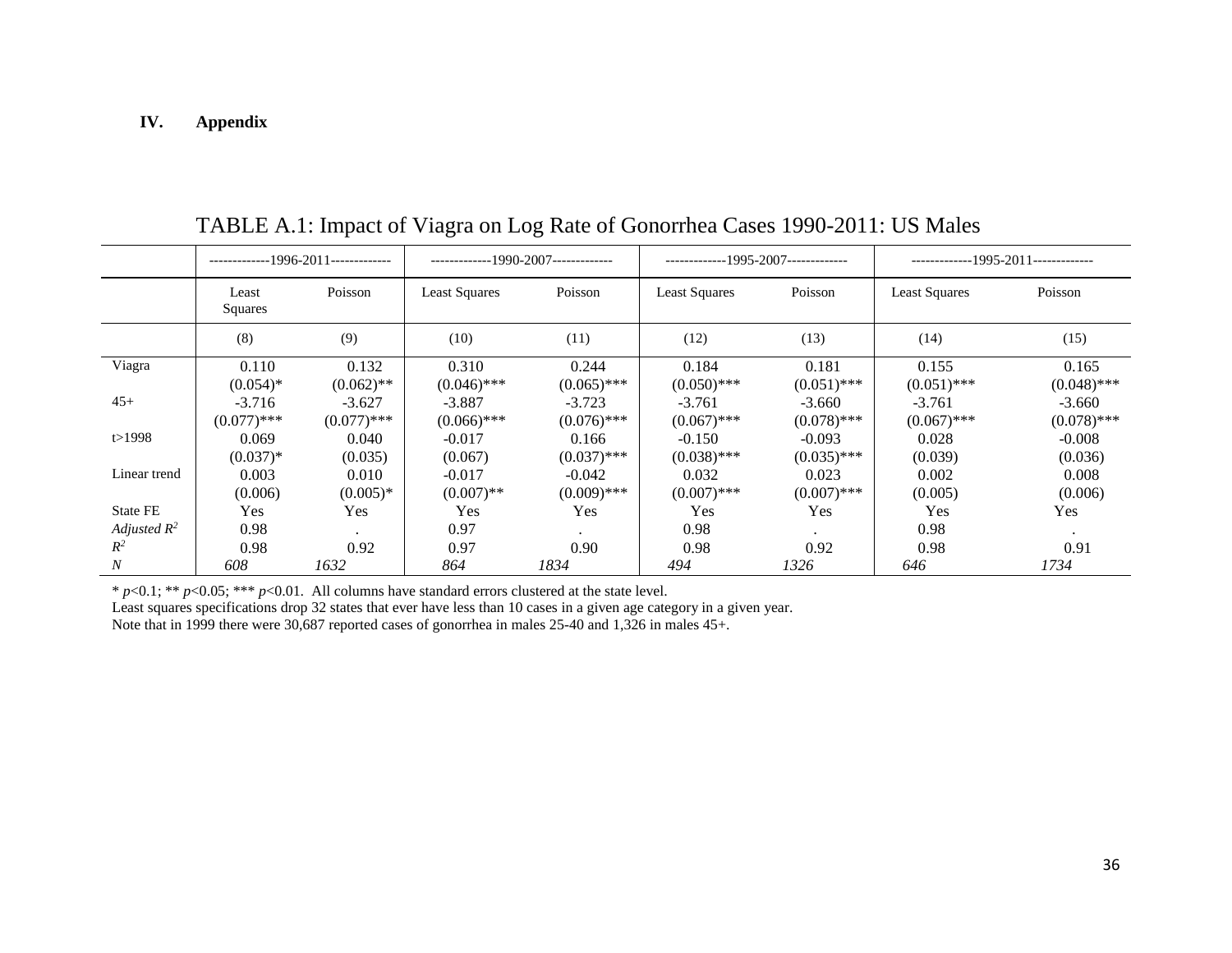|                  | -------------1996-2011----------- |                           | ------------1990-2007------------- |                           | -------------1995-2007------------- |                           | $------1995-2011---$      |                           |
|------------------|-----------------------------------|---------------------------|------------------------------------|---------------------------|-------------------------------------|---------------------------|---------------------------|---------------------------|
|                  | Least<br>Squares                  | Poisson                   | <b>Least Squares</b>               | Poisson                   | <b>Least Squares</b>                | Poisson                   | <b>Least Squares</b>      | Poisson                   |
|                  | (8)                               | (9)                       | (10)                               | (11)                      | (12)                                | (13)                      | (14)                      | (15)                      |
| Viagra           | $-0.046$<br>(0.036)               | $-0.012$<br>(0.034)       | 0.142<br>$(0.051)$ **              | 0.121<br>$(0.050)$ **     | 0.033<br>(0.037)                    | 0.023<br>(0.040)          | $-0.033$<br>(0.037)       | $-0.010$<br>(0.039)       |
| $45+$            | $-2.183$<br>$(0.034)*$<br>$***$   | $-2.152$<br>$(0.049)$ *** | $-2.306$<br>$(0.043)$ ***          | $-2.253$<br>$(0.070)$ *** | $-2.197$<br>$(0.031)$ ***           | $-2.155$<br>$(0.059)$ *** | $-2.197$<br>$(0.031)$ *** | $-2.155$<br>$(0.059)$ *** |
| t > 1998         | 0.264<br>$(0.037)*$<br>$***$      | 0.104<br>$(0.050)$ **     | 0.130<br>$(0.069)*$                | 0.247<br>$(0.037)$ ***    | 0.042<br>(0.045)                    | 0.001<br>(0.045)          | 0.237<br>$(0.041)$ ***    | 0.070<br>(0.056)          |
| Linear trend     | $-0.041$<br>$(0.008)*$<br>$**$    | $-0.028$<br>$(0.006)$ *** | $-0.048$<br>$(0.006)$ ***          | $-0.076$<br>$(0.011)$ *** | $-0.012$<br>(0.009)                 | $-0.017$<br>$(0.008)$ **  | $-0.042$<br>$(0.008)$ *** | $-0.029$<br>$(0.006)$ *** |
| State FE         | Yes                               | Yew                       | Yes                                | Yes                       | Yes                                 | Yes                       | Yes                       | Yes                       |
| Adjusted $R^2$   | 0.96                              | $\ddot{\phantom{0}}$      | 0.96                               | $\bullet$                 | 0.97                                | $\bullet$                 | 0.96                      | $\cdot$                   |
| $R^2$            | 0.96                              | 0.91                      | 0.96                               | 0.91                      | 0.97                                | 0.92                      | 0.960                     | 0.91                      |
| $\boldsymbol{N}$ | 608                               | 1,632                     | 684                                | 1,834                     | 494                                 | 1,326                     | 646                       | 1,734                     |

# TABLE A.2: Impact of Viagra on Log Rate of Gonorrhea Cases 1990-2011: US Females

\* *p*<0.1; \*\* *p*<0.05; \*\*\* *p*<0.01, all columns have standard errors clustered at the state level.

Least Squares specifications drop 32 states that ever have less than 10 cases in a given age category in a given year

Note that in 1999 there were 55,071 reported cases of gonorrhea in females 25-40 and 8,169 in females 45+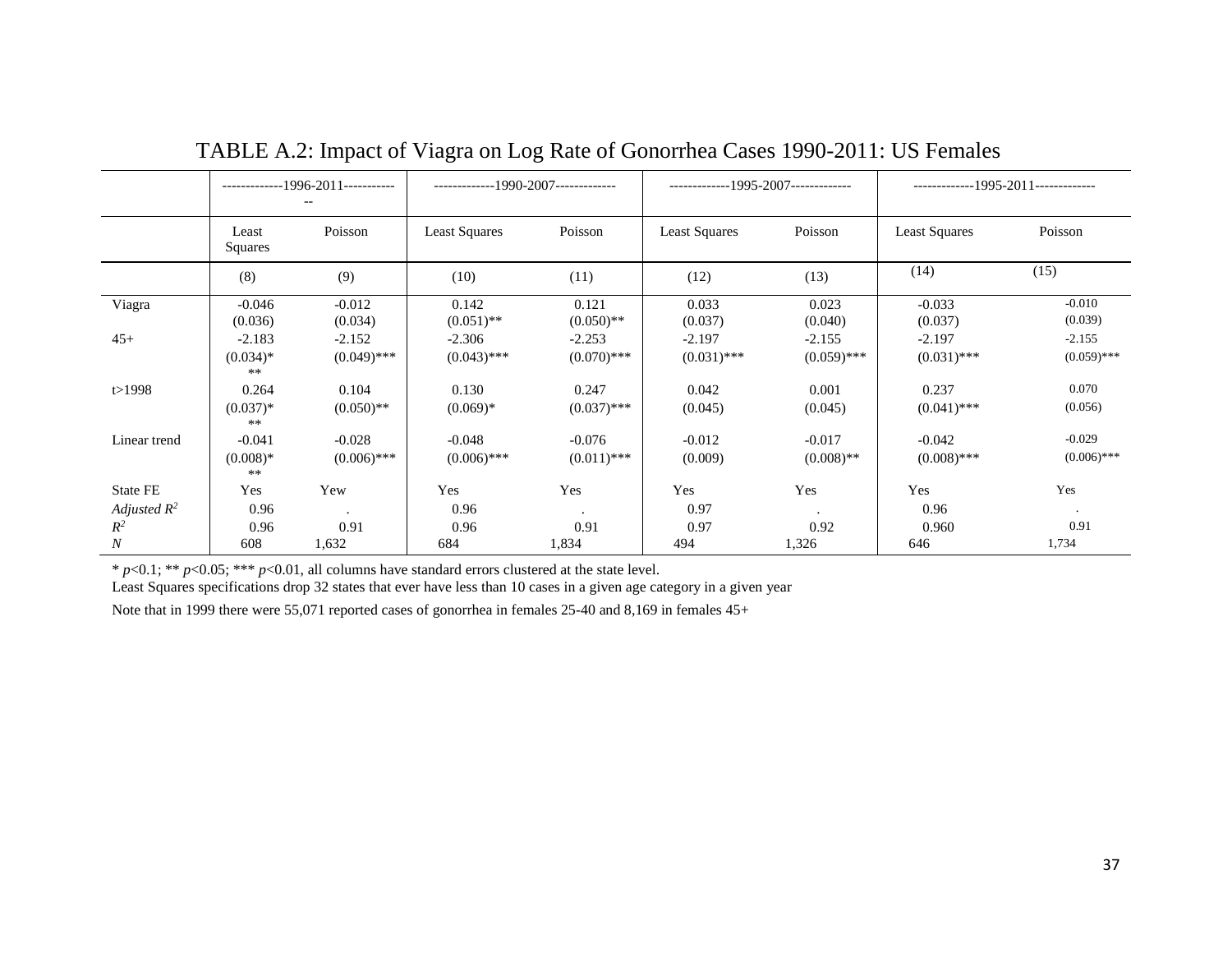|                 | ------------1996-2011------------- |               | -------------1994-2007------------- |               | -------------1995-2007------------- |               | -------------1995-2011------------- |               |
|-----------------|------------------------------------|---------------|-------------------------------------|---------------|-------------------------------------|---------------|-------------------------------------|---------------|
|                 | <b>Least Squares</b>               | Poisson       | Least Squares                       | Poisson       | <b>Least Squares</b>                | Poisson       | Least<br>Squares                    | Poisson       |
|                 | (8)                                | (9)           | (10)                                | (11)          | (12)                                | (13)          | (14)                                | (15)          |
| Viagra          | $-0.030$                           | $-0.010$      | $-0.014$                            | $-0.008$      | $-0.014$                            | $-0.007$      | $-0.022$                            | $-0.012$      |
|                 | (0.045)                            | (0.039)       | (0.051)                             | (0.040)       | (0.051)                             | (0.040)       | (0.042)                             | (0.047)       |
| $45+$           | $-1.805$                           | $-1.879$      | $-1.803$                            | $-1.874$      | $-1.814$                            | $-1.871$      | $-1.819$                            | $-1.875$      |
|                 | $(0.060)$ ***                      | $(0.049)$ *** | $(0.064)$ ***                       | $(0.063)$ *** | $(0.069)$ ***                       | $(0.060)$ *** | $(0.061)$ ***                       | $(0.059)$ *** |
| t > 1998        | $-0.020$                           | 0.028         | $-0.059$                            | $-0.027$      | $-0.059$                            | $-0.029$      | $-0.025$                            | 0.029         |
|                 | (0.028)                            | (0.040)       | (0.038)                             | (0.049)       | (0.038)                             | (0.050)       | (0.029)                             | (0.041)       |
| Linear<br>trend | $-0.043$                           | $-0.027$      | $-0.036$                            | $-0.019$      | $-0.037$                            | $-0.016$      | $-0.043$                            | $-0.027$      |
|                 | $(0.004)$ ***                      | $(0.004)$ *** | $(0.005)$ ***                       | $(0.005)$ *** | $(0.006)$ ***                       | $(0.006)$ **  | $(0.004)$ ***                       | $(0.004)$ *** |
| <b>State</b>    |                                    |               |                                     |               |                                     |               |                                     |               |
| FE              |                                    |               |                                     |               |                                     |               |                                     |               |
| Adjuste         | 0.84                               |               | 0.84                                |               | 0.85                                |               | 0.84                                |               |
| $dR^2$          |                                    |               |                                     |               |                                     |               |                                     |               |
| $R^2$           | 0.84                               | 0.52          | 0.85                                | 0.54          | 0.85                                | 0.54          | 0.84                                | 0.52          |
| N               | 2,250                              | 16,110        | 2,100                               | 15,036        | 1,950                               | 13,962        | 2,400                               | 17,184        |

# TABLE A.4: Impact of Viagra on log rate of rape arrests of US males: 1994-2010

\* *p*<0.1; \*\* *p*<0.05; \*\*\* *p*<0.01, all columns have standard errors clustered at the state level.

Least Squares specifications drop 32 states that ever have less than 10 cases in a given age category in a given year